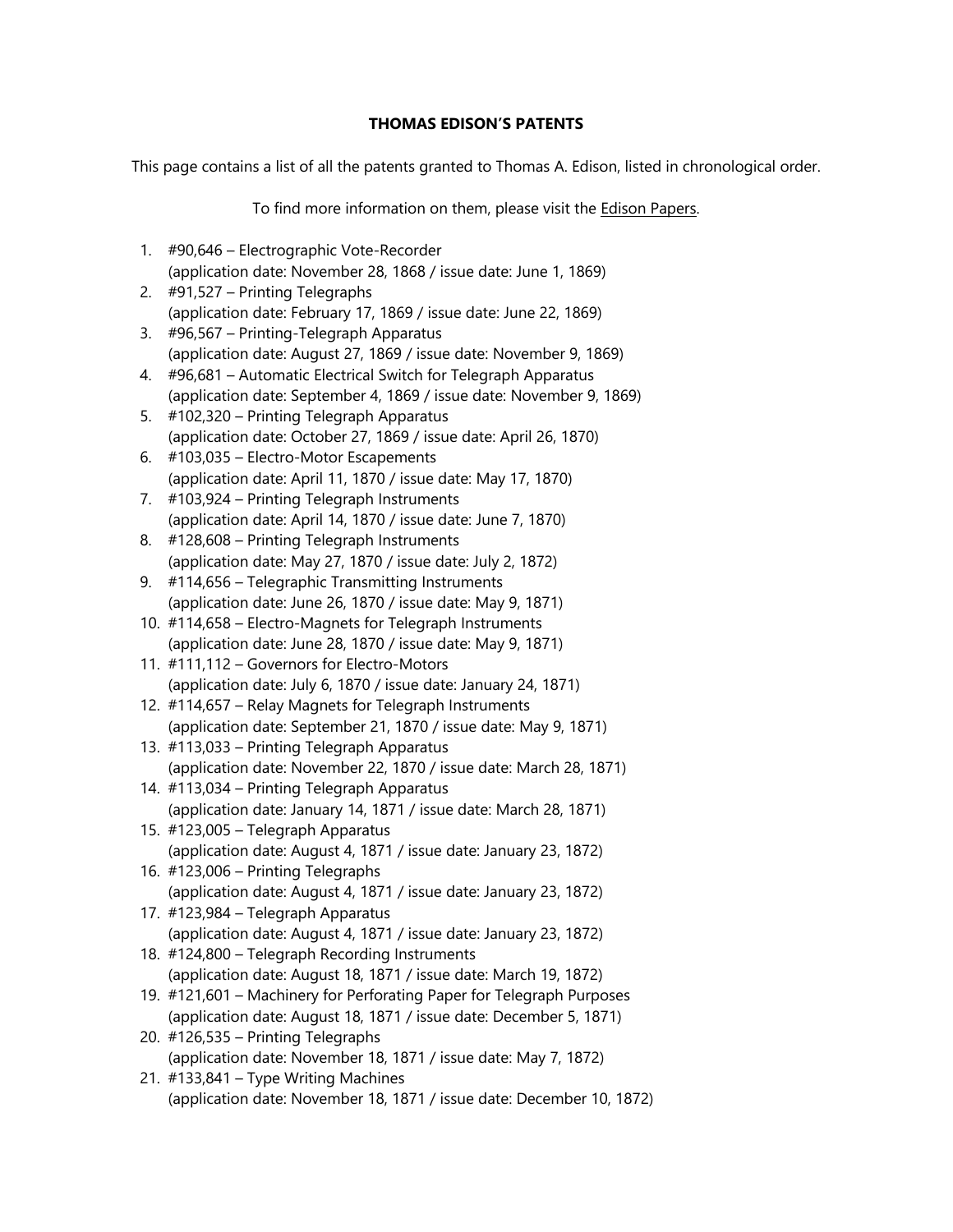| 22. #126,532 - Printing Telegraphs                                                                          |
|-------------------------------------------------------------------------------------------------------------|
| (application date: January 12, 1872 / issue date: May 7, 1872)<br>23. #126,531 - Printing Telegraphs        |
| (application date: January 24, 1872 / issue date: May 7, 1872)                                              |
| 24. #126,534 - Printing Telegraphs                                                                          |
| (application date: January 12, 1872 / issue date: May 7, 1872)                                              |
| 25. #126,528 - Type Wheels for Printing Telegraphs                                                          |
| (application date: January 30, 1872 / issue date: May 7, 1872)                                              |
| 26. #126,529 - Type Wheels for Printing Telegraphs                                                          |
| (application date: January 30, 1872 / issue date: May 7, 1872)                                              |
| 27. #126,530 - Printing Telegraphs                                                                          |
| (application date: February 19, 1872 / issue date: May 7, 1872)                                             |
| 28. #126,533 - Printing Telegraphs<br>(application date: February 19, 1872 / issue date: May 7, 1872)       |
| 29. #132,456 - Apparatus for Perforating Paper for Telegraphic Use                                          |
| (application date: March 22, 1872 / issue date: October 22, 1872)                                           |
| 30. #132,455 - Paper for Chemical Telegraphs                                                                |
| (application date: April 16, 1872 / issue date: October 22, 1872)                                           |
| 31. #133,019 - Electrical Printing Machines                                                                 |
| (application date: April 25, 1872 / issue date: November 12, 1872)                                          |
| 32. #128,131 - Printing Telegraphs                                                                          |
| (application date: May 7, 1872 / issue date: June 18, 1872)                                                 |
| 33. #128,604 - Printing Telegraphs                                                                          |
| (application date: May 7, 1872 / issue date: July 2, 1872)                                                  |
| 34. #128,605 - Printing Telegraphs                                                                          |
| (application date: May 7, 1872 / issue date: July 2, 1872)                                                  |
| 35. #128,606 - Printing Telegraphs                                                                          |
| (application date: May 7, 1872 / issue date: July 2, 1872)                                                  |
| 36. #128,607 - Printing Telegraphs                                                                          |
| (application date: May 7, 1872 / issue date: July 2, 1872)<br>37. #131,334 - Rheotomes or Circuit-Directors |
| (application date: June 6, 1872 / issue date: September 17, 1872)                                           |
| 38. #134,867 - Automatic Telegraph Instruments                                                              |
| (application date: June 6, 1872 / issue date: January 14, 1873)                                             |
| 39. #134,868 - Electro-Magnetic Adjusters                                                                   |
| (application date: June 6, 1872 / issue date: January 14, 1873)                                             |
| 40. #130,795 - Electro-Magnets                                                                              |
| (application date: June 6, 1872 / issue date: August 27, 1872)                                              |
| 41. #131,342 - Printing Telegraph Instruments                                                               |
| (application date: June 6, 1872 / issue date: September 17, 1872)                                           |
| 42. #131,341 - Printing Telegraph Instruments                                                               |
| (application date: June 6, 1872 / issue date: September 17, 1872)                                           |
| 43. #131,337 - Printing Telegraphs                                                                          |
| (application date: July 9, 1872 / issue date: September 17, 1872)                                           |
| 44. #131,340 - Printing Telegraphs                                                                          |
| (application date: July 9, 1872 / issue date: September 17, 1872)                                           |
| 45. #131,343 - Transmitters and Circuits for Printing Telegraphs                                            |
| (application date: July 9, 1872 / issue date: September 17, 1872)                                           |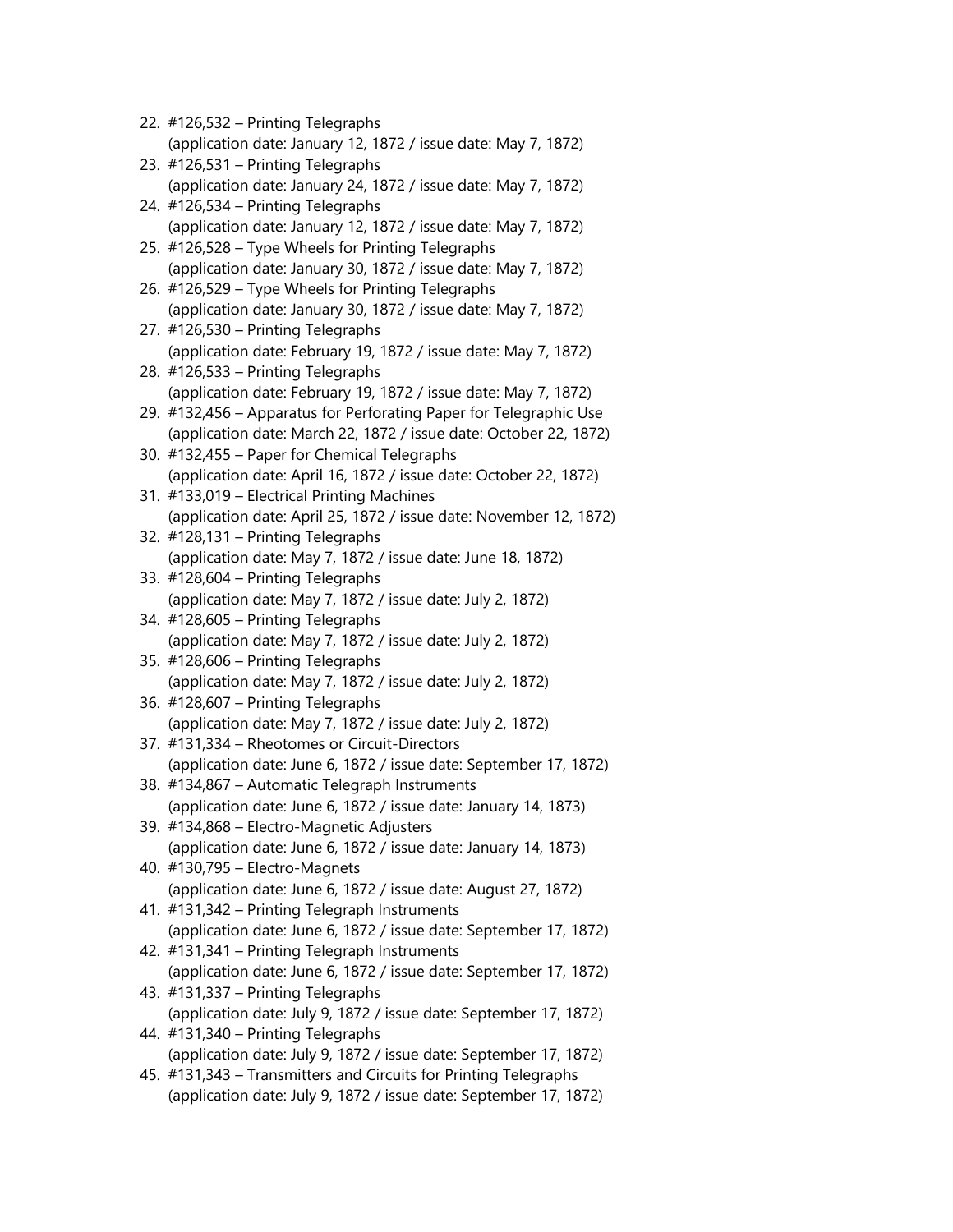| 46. #131,335 - Printing Telegraphs                                    |
|-----------------------------------------------------------------------|
| (application date: July 9, 1872 / issue date: September 17, 1872)     |
| 47. #131,336 - Printing Telegraphs                                    |
| (application date: July 9, 1872 / issue date: September 17, 1872)     |
| 48. #131,338 - Printing Telegraphs                                    |
| (application date: July 9, 1872 / issue date: September 17, 1872)     |
| 49. #131,339 - Printing Telegraphs                                    |
| (application date: July 9, 1872 / issue date: September 17, 1872)     |
| 50. #131,344 - Unison-Stops for Printing Telegraphs                   |
| (application date: July 9, 1872 / issue date: September 17, 1872)     |
| 51. #134,866 - Printing Telegraph Instruments                         |
| (application date: October 22, 1872 / issue date: January 14, 1873)   |
| 52. #138,869 - Printing Telegraphs                                    |
| (application date: October 22, 1872 / issue date: May 13, 1873)       |
| 53. #142,999 - Galvanic Batteries                                     |
| (application date: November 5, 1872 / issue date: September 23, 1873) |
| 54. #141,772 - Circuits for Automatic or Chemical Telegraphs          |
| (application date: November 9, 1872 / issue date: August 12, 1873)    |
| 55. #135,531 - Circuits for Chemical Telegraphs                       |
| (application date: November 11, 1872 / issue date: February 4, 1873)  |
| 56. #146,812 - Telegraph Signal Boxes                                 |
| (application date: December 3, 1872 / issue date: January 27, 1874)   |
| 57. #141,773 - Circuits for Automatic Telegraphs                      |
| (application date: January 15, 1873 / issue date: August 12, 1873)    |
| 58. #141,776 - Circuits for Automatic Telegraphs                      |
| (application date: January 15, 1873 / issue date: August 12, 1873)    |
| 59. #150,848 - Chemical or Automatic Telegraphs                       |
| (application date: January 15, 1873 / issue date: May 12, 1874)       |
| 60. #139,128 - Printing Telegraphs                                    |
| (application date: February 18, 1873 / issue date: May 20, 1873)      |
| 61. #139,129 - Printing Telegraphs                                    |
| (application date: February 18, 1873 / issue date: May 20, 1873)      |
| 62. #140,487 - Printing Telegraphs                                    |
| (application date: February 18, 1873 / issue date: July 1, 1873)      |
| 63. #140,489 – Circuits for Printing Telegraphs                       |
| (application date: February 18, 1873 / issue date: July 1, 1873)      |
| 64. #138,870 - Printing Telegraphs                                    |
| (application date: March 13, 1873 / issue date: May 13, 1873)         |
| 65. #141,774 - Chemical Telegraphs                                    |
| (application date: March 13, 1873 / issue date: August 12, 1873)      |
| 66. #141,775 - Perforators for Automatic Telegraphs                   |
| (application date: March 13, 1873 / issue date: August 12, 1873)      |
| 67. #141,777 - Relay Magnets                                          |
| (application date: March 13, 1873 / issue date: August 12, 1873)      |
| 68. #142,688 – Electrical Regulators for Transmitting Instruments     |
| (application date: March 13, 1873 / issue date: September 9, 1873)    |
| 69. #156,843 - Duplex Chemical Telegraphs                             |
| (application date: March 13, 1873 / issue date: November 17, 1874)    |
|                                                                       |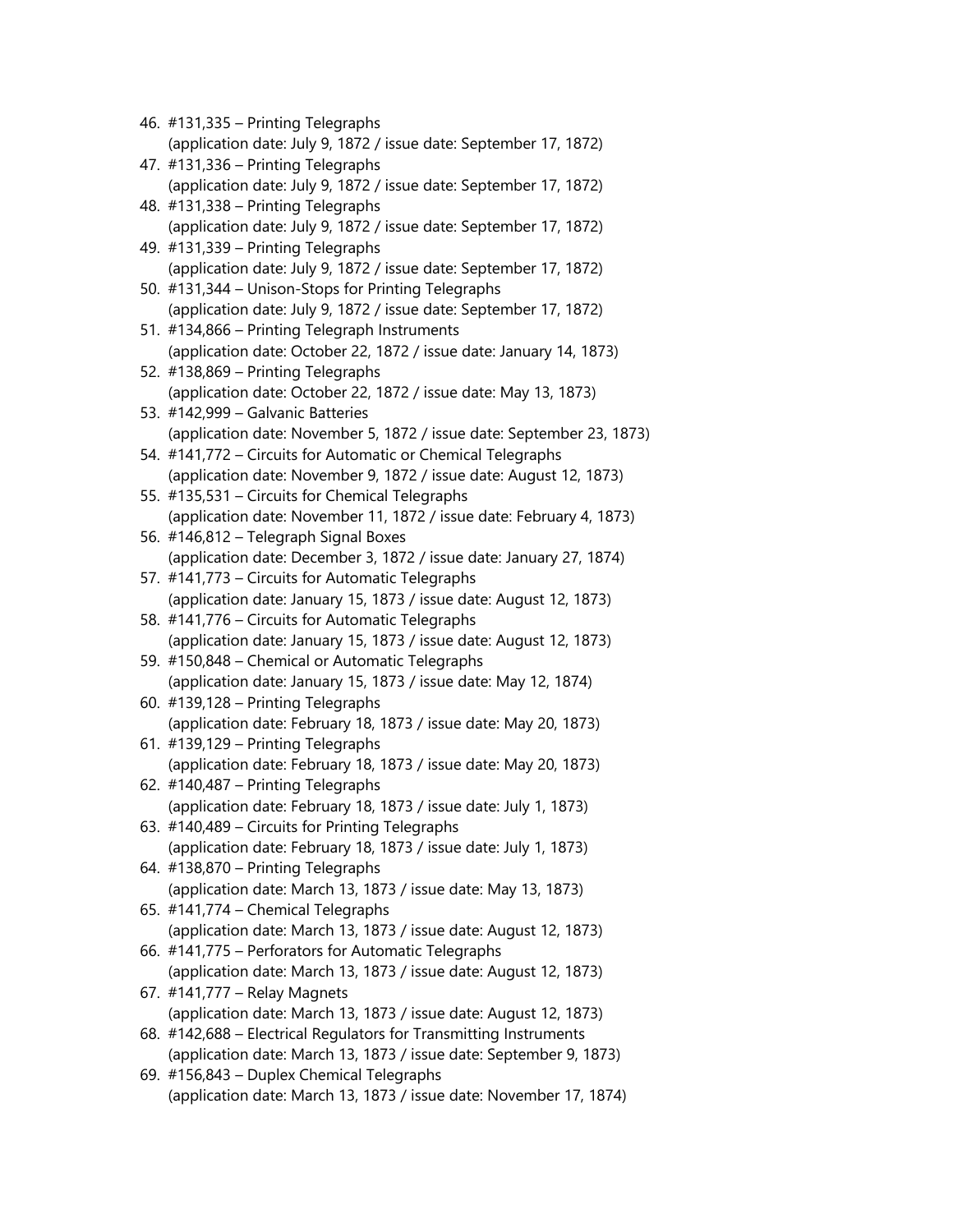- 70. #147,312 Perforators for Automatic Telegraphy (application date: July 29, 1873 / issue date: February 10, 1874)
- 71. #147,314 Circuits for Chemical Telegraphs (application date: July 29, 1873 / issue date: February 10, 1874)
- 72. #150,847 Receiving Instruments for Chemical Telegraphs (application date: July 29, 1873 / issue date: May 12, 1874)
- 73. #162,633 Duplex Telegraphs (application date: April 26, 1873 / issue date: April 27, 1875)
- 74. #140,488 Printing Telegraphs (application date: May 16, 1873 / issue date: July 1, 1873)
- 75. #147,917 Duplex Telegraphs (application date: June 27, 1873 / issue date: February 24, 1874)
- 76. #150,846 Telegraph Relays (application date: June 27, 1873 / issue date: May 12, 1874)
- 77. #147,311 Electric Telegraphs (application date: July 29, 1873 / issue date: February 10, 1874)
- 78. #147,313 Chemical Telegraphs (application date: July 29, 1873 / issue date: February 10, 1874)
- 79. #160,405 Adjustable Electro-Magnets for Relays, etc. (application date: July 29, 1873 / issue date: March 2, 1875)
- 80. #151,209 Automatic Telegraphy and in Perforators Therefor (application date: September 2, 1873 / issue date: May 26, 1874)
- 81. #160,402 Solutions for Chemical Telegraph Paper (application date: June 1, 1874 / issue date: March 2, 1875)
- 82. #160,404 Solutions for Chemical Telegraph Paper (application date: June 1, 1874 / issue date: March 2, 1875)
- 83. #160,580 Solutions for Chemical Telegraph Paper (application date: June 1, 1874 / issue date: March 9, 1875)
- 84. #160,403 Solutions for Chemical Telegraph Paper (application date: June 1, 1874 / issue date: March 2, 1875)
- 85. #154,788 District Telegraph Signal-Boxes (application date: May 11, 1874 / issue date: September 8, 1874)
- 86. #168,004 Printing Telegraphs (application date: June 1, 1874 / issue date: September 21, 1875)
- 87. #166,859 Chemical Telegraphy (application date: July 25, 1874 / issue date: August 17, 1875)
- 88. #166,860 Chemical Telegraphy (application date: July 25, 1874 / issue date: August 17, 1875)
- 89. #166,861 Chemical Telegraphy (application date: July 25, 1874 / issue date: August 17, 1875)
- 90. #158,787 Telegraph Apparatus (application date: August 13, 1874 / issue date: January 19, 1875)
- 91. #172,305 Automatic Roman-Character Telegraphs (application date: January 15, 1875 / issue date: January 18, 1876)
- 92. #173,718 Automatic Telegraphy (application date: January 15, 1875 / issue date: February 22, 1876)
- 93. #168,465 Solutions for Chemical Telegraph (application date: January 15, 1875 / issue date: October 5, 1875)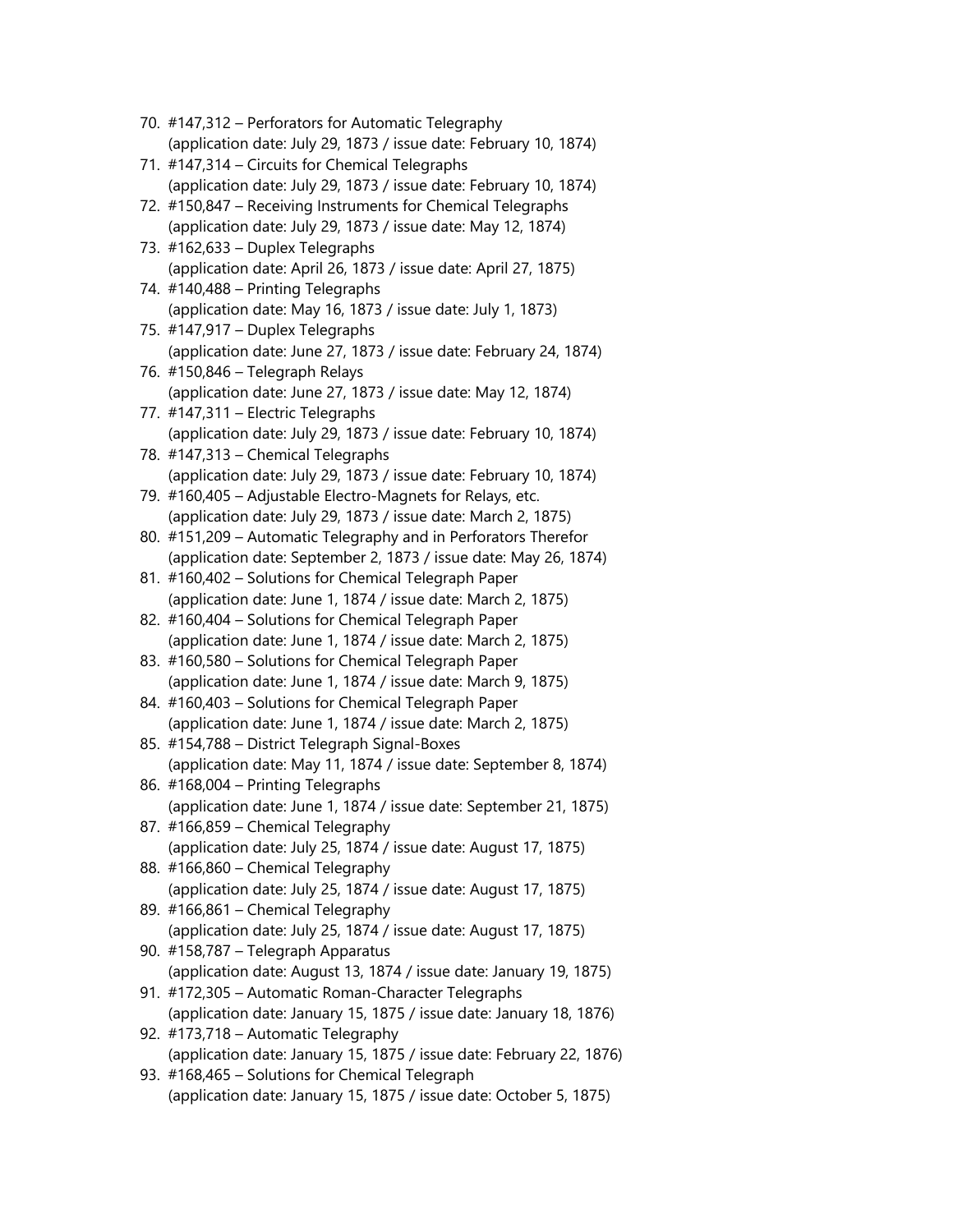94. #178,221 – Duplex Telegraphs (application date: September 1, 1874 / issue date: May 30, 1876) 95. #178,222 – Duplex Telegraphs (application date: September 1, 1874 / issue date: May 30, 1876) 96. #178,223 – Duplex Telegraphs (application date: September 1, 1874 / issue date: May 30, 1876) 97. #180,858 – Duplex Telegraphs (application date: September 1, 1874 / issue date: August 8, 1876) 98. #207,723 – Duplex Telegraphs (application date: September 1, 1874 / issue date: September 3, 1878) 99. #480,567 – Duplex Telegraphs (application date: September 1, 1874 / issue date: August 9, 1892) 100. #207,724 – Duplex Telegraphs (application date: December 28, 1874 / issue date: September 3, 1878) 101. #168,242 – Transmitters and Receivers for Automatic Telegraphs (application date: January 26, 1875 / issue date: September 28, 1875) 102. #168,243 – Automatic Telegraphs (application date: January 26, 1875 / issue date: September 28, 1875) 103. #168,385 – Duplex Telegraphs (application date: January 26, 1875 / issue date: October 5, 1875) 104. #168,466 – Solutions for Chemical Telegraph (application date: January 26, 1875 / issue date: October 5, 1875) 105. #168,467 – Recording Points for Chemical Telegraphs (application date: January 26, 1875 / issue date: October 5, 1875) 106. #195,751 – Automatic Telegraphs (application date: January 27, 1875 / issue date: October 2, 1877) 107. #195,752 – Automatic Telegraphs (application date: January 27, 1875 / issue date: October 2, 1877) 108. #171,273 – Telegraph Apparatus (application date: February 16, 1875 / issue date: December 21, 1875) 109. #169,972 – Electric Signalling Instruments (application date: March 23, 1875 / issue date: November 16, 1875) 110. #209,241 – Quadruplex-Telegraph Repeaters (application date: March 23, 1875 / issue date: October 22, 1878) 111. #180,857 – Autographic Printing (application date: March 13, 1876 / issue date: August 8, 1876) 112. #198,088 – Telephonic Telegraphs (application date: April 6, 1876 / issue date: December 11, 1877) 113. #198,089 – Telephonic or Electro-Harmonic Telegraphs (application date: April 6, 1876 / issue date: December 11, 1877) 114. #182,996 – Acoustic Telegraphs (application date: May 16, 1876 / issue date: October 10, 1876) 115. #186,330 – Acoustic Electric Telegraphs (application date: May 16, 1876 / issue date: January 16, 1877) 116. #198,087 – Telephonic Telegraphs (application date: May 16, 1876 / issue date: December 11, 1877) 117. #186,548 – Telegraphic Alarm and Signal Apparatus (application date: May 18, 1876 / issue date: January 23, 1877)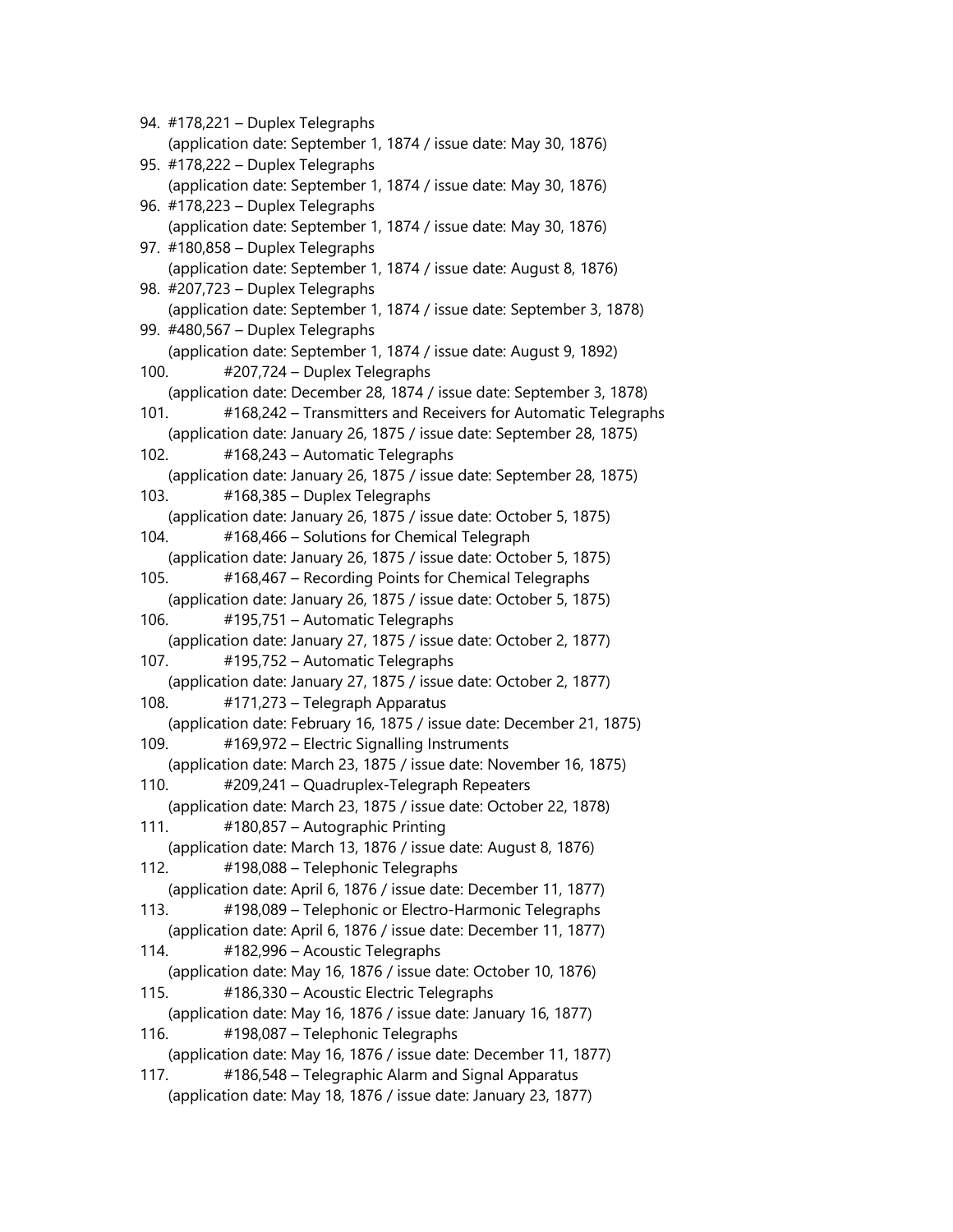118. #185,507 – Electro-Harmonic Multiplex Telegraphs (application date: August 31, 1876 / issue date: December 19, 1876) 119. #200,993 – Acoustic Telegraphs (application date: September 18, 1876 / issue date: March 5, 1878) 120. #235,142 – Acoustic Telegraph (application date: September 30, 1876 / issue date: December 7, 1880) 121. #200,032 – Synchronous Movements for Electric Telegraphs (application date: November 1, 1876 / issue date: February 5, 1878) 122. #200,994 – Automatic Telegraph Perforator and Transmitter (application date: November 11, 1876 / issue date: March 5, 1878) 123. #213,554 – Automatic Telegraphs (application date: March 26, 1877 / issue date: March 25, 1879) 124. #205,370 – Pneumatic Stencil-Pens (application date: March 26, 1877 / issue date: June 25, 1878) 125. #196,747 – Stencil-Pens (application date: April 23, 1877 / issue date: November 6, 1877) 126. #203,329 – Perforating Pens (application date: April 23, 1877 / issue date: May 7, 1878) 127. #474,230 – Speaking Telegraph (application date: April 27, 1877 / issue date: May 3, 1892) 128. #230,621 – Addressing Machine (application date: May 10, 1877 / issue date: August 3, 1880) 129. #217,781 – Sextuplex Telegraphs (application date: May 14, 1877 / issue date: July 22, 1879) 130. #377,374 – Telegraphy (application date: May 14, 1877 / issue date: February 7, 1888) 131. #452,913 – Sextuplex Telegraph (application date: June 2, 1877 / issue date: May 26, 1891) 132. #453,601 – Sextuplex Telegraph (application date: June 2, 1877 / issue date: June 2, 1891) 133. #512,872 – Sextuplex Telegraph (application date: June 2, 1877 / issue date: January 16, 1894) 134. #474,231 – Speaking Telegraph (application date: July 20, 1877 / issue date: May 3, 1892) 135. #203,014 – Speaking-Telegraphs (application date: July 20, 1877 / issue date: April 30, 1878) 136. #208,299 – Speaking Telephones (application date: July 20, 1877 / issue date: September 24, 1878) 137. #420,594 – Quadruplex Telegraph (application date: August 22, 1877 / issue date: February 4, 1890) 138. #203,015 – Speaking Telegraphs (application date: August 28, 1877 / issue date: April 30, 1878) 139. #492,789 – Speaking Telegraph (application date: September 5, 1877 / issue date: March 7, 1893) 140. #203,013 – Speaking Telegraphs (application date: December 13, 1877 / issue date: April 30, 1878) 141. #203,018 – Telephones or Speaking Telegraphs (application date: December 13, 1877 / issue date: April 30, 1878)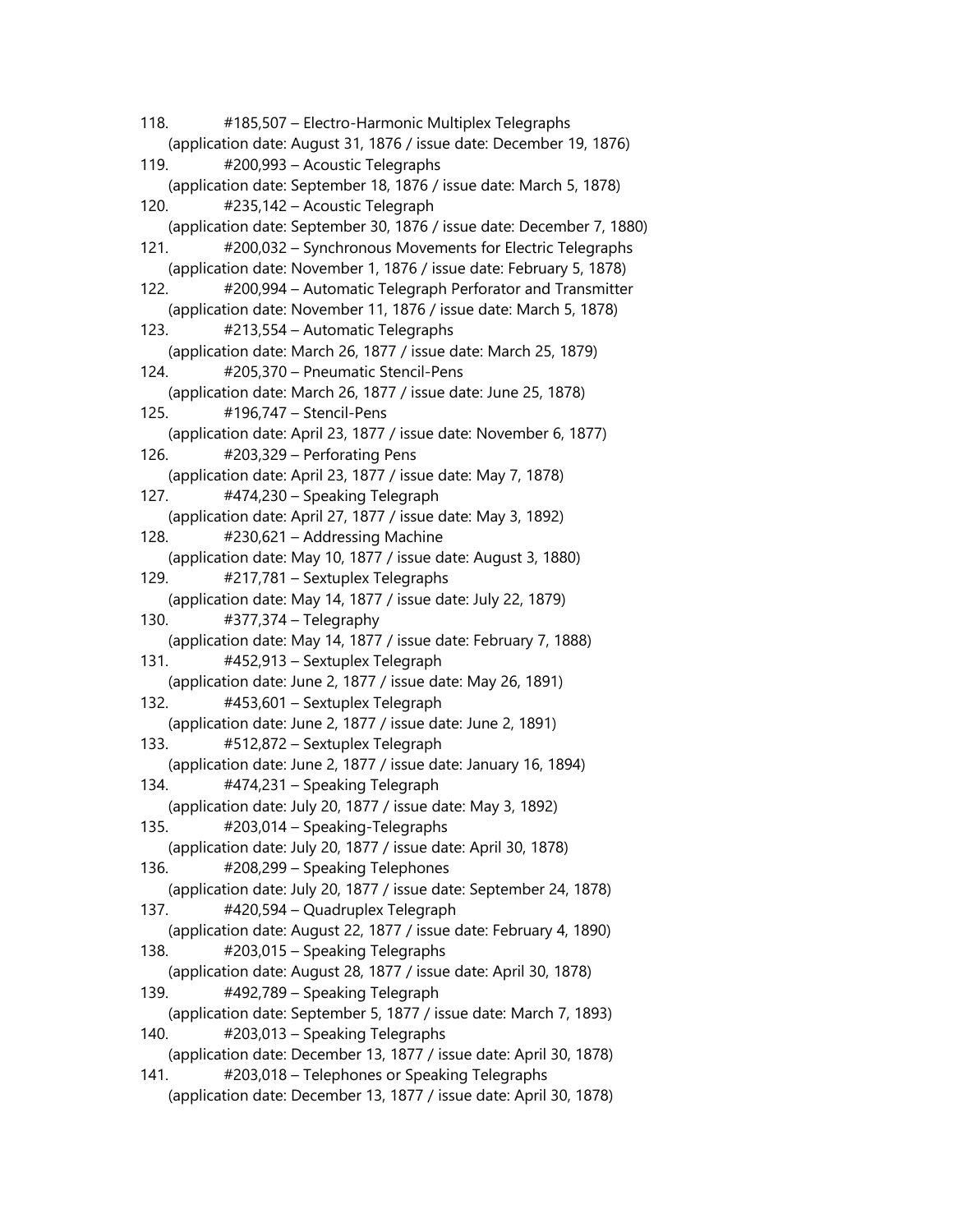142. #200,521 – Phonograph or Speaking Machines (application date: December 24, 1877 / issue date: February 19, 1878) 143. #203,019 – Circuits for Acoustic or Telephonic Telegraphs (application date: February 21, 1878 / issue date: April 30, 1878) 144. #201,760 – Speaking Machines (application date: March 4, 1878 / issue date: March 26, 1878) 145. #203,017 – Telephone Call-Signal (application date: March 4, 1878 / issue date: April 30, 1878) 146. #203,016 – Speaking Telephones (application date: March 7, 1878 / issue date: April 30, 1878) 147. #210,767 – Vocal Engines (application date: November 27, 1878 / issue date: December 10, 1878) 148. #214,636 – Electric Lights (application date: October 14, 1878 / issue date: April 22, 1879) 149. #222,390 – Carbon Telephones (application date: November 11, 1878 / issue date: December 9, 1879) 150. #217,782 – Duplex Telegraphs (application date: November 14, 1878 / issue date: July 22, 1879) 151. #214,637 – Thermal Regulators for Electric Lights (application date: November 18, 1878 / issue date: April 22, 1879) 152. #218,166 – Magneto-Electric Machines (application date: December 9, 1878 / issue date: August 5, 1879) 153. #218,866 – Electric Lighting Apparatus (application date: December 9, 1878 / issue date: August 26, 1879) 154. #219,628 – Electric Lights (application date: December 9, 1878 / issue date: September 16, 1879) 155. #295,990 – Type-Writer (application date: December 9, 1878 / issue date: April 1, 1884) 156. #218,167 – Apparatus for Electric Lights (application date: January 10, 1879 / issue date: August 5, 1879) 157. #224,329 – Electric Lighting Apparatus (application date: February 3, 1879 / issue date: February 10, 1880) 158. #227,228 – Electric Light (application date: February 3, 1879 / issue date: May 4, 1880) 159. #227,227 – Electric Light (application date: February 10, 1879 / issue date: May 4, 1880) 160. #224,665 – Autographic Stencils for Printing (application date: March 17, 1879 / issue date: February 17, 1880) 161. #227,679 – Phonograph (application date: March 29, 1879 / issue date: May 18, 1880) 162. #221,957 – Telephones (application date: March 31, 1879 / issue date: November 25, 1879) 163. #227,229 – Electric Light (application date: April 21, 1879 / issue date: May 4, 1880) 164. #264,643 – Magneto-Electric Machine (application date: May 12, 1879 / issue date: September 19, 1882) 165. #219,393 – Dynamo-Electric Machines (application date: July 10, 1879 / issue date: September 9, 1879)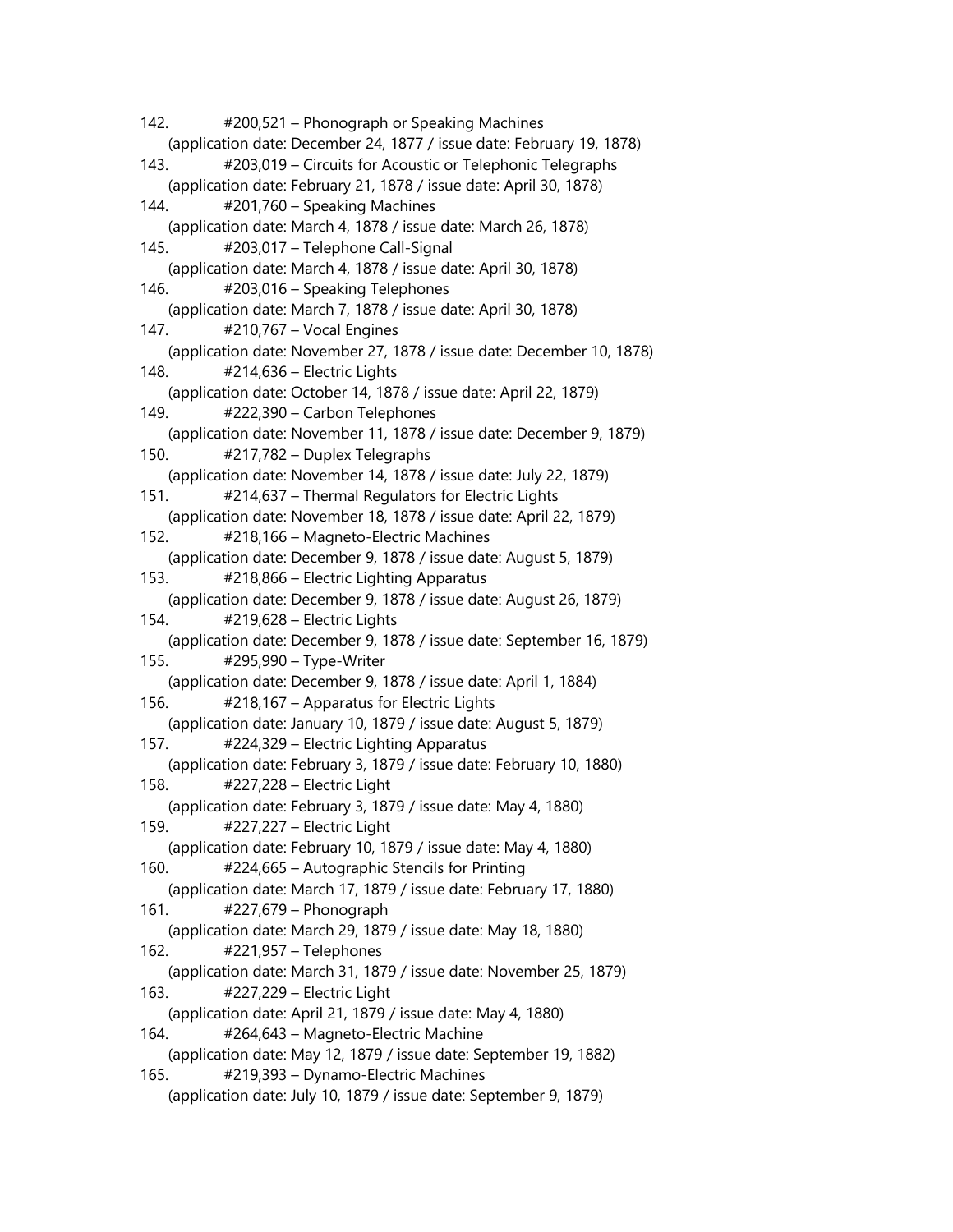166. #231,704 – Electro-Chemical Receiving Telephone (application date: July 25, 1879 / issue date: August 31, 1880) 167. #266,022 – Telephone (application date: August 6, 1879 / issue date: October 17, 1882) 168. #252,442 – Telephone (application date: August 6, 1879 / issue date: January 17, 1882) 169. #222,881 – Magneto Electric Machines (application date: September 10, 1879 / issue date: December 23, 1879) 170. #233,898 – Electric Lamp (application date: November 4, 1879 / issue date: January 27, 1880) 171. #230,255 – Method of Manufacturing Electric Lamps (application date: February 5, 1880 / issue date: July 20, 1880) 172. #265,311 – Electric Lamp and Holder for Same (application date: February 5, 1880 / issue date: October 3, 1882) 173. #369,280 – System of Electrical Distribution (application date: February 5, 1880 / issue date: August 30, 1887) 174. #248,425 – Apparatus for Producing High Vacuums (application date: March 29, 1880 / issue date: October 18, 1881) 175. #228,617 – Brake for Electro-Magneto Motors (application date: March 20, 1880 / issue date: June 8, 1880) 176. #251,545 – Electric Meter (application date: March 20, 1880 / issue date: December 27, 1881) 177. #525,888 – Manufacture of Carbons for Electric Lamps (application date: March 20, 1880 / issue date: September 11, 1894) 178. #227,226 – Safety-Conductor for Electric Lights (application date: March 25, 1880 / issue date: May 4, 1880) 179. #264,649 – Dynamo or Magneto Electric Machine (application date: March 20, 1880 / issue date: September 19, 1882) 180. #228,329 – Magnetic Ore-Separator (application date: April 7, 1880 / issue date: June 1, 1880) 181. #238,868 – Manufacture of Carbons for Incandescent Electric Lamps (application date: May 24, 1880 / issue date: March 15, 1881) 182. #237,732 – Electric Light (application date: June 30, 1880 / issue date: February 15, 1881) 183. #248,417 – Manufacturing Carbons for Electric Lights (application date: June 30, 1880 / issue date: October 18, 1881) 184. #298,679 – Method Treating Carbons for Electric Lights (application date: July 3, 1880 / issue date: May 13, 1884) 185. #248,430 – Electro-Magnetic Brake (application date: July 22, 1880 / issue date: October 18, 1881) 186. #265,778 – Electro-Magnetic Railway Engine (application date: July 22, 1880 / issue date: October 10, 1882) 187. #248,432 – Magnetic Separator (application date: August 6, 1880 / issue date: October 18, 1881) 188. #239,150 – Electric Lamps (application date: August 6, 1880 / issue date: March 22, 1881) 189. #251,540 – Carbon for Electric Lamps (application date: August 6, 1880 / issue date: December 27, 1881)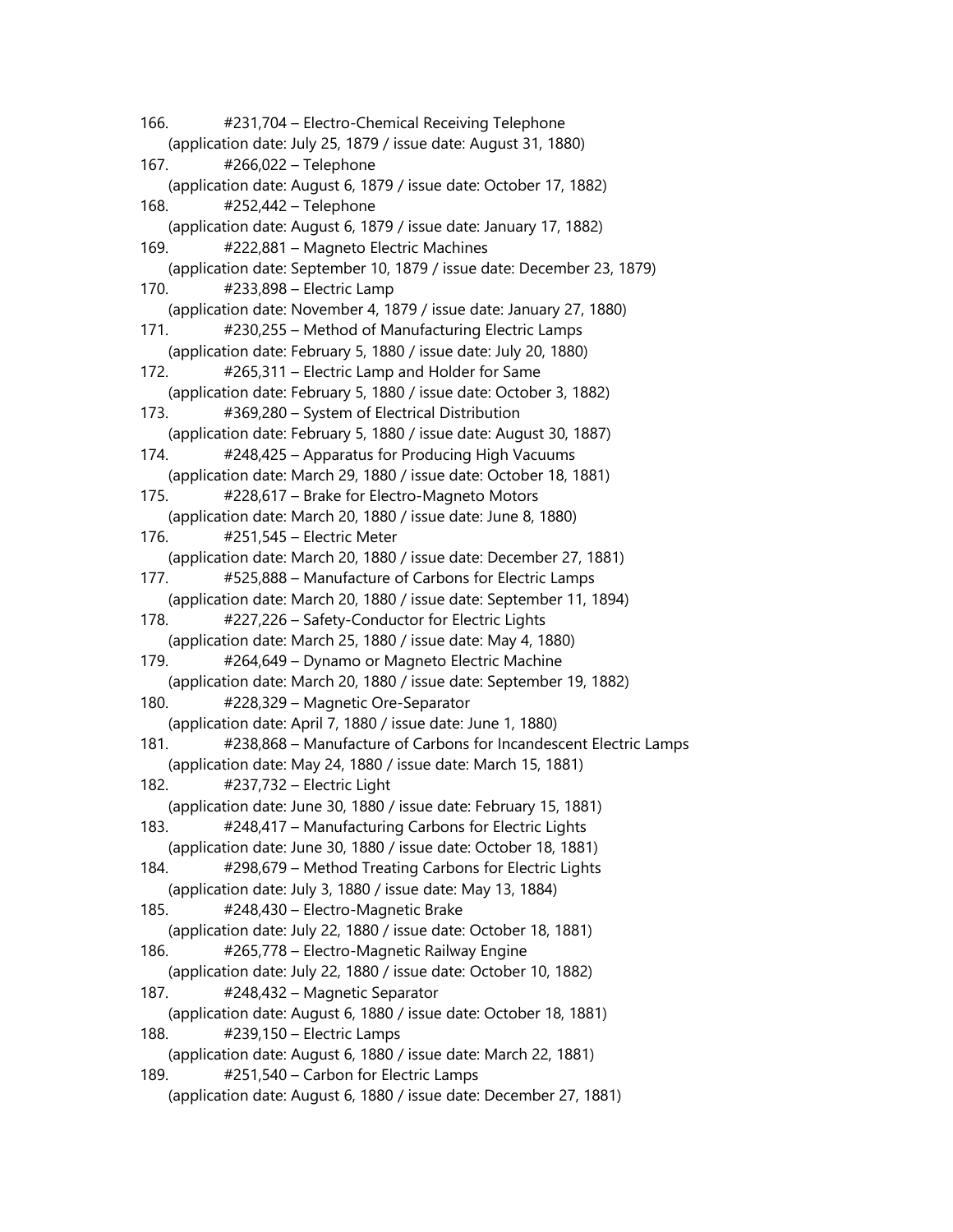190. #263,139 – Manufacture of Carbons for Electric Lamps (application date: August 6, 1880 / issue date: August 22, 1882) 191. #239,372 – Testing Electric-Light Carbons (application date: August 9, 1880 / issue date: March 29, 1881) 192. #434,585 – Telegraph Relay (application date: August 9, 1880 / issue date: August 19, 1890) 193. #263,140 – Dynamo-Electric Machine (application date: August 9, 1880 / issue date: August 22, 1882) 194. #248,423 – Carbonizer (application date: August 11, 1880 / issue date: October 18, 1881) 195. #239,147 – System of Electric Lighting (application date: August 9, 1880 / issue date: March 22, 1881) 196. #248,434 – Governor for Electric Engines (application date: August 9, 1880 / issue date: October 18, 1881) 197. #264,642 – Electric Distribution and Translation System (application date: August 9, 1880 / issue date: September 19, 1882) 198. #293,433 – Insulation of Railroad-Tracks Used for Electrical Circuits (application date: August 9, 1880 / issue date: February 12, 1884) 199. #239,373 – Electric Lamp (application date: August 17, 1880 / issue date: March 29, 1881) 200. #239,745 – Electric Lamp (application date: August 17, 1880 / issue date: April 5, 1881) 201. #263,135 – Electric Lamp (application date: August 17, 1880 / issue date: August 22, 1882) 202. #251,546 – Electric Lamp (application date: August 17, 1880 / issue date: December 27, 1881) 203. #239,153 – Electric Lamp (application date: August 27, 1880 / issue date: March 22, 1881) 204. #351,855 – Electric Lamp (application date: August 27, 1880 / issue date: November 2, 1886) 205. #248,435 – Utilizing Electricity as a Motive Power (application date: September 1, 1880 / issue date: October 18, 1881) 206. #263,132 – Electro-Magnetic Railway (application date: August 19, 1880 / issue date: August 22, 1882) 207. #264,645 – System of Conductors for the Distribution of Electricity (application date: October 7, 1880 / issue date: September 19, 1882) 208. #240,678 – Webermeter (application date: October 7, 1880 / issue date: April 26, 1881) 209. #239,152 – System of Electric Lighting (application date: October 30, 1880 / issue date: March 22, 1881) 210. #239,148 – Treating Carbons for Electric Lamps (application date: October 30, 1880 / issue date: March 22, 1881) 211. #251,556 – Regulator for Magneto or Dynamo Electric Machines (application date: October 30, 1880 / issue date: December 27, 1881) 212. #242,900 – Manufacturing Carbons for Electric Lamps (application date: November 5, 1880 / issue date: June 14, 1881) 213. #238,098 – Magneto Signal Apparatus (application date: November 11, 1880 / issue date: February 22, 1881)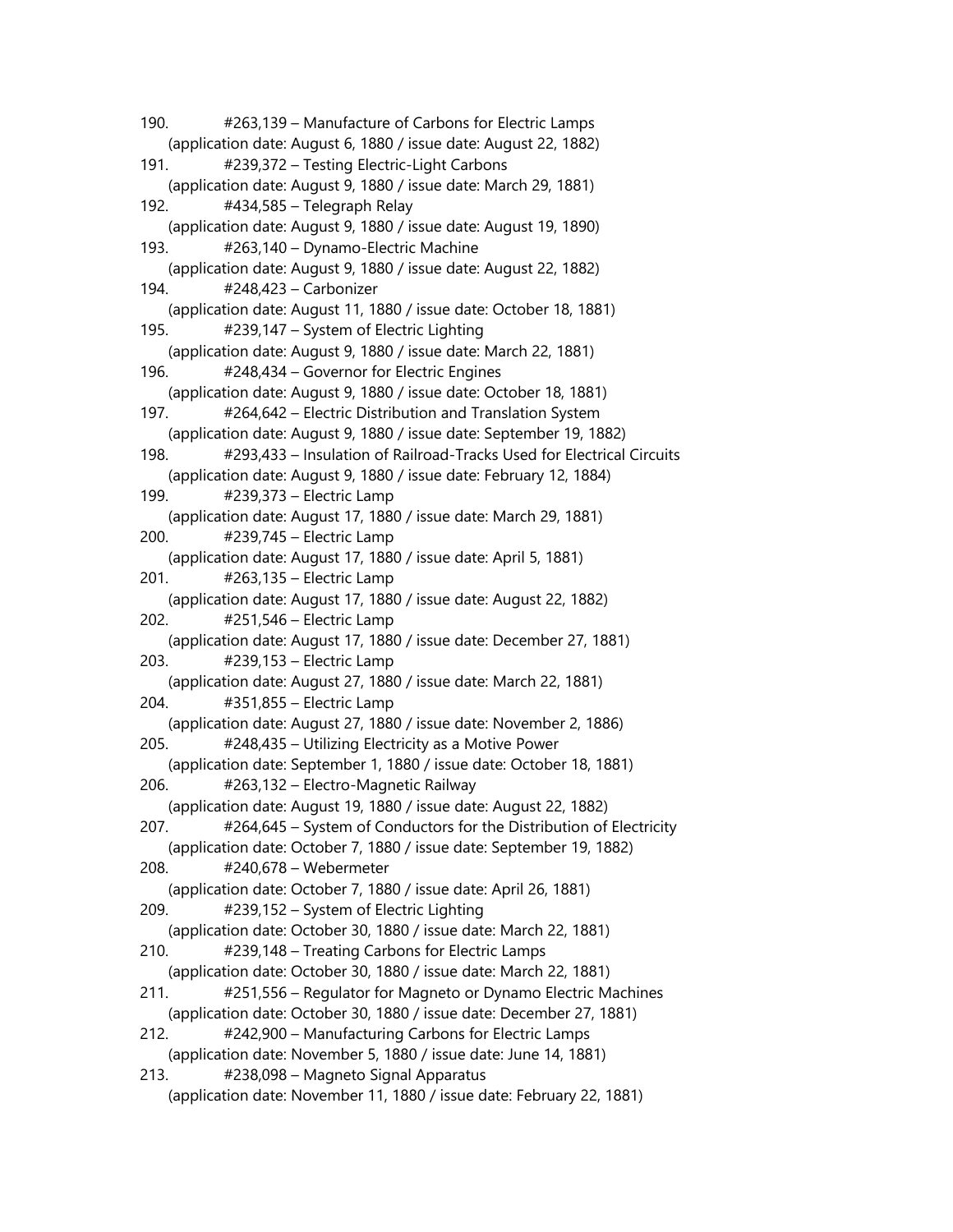214. #248, 426 – Apparatus for Treating Carbons for Electric Lamps (application date: November 24, 1880 / issue date: October 18, 1881) 215. #239,151 – Method of Forming Enlarged Ends on Carbon Filaments (application date: November 24, 1880 / issue date: March 22, 1881) 216. #D12,631 – Design for an Incandescent Electric Lamp (application date: November 30, 1880 / issue date: December 27, 1881) 217. #239,149 – Incandescing Electric Lamp (application date: December 15, 1880 / issue date: March 22, 1881) 218. #242,896 – Incandescent Electric Lamp (application date: December 15, 1880 / issue date: June 14, 1881) 219. #242,897 – Incandescent Electric Lamp (application date: December 15, 1880 / issue date: June 14, 1881) 220. #248,565 – Webermeter (application date: December 15, 1880 / issue date: October 18, 1881) 221. #263,878 – Electric Lamp (application date: December 15, 1880 / issue date: September 5, 1882) 222. #239,154 – Relay for Telegraphs (application date: December 14, 1880 / issue date: March 22, 1881) 223. #248,431 – Preserving Fruit (application date: December 14, 1880 / issue date: October 18, 1881) 224. #242,898 – Magneto Or Dynamo Electric Machine (application date: December 15, 1880 / issue date: June 14, 1881) 225. #265,777 – Method of Treating Carbons for Electric Lamps (application date: December 15, 1880 / issue date: October 10, 1882) 226. #239,374 – Regulating the Generation of Electric Currents (application date: January 11, 1881 / issue date: March 29, 1881) 227. #248,428 – Manufacture of Incandescent Electric Lamps (application date: January 11, 1881 / issue date: October 18, 1881) 228. #248,427 – Apparatus for Treating Carbons for Electric Lamps (application date: January 11, 1881 / issue date: October 18, 1881) 229. #248,437 – Apparatus for Treating Carbons for Electric Lamps (application date: January 11, 1881 / issue date: October 18, 1881) 230. #248,416 – Manufacture of Carbons for Electric Lamps (application date: January 11, 1881 / issue date: October 18, 1881) 231. #242,899 – Electric Lighting (application date: January 26, 1881 / issue date: June 14, 1881) 232. #248,418 – Electric Lamp (application date: January 31, 1881 / issue date: October 18, 1881) 233. #248,433 – Vacuum Apparatus (application date: January 31, 1881 / issue date: October 18, 1881) 234. #251,548 – Incandescent Electric Lamp (application date: January 31, 1881 / issue date: December 27, 1881) 235. #406,824 – Electric Meter (application date: January 31, 1881 / issue date: July 9, 1889) 236. #248,422 – System of Electric Lighting (application date: January 31, 1881 / issue date: October 18, 1881) 237. #431,018 – Dynamo or Magneto Electric Machine (application date: February 21, 1881 / issue date: June 24, 1890)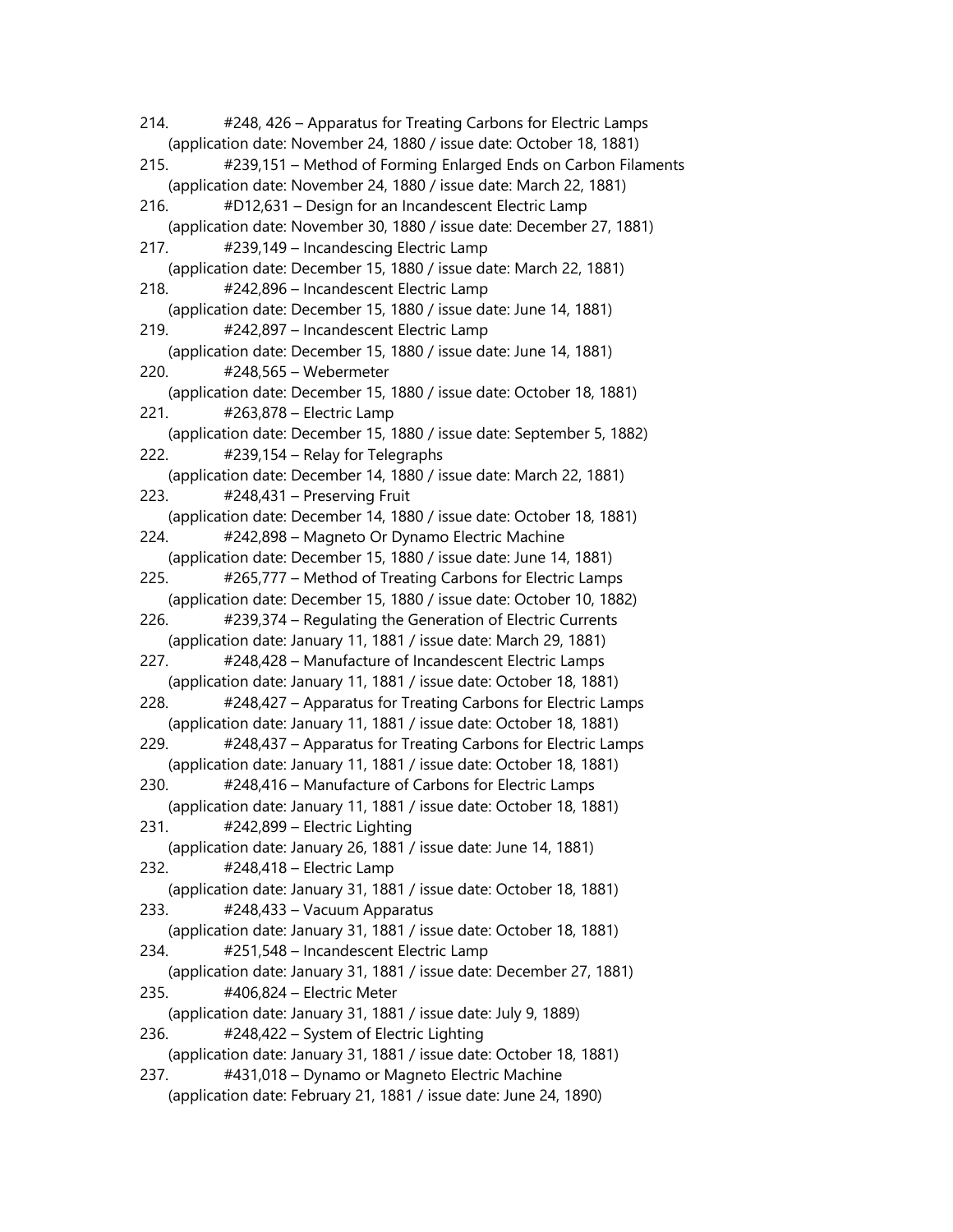238. #242,901 – Electric Meter (application date: March 3, 1881 / issue date: June 14, 1881) 239. #248,429 – Electric Motor (application date: March 3, 1881 / issue date: October 18, 1881) 240. #248,421 – Current Regulator for Dynamo Electric Machines (application date: March 5, 1881 / issue date: October 18, 1881) 241. #251,550 – Magneto or Dynamo Electric Machine (application date: March 3, 1881 / issue date: December 27, 1881) 242. #251,555 – Regulator for Dynamo-Electric Machines (application date: May 5, 1881 / issue date: December 27, 1881) 243. #482,549 – Means for Controlling Electric Generation (application date: March 12, 1881 / issue date: September 13, 1892) 244. #248,420 – Fixture and Attachment for Electric Lamps (application date: March 26, 1881 / issue date: October 18, 1881) 245. #251,553 – Electric Chandelier (application date: March 26, 1881 / issue date: December 27, 1881) 246. #251,554 – Electric Lamp and Socket or Holder (application date: March 26, 1881 / issue date: December 27, 1881) 247. #248,424 – Fitting and Fixture for Electric Lamps (application date: March 26, 1881 / issue date: October 18, 1881) 248. #248,419 – Electric Lamp (application date: April 15, 1881 / issue date: October 18, 1881) 249. #251,242 – System of Electric Lighting (application date: April 26, 1881 / issue date: December 27, 1881) 250. #263,145 – Process of Making Incandescents (application date: April 26, 1881 / issue date: August 22, 1882) 251. #266,447 – Electric Incandescent Lamp (application date: April 26, 1881 / issue date: October 24, 1882) 252. #251,552 – Underground Conductors (application date: April 26, 1881 / issue date: December 27, 1881) 253. #476,531 – Electric-Lighting System (application date: April 26, 1881 / issue date: June 7, 1892) 254. #248,436 – Depositing Cell for Plating the Connections of Electric Lamps (application date: May 27, 1881 / issue date: October 18, 1881) 255. #251,539 – Electric Lamp (application date: May 27, 1881 / issue date: December 27, 1881) 256. #263,136 – Regulator for Dynamo or Magneto Electric Machines (application date: May 27, 1881 / issue date: August 22, 1882) 257. #251,557 – Webermeter (application date: May 27, 1881 / issue date: December 27, 1881) 258. #263,134 – Regulator for Dynamo or Magneto Electric Machines (application date: May 28, 1881 / issue date: August 22, 1882) 259. #251,541 – Electro-Magnetic Motor (application date: May 31, 1881 / issue date: December 27, 1881) 260. #251,549 – Electric Lamp and the Manufacture Thereof (application date: May 31, 1881 / issue date: December 27, 1881) 261. # 341,644- Incandescent Electric Lamp (application date: May 31, 1881 / issue date: May 11, 1886)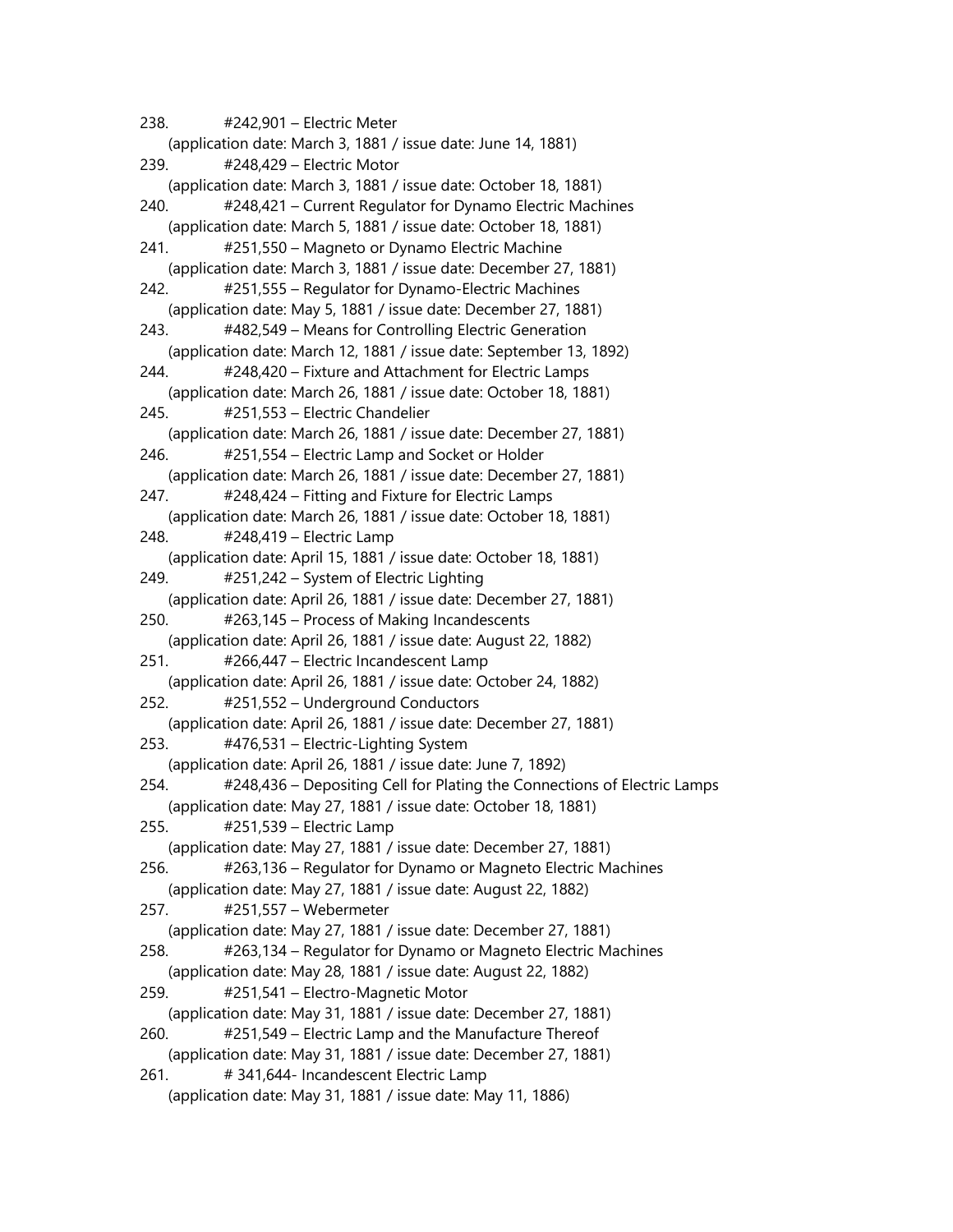262. #251,544 – Manufacture of Electric Lamps (application date: June 22, 1881 / issue date: December 27, 1881) 263. #251,558 – Webermeter (application date: August 30, 1881 / issue date: December 27, 1881) 264. #263,141 – Straightening Carbons of Electric Incandescent Lamps (application date: June 24, 1881 / issue date: August 22, 1882) 265. #251,551 – System of Electric Lighting (application date: August 30, 1881 / issue date: December 27, 1881) 266. #263,137 – Electric Chandelier (application date: August 30, 1881 / issue date: August 22, 1882) 267. #264,657 – Incandescent Electric Lamp (application date: August 30, 1881 / issue date: September 19, 1882) 268. #251,543 – Electric Lamp (application date: August 30, 1881 / issue date: December 27, 1881) 269. #251,538 – Electric Light (application date: May 28, 1881 / issue date: December 27, 1881) 270. #251,547 – Electrical Governor (application date: June 24, 1881 / issue date: December 27, 1881) 271. #263,150 – Magneto or Dynamo Electric Machine (application date: June 22, 1881 / issue date: August 22, 1882) 272. #425,760 – Measurement of Electricity in Distribution Systems (application date: June 22, 1881 / issue date: April 15, 1890) 273. # 263,131- Magnetic Ore-Separator (application date: June 22, 1881 / issue date: August 22, 1882) 274. #435,687 – Means for Charging and Using Secondary Batteries (application date: September 3, 1881 / issue date: September 2, 1890) 275. #263,143 – Magneto or Dynamo Electric Machine (application date: August 30, 1881 / issue date: August 22, 1882) 276. #251,537 – Dynamo-Electric Machine (application date: August 30, 1881 / issue date: December 27, 1881) 277. #263,147 – Vacuum Apparatus (application date: August 30, 1881 / issue date: August 22, 1882) 278. #439,389 – Electric-Lighting System (application date: August 30, 1881 / issue date: October 28, 1890) 279. #263,149 – Commutator for Dynamo or Magneto Electric Machines (application date: October 4, 1881 / issue date: August 22, 1882) 280. #479,184 – Fac-simile Telegraph (application date: December 6, 1881 / issue date: July 19, 1892) 281. #400,317 – Ore-Separator (application date: August 25, 1882 / issue date: March 26, 1889) 282. #425,763 – Commutator for Dynamo-Electric Machines (application date: November 15, 1881 / issue date: April 15, 1890) 283. #263,142 – Electrical Distribution System (application date: October 4, 1881 / issue date: August 22, 1882) 284. #264,647 – Dynamo or Magneto Electric Machine (application date: October 4, 1881 / issue date: September 19, 1882) 285. #404,902 – Electrical-Distribution System (application date: October 4, 1881 / issue date: June 11, 1889)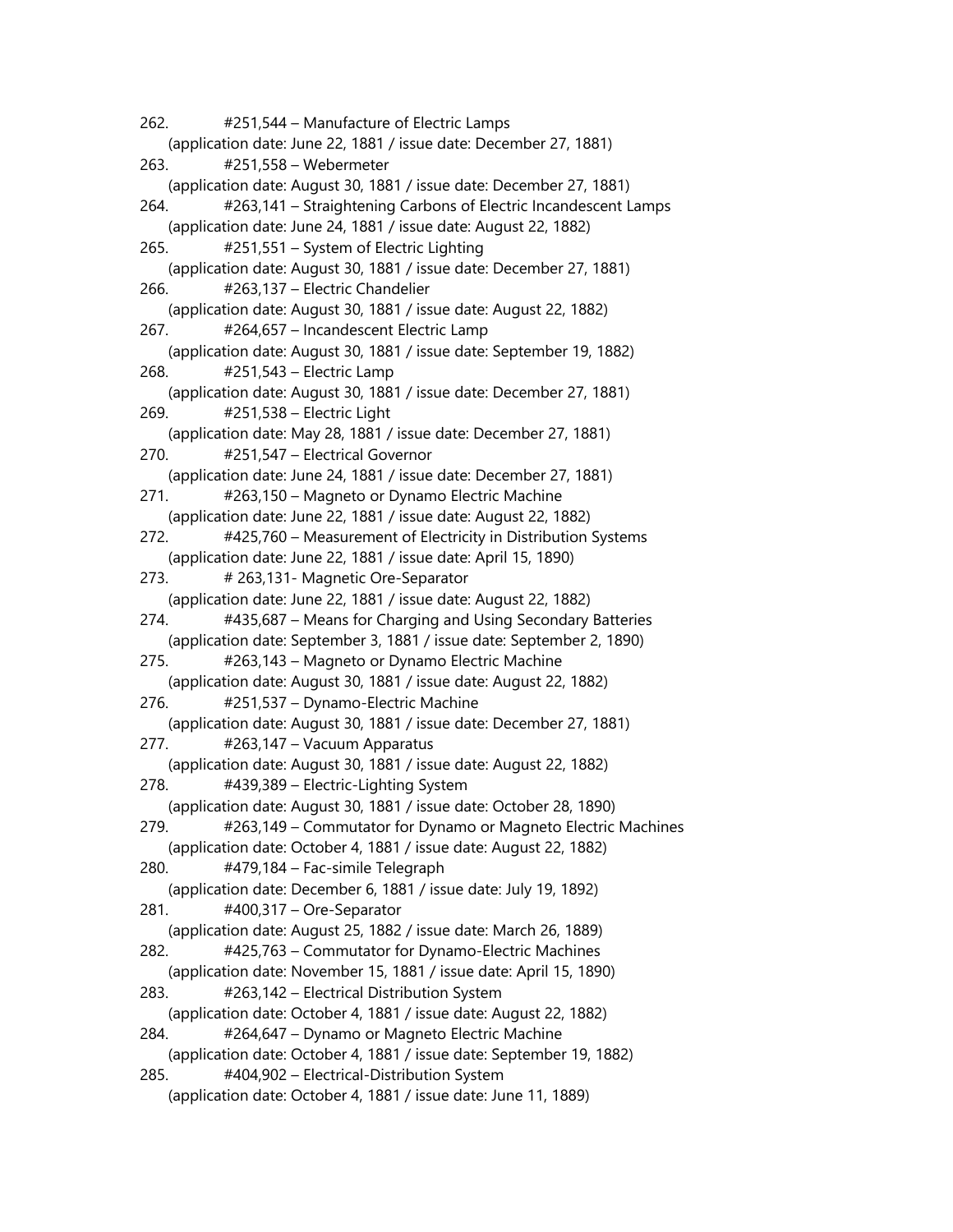286. #263,133 – Dynamo or Magneto Electric Machine (application date: November 11, 1881 / issue date: August 22, 1882) 287. #257,677 – Telephone (application date: October 17, 1881 / issue date: May 9, 1882) 288. #266,021 – Telephone (application date: October 17, 1881 / issue date: October 17, 1882) 289. #263,144 – Mold for Carbonizing Incandescents (application date: November 11, 1881 / issue date: August 22, 1882) 290. #265,774 – Method of Maintaining Temperature in Webermeters (application date: November 11, 1881 / issue date: October 10, 1882) 291. #264,648 – Dynamo or Magneto Electric Machines (application date: November 11, 1881 / issue date: September 19, 1882) 292. #265,776 – Electric-Lighting System (application date: November 11, 1881 / issue date: October 10, 1882) 293. #524,136 – Regulator for Dynamo-Electric Machines (application date: November 11, 1881 / issue date: August 7, 1894) 294. #273,715 – Art of Malleabelizing Iron (application date: October 7, 1881 / issue date: March 13, 1883) 295. #281,352 – Webermeter (application date: November 11, 1881 / issue date: July 17, 1883) 296. #446,667 – Locomotive for Electric Railways (application date: August 7, 1882 / issue date: February 17, 1891) 297. #288, 318 – Regulator for Dynamo or Magneto Electric Machines (application date: November 11, 1881 / issue date: November 13, 1883) 298. #251,559 – Electrical Drop-Light (application date: November 11, 1881 / issue date: December 27, 1881) 299. #263,148 – Dynamo or Magneto Electric Machine (application date: November 28, 1881 / issue date: August 22, 1882) 300. #264,646 – Dynamo or Magneto Electric Machine (application date: November 28, 1881 / issue date: September 19, 1882) 301. #266,793 – Electric Distribution System (application date: December 9, 1881 / issue date: October 31, 1882) 302. #358,599 – Incandescent Electric Lamp (application date: November 28, 1881 / issue date: March 1, 1887) 303. #264,673 – Regulator for Dynamo-Electric Machines (application date: November 28, 1881 / issue date: September 19, 1882) 304. #263,138 – Electric-Arc Light (application date: November 28, 1881 / issue date: August 22, 1882) 305. #265,775 – Electric-Arc Light (application date: November 28, 1881 / issue date: October 10, 1882) 306. #297,580 – Electric-Arc Light (application date: November 28, 1881 / issue date: April 29, 1884) 307. #263,146 – Dynamo Magneto Electric Machine (application date: November 29, 1881 / issue date: August 22, 1882) 308. #317,631 – Incandescent Electric Lamp (application date: November 29, 1881 / issue date: May 12, 1885) 309. #266,588 – Vacuum Apparatus (application date: December 6, 1881 / issue date: October 24, 1882)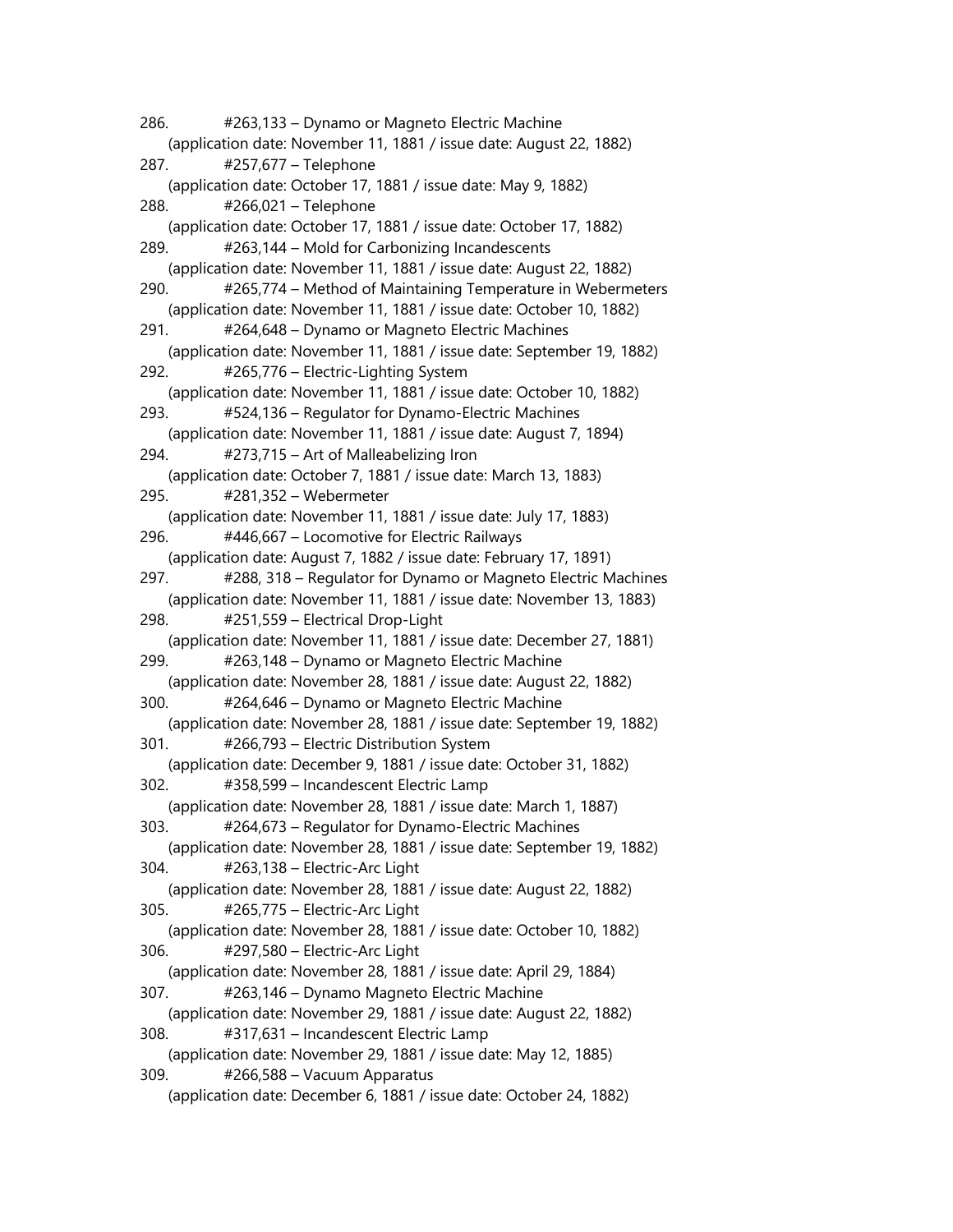310. #251,536 – Vacuum Pump (application date: December 7, 1881 / issue date: December 27, 1881) 311. #264,650 – Manufacture of Incandescing Electric Lamps (application date: December 9, 1881 / issue date: September 19, 1882) 312. #379,770 – Incandescent Electric Lamp (application date: December 9, 1881 / issue date: March 20, 1888) 313. #264,660 – Regulator for Dynamo-Electric Machines (application date: August 7, 1882 / issue date: September 19, 1882) 314. #293,434 – Incandescent Electric Lamp (application date: August 7, 1882 / issue date: February 12, 1884) 315. #439,391 – Junction-Box for Electric Wires (application date: August 7, 1882 / issue date: October 28, 1890) 316. #454,558 – Incandescent Electric Lamp (application date: August 7, 1882 / issue date: June 23, 1891) 317. #264,653 – Incandescent Electric Lamp (application date: August 7, 1882 / issue date: September 19, 1882) 318. #358,600 – Incandescing Electric Lamp (application date: August 7, 1882 / issue date: March 1, 1887) 319. #264,652 – Incandescent Electric Lamp (application date: August 7, 1882 / issue date: September 19, 1882) 320. #278,419 – Dynamo-Electric Machine (application date: August 7, 1882 / issue date: May 29, 1883) 321. #265,779 – Regulator for Dynamo-Electric Machines (application date: August 7, 1882 / issue date: October 10, 1882) 322. #264,654 – Incandescent Electric Lamp (application date: August 7, 1882 / issue date: September 19, 1882) 323. #264,661 – Regulator for Dynamo-Electric Machines (application date: August 7, 1882 / issue date: September 19, 1882) 324. #264,664 – Regulator for Dynamo-Electric Machines (application date: August 7, 1882 / issue date: September 19, 1882) 325. #264,668 – Regulator for Dynamo-Electric Machines (application date: August 7, 1882 / issue date: September 19, 1882) 326. #264,669 – Regulator for Dynamo-Electric Machines (application date: August 7, 1882 / issue date: September 19, 1882) 327. #264,671 – Regulator for Dynamo-Electric Machines (application date: August 7, 1882 / issue date: September 19, 1882) 328. #275,613 – Incandescing Electric Lamp (application date: August 7, 1882 / issue date: April 10, 1883) 329. #401,646 – Incandescing Electric Lamp (application date: August 7, 1882 / issue date: April 16, 1889) 330. #264,658 – Regulator for Dynamo-Electric Machines (application date: August 7, 1882 / issue date: September 19, 1882) 331. #264,659 – Regulator for Dynamo-Electric Machines (application date: August 7, 1882 / issue date: September 19, 1882) 332. #265,780 – Regulator for Dynamo-Electric Machines (application date: August 7, 1882 / issue date: October 10, 1882) 333. #265,781 – Regulator for Dynamo-Electric Machines (application date: August 7, 1882 / issue date: October 10, 1882)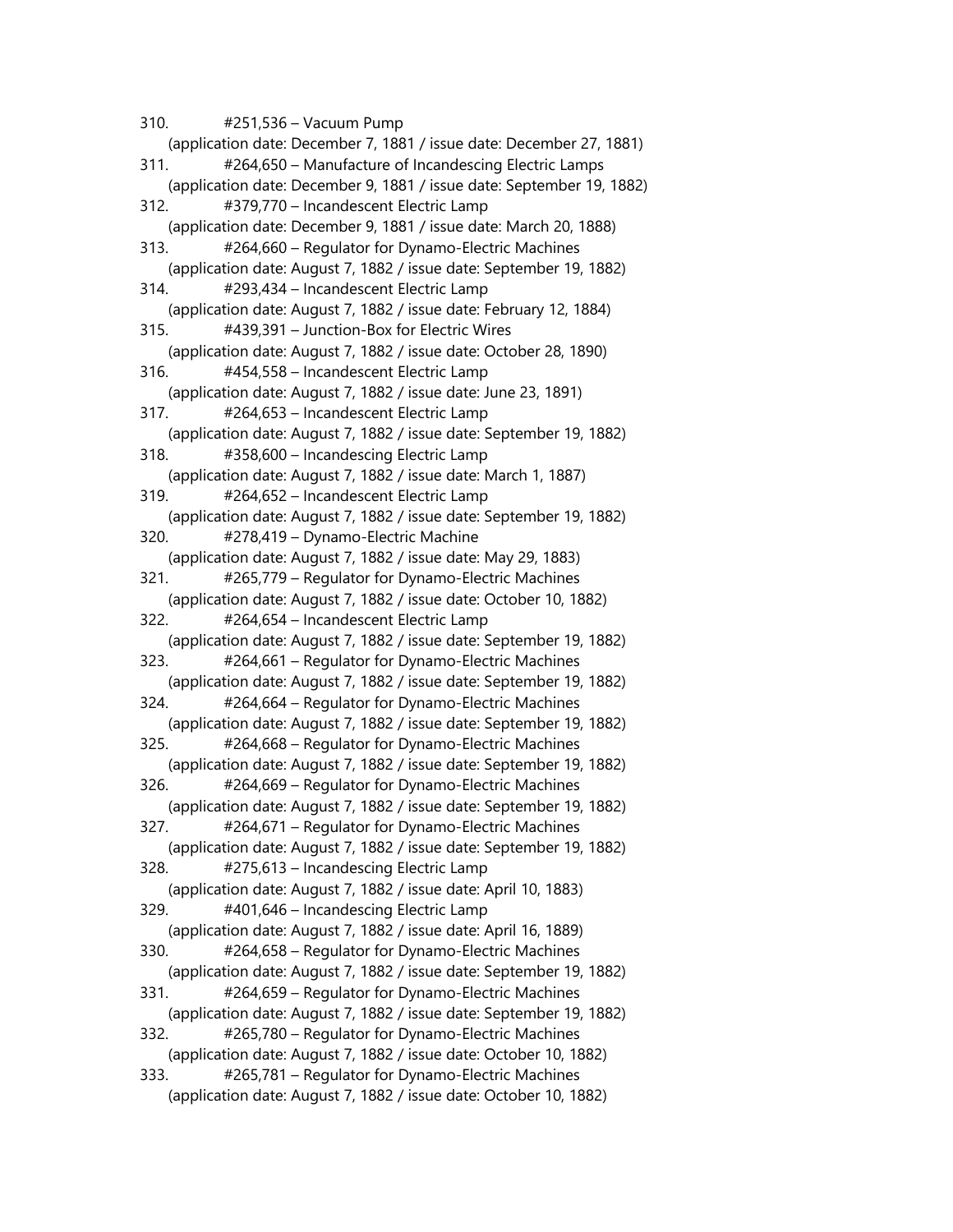334. #278,416 – Manufacture of Incandescing Electric Lamps (application date: August 7, 1882 / issue date: May 29, 1883) 335. #379,771 – Regulator for Dynamo-Electric Machines (application date: August 7, 1882 / issue date: March 20, 1888) 336. #272,034 – Telephone (application date: October 6, 1882 / issue date: February 13, 1883) 337. #274,576 – Transmitting Telephone (application date: October 6, 1882 / issue date: March 27, 1883) 338. #274,577 – Telephone (application date: October 6, 1882 / issue date: March 27, 1883) 339. #268,205 – Dynamo or Magneto Electric Machine (application date: May 17, 1882 / issue date: November 28, 1882) 340. #264,662 – Regulator for Dynamo-Electric Machines (application date: August 7, 1882 / issue date: September 19, 1882) 341. #264,663 – Regulator for Dynamo-Electric Machines (application date: August 7, 1882 / issue date: September 19, 1882) 342. #264,665 – Regulator for Dynamo-Electric Machines (application date: August 7, 1882 / issue date: September 19, 1882) 343. #264,666 – Regulator for Dynamo-Electric Machines (application date: August 7, 1882 / issue date: September 19, 1882) 344. #273,488 – Regulator for Dynamo-Electric Machines (application date: August 7, 1882 / issue date: March 6, 1883) 345. #460,122 – Process of and Apparatus for Generating Electricity (application date: May 26, 1882 / issue date: September 29, 1891) 346. #466,460 – Art of Electrolytic Decomposition (application date: May 26, 1882 / issue date: January 5, 1892) 347. #273,492 – Secondary Battery (application date: June 26, 1882 / issue date: March 6, 1883) 348. #264,667 – Regulator for Dynamo-Electric Machines (application date: August 7, 1882 / issue date: September 19, 1882) 349. #264,672 – Regulator for Dynamo-Electric Machines (application date: August 7, 1882 / issue date: September 1882) 350. #265,786 – Apparatus for the Electrical Transmission of Power (application date: August 7, 1882 / issue date: October 10, 1882) 351. #273,828 – System of Underground Conductors for Electrical Distribution (application date: August 7, 1882 / issue date: March 13, 1883) 352. #379,772 – System of Electrical Distribution (application date: August 7, 1882 / issue date: March 20, 1888) 353. #274,292 – Secondary Battery (application date: August 7, 1882 / issue date: March 20, 1883) 354. #365,509 – Filament for Incandescent Electric Lamps (application date: August 7, 1882 / issue date: June 28, 1887) 355. #446,668 – Electric-Arc Light (application date: August 7, 1882 / issue date: February 17, 1891) 356. #543,985 – Incandescent Conductor for Electric Lamps (application date: August 7, 1882 / issue date: August 6, 1895) 357. #281,353 – Dynamo or Magneto Electric Machine (application date: September 13, 1882 / issue date: July 17, 1883)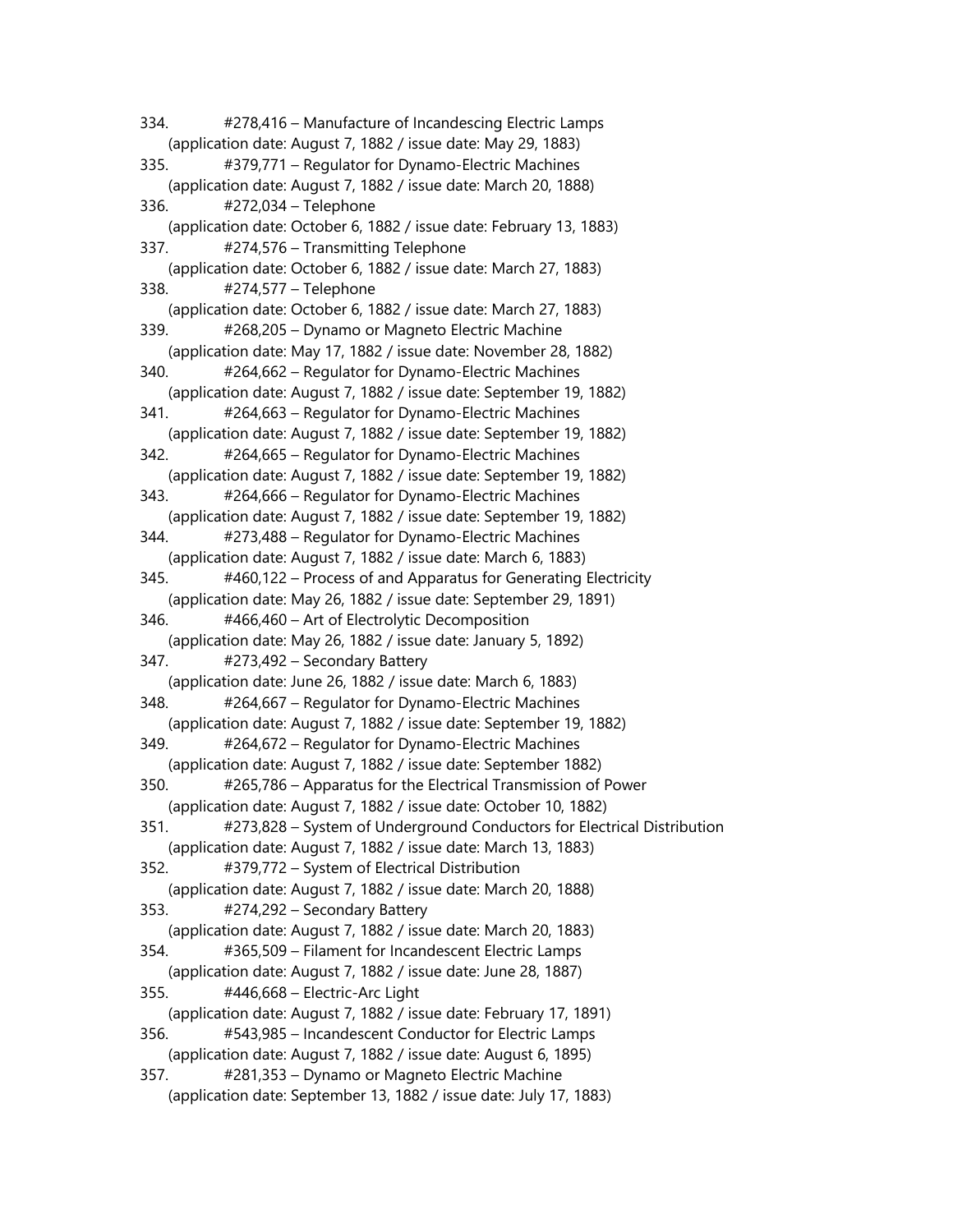358. #287,523 – Dynamo or Magneto Electric Machine (application date: September 13, 1882 / issue date: October 30, 1883) 359. #264,651 – Incandescent Electric Lamp (application date: August 7, 1882 / issue date: September 19, 1882) 360. #264,655 – Incandescing Electric Lamp (application date: August 7, 1882 / issue date: September 19, 1882) 361. #264,670 – Regulator for Dynamo-Electric Machines (application date: August 7, 1882 / issue date: September 19, 1882) 362. #273,489 – Turn-Table for Electric Railways (application date: August 7, 1882 / issue date: March 6, 1883) 363. #273,490 – Electro-Magnetic Railway System (application date: August 7, 1882 / issue date: March 6, 1883) 364. #401,486 – System of Electric Lighting (application date: August 7, 1882 / issue date: April 16, 1889) 365. #476,527 – System of Electric Lighting (application date: August 7, 1882 / issue date: June 7, 1892) 366. #439,390 – System of Electric Lighting (application date: June 26, 1882 / issue date: October 28, 1890) 367. #446,666 – System of Electric Lighting (application date: June 26, 1882 / issue date: February 17, 1891) 368. #464,822 – System of Distributing Electricity (application date: June 28, 1882 / issue date: December 8, 1891) 369. #304,082 – Electrical Meter (application date: August 14, 1882 / issue date: August 26, 1884) 370. #274,296 – Manufacture of Incandescents (application date: August 14, 1882 / issue date: March 20, 1883) 371. # 264,656- Incandescent Electric Lamp (application date: August 14, 1882 / issue date: September 19, 1882) 372. #265,782 – Regulator for Dynamo-Electric Machines (application date: August 14, 1882 / issue date: October 10, 1882) 373. #265,783 – Regulator for Dynamo-Electric Machines (application date: August 14, 1882 / issue date: October 10, 1882) 374. #265,784 – Regulator for Dynamo-Electric Machines (application date: August 14, 1882 / issue date: October 10, 1882) 375. #265,785 – Dynamo-Electric Machine (application date: August 14, 1882 / issue date: October 10, 1882) 376. #273,494 – Electrical Railroad (application date: August 14, 1882 / issue date: March 6, 1883) 377. #278,418 – Apparatus for Translating Electric Currents From High to Low Tension (application date: August 14, 1882 / issue date: May 29, 1883) 378. #293,435 – Electrical Meter (application date: August 14, 1882 / issue date: February 12, 1884) 379. #334,853 – Mold for Carbonizing (application date: August 14, 1882 / issue date: January 26, 1886) 380. #339,278 – Electric Railway (application date: August 14, 1882 / issue date: April 6, 1886) 381. #273,714 – Magneto-Electric Signaling Apparatus (application date: August 7, 1882 / issue date: March 13, 1883)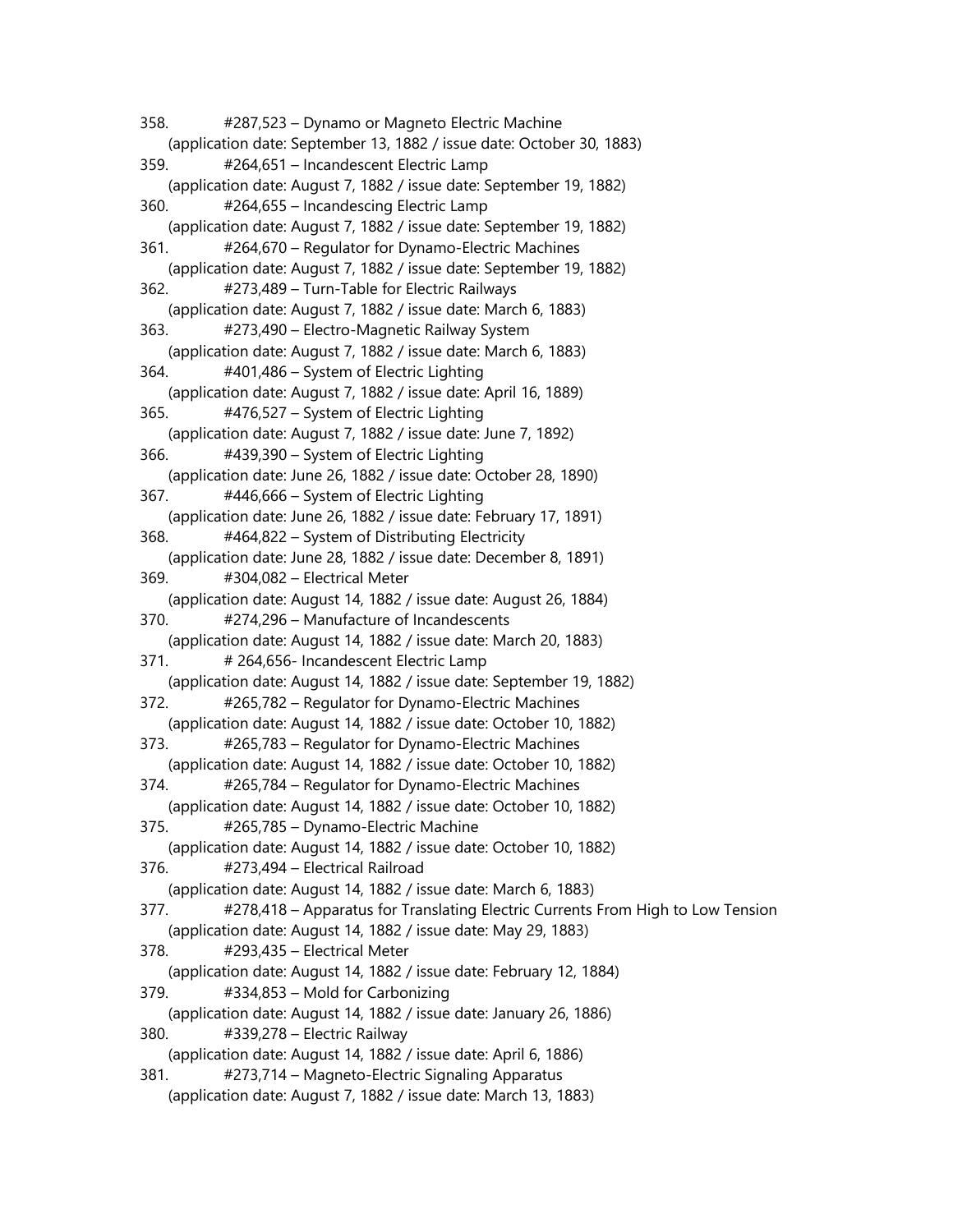382. #282,287 – Magneto-Electric Signaling Apparatus (application date: August 7, 1882 / issue date: July 31, 1883) 383. #448,778 – Electric Railway (application date: August 7, 1882 / issue date: March 24, 1891) 384. #439,392 – Electric-Lighting System (application date: August 22, 1882 / issue date: October 28, 1890) 385. #271,613 – Manufacture of Incandescing Electric Lamps (application date: September 13, 1882 / issue date: February 6, 1883) 386. #287,518 – Method of Manufacturing Incandescing Electric Lamps (application date: September 13, 1882 / issue date: October 30, 1883) 387. #406,825 – Electric Meter (application date: September 13, 1882 / issue date: July 9, 1889) 388. #439,393 – Carbonizing Chamber (application date: September 13, 1882 / issue date: October 28, 1890) 389. #273,487 – Regulator for Dynamo-Electric Machines (application date: September 22, 1882 / issue date: March 6, 1883) 390. #297,581 – Incandescent Electric Lamp (application date: September 22, 1882 / issue date: April 29, 1884) 391. #395,962 – Method of Manufacturing Electric Lamps (application date: September 22, 1882 / issue date: January 8, 1889) 392. #287,525 – Regulator for Systems of Electrical Distribution (application date: October 20, 1882 / issue date: October 30, 1883) 393. #365,465 – Valve-Gear (application date: October 12, 1882 / issue date: June 28, 1887) 394. #307,029 – Filament for Incandescent Lamps (application date: October 12, 1882 / issue date: October 21, 1884) 395. #268,206 – Incandescing Electric Lamp (application date: October 12, 1882 / issue date: November 28, 1882) 396. #273,486 – Incandescing Electric Lamp (application date: October 20, 1882 / issue date: March 6, 1883) 397. #274,293 – Electric Lamp (application date: October 20, 1882 / issue date: March 20, 1883) 398. #275,612 – Manufacture of Incandescing Electric Lamps (application date: October 20, 1882 / issue date: April 10, 1883) 399. #430,932 – Manufacture of Incandescent Lamps (application date: October 20, 1882 / issue date: June 24, 1890) 400. #271,616 – Regulator for Dynamo-Electric Machines (application date: October 20, 1882 / issue date: February 6, 1883) 401. #543,986 – Process of Treating and Products Derived from Vegetable Fibers (application date: October 20, 1882 / issue date: August 6, 1895) 402. #543,987 – Filament for Incandescent Lamps (application date: October 20, 1882 / issue date: August 6, 1895) 403. #271,614 – Shafting (application date: October 20, 1882 / issue date: February 6, 1883) 404. #411,016 – Manufacture of Carbon Filaments (application date: October 20, 1882 / issue date: September 17, 1889) 405. #273,491 – Regulator for Driving Engines of Electrical Generators (application date: October 26, 1882 / issue date: March 6, 1883)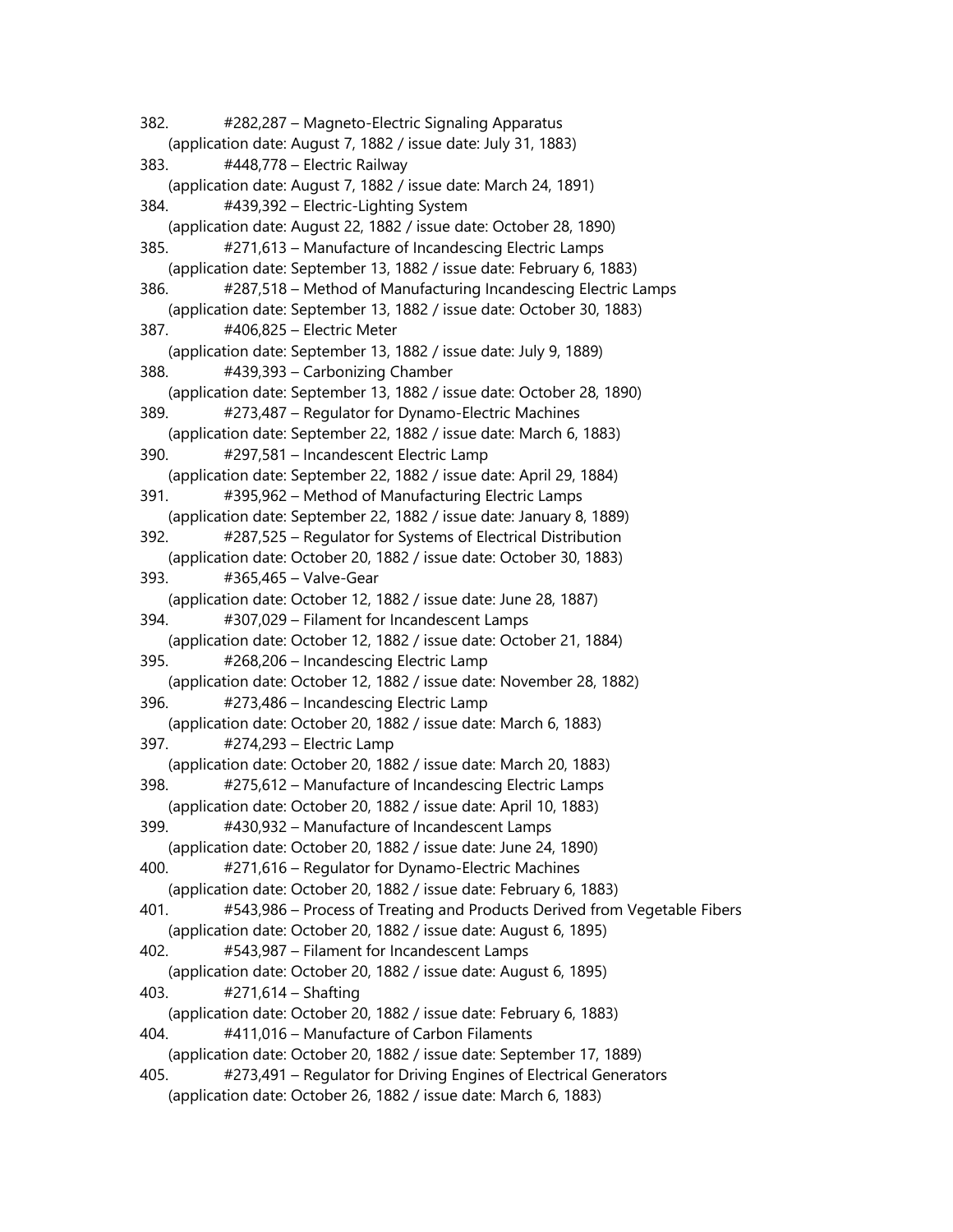406. #273,493 – Valve-Gear for Electrical Generator-Engines (application date: October 26, 1882 / issue date: March 6, 1883) 407. #492,150 – Process of Coating Conductors for Incandescent Lamps (application date: October 26, 1882 / issue date: February 21, 1893) 408. #271,615 – Governor for Dynamo-Electric Machines (application date: November 9, 1882 / issue date: February 6, 1883) 409. #273,485 – Incandescing Electric Lamp (application date: November 9, 1882 / issue date: March 6, 1883) 410. #317,632 – Incandescing Electric Lamp (application date: November 9, 1882 / issue date: May 12, 1885) 411. #317,633 – Incandescing Electric Lamp (application date: November 9, 1882 / issue date: May 12, 1885) 412. #287,520 – Incandescing Conductor for Electric Lamps (application date: November 9, 1882 / issue date: October 30, 1883) 413. #353,783 – Incandescent Electric Lamp (application date: November 9, 1882 / issue date: December 7, 1886) 414. #430,933 – Filament for Incandescent Lamps (application date: November 9, 1882 / issue date: June 24, 1890) 415. #274,294 – Incandescing Electric Lamp (application date: November 23, 1882 / issue date: March 20, 1883) 416. #281,350 – Regulator for Dynamo-Electric Machines (application date: November 23, 1882 / issue date: July 17, 1883) 417. #274,295 – Incandescent Electric Lamp (application date: November 23, 1882 / issue date: March 20, 1883) 418. #276,233 – Electrical Generator and Motor (application date: November 23, 1882 / issue date: April 24, 1883) 419. #274,290 – System of Electrical Distribution (application date: November 27, 1882 / issue date: March 20, 1883) 420. #274,291 – Mold for Carbonizing (application date: December 8, 1882 / issue date: March 20, 1883) 421. #278,413 – Regulator for Dynamo-Electric Machines (application date: December 8, 1882 / issue date: May 29, 1883) 422. #278,414 – Regulator for Dynamo-Electric Machines (application date: December 8, 1882 / issue date: May 29, 1883) 423. #287,519 – Incandescing Electric Lamp (application date: December 8, 1882 / issue date: October 30, 1883) 424. #287,524 – Regulator for Dynamo-Electric Machines (application date: December 8, 1882 / issue date: October 30, 1883) 425. #438,298 – Manufacture of Incandescent Electric Lamps (application date: December 8, 1882 / issue date: October 14, 1890) 426. #276,232 – Means for Operating and Regulating Electrical Generators (application date: January 8, 1883 / issue date: April 24, 1883) 427. #278,415 – Manufacture of Incandescing Electric Lamps (application date: January 22, 1883 / issue date: May 29, 1883) 428. #278,417 – Manufacture of Incandescing Electric Lamps (application date: January 22, 1883 / issue date: May 29, 1883) 429. #281,349 – Regulator for Dynamo-Electric Machines (application date: January 22, 1883 / issue date: July 17, 1883)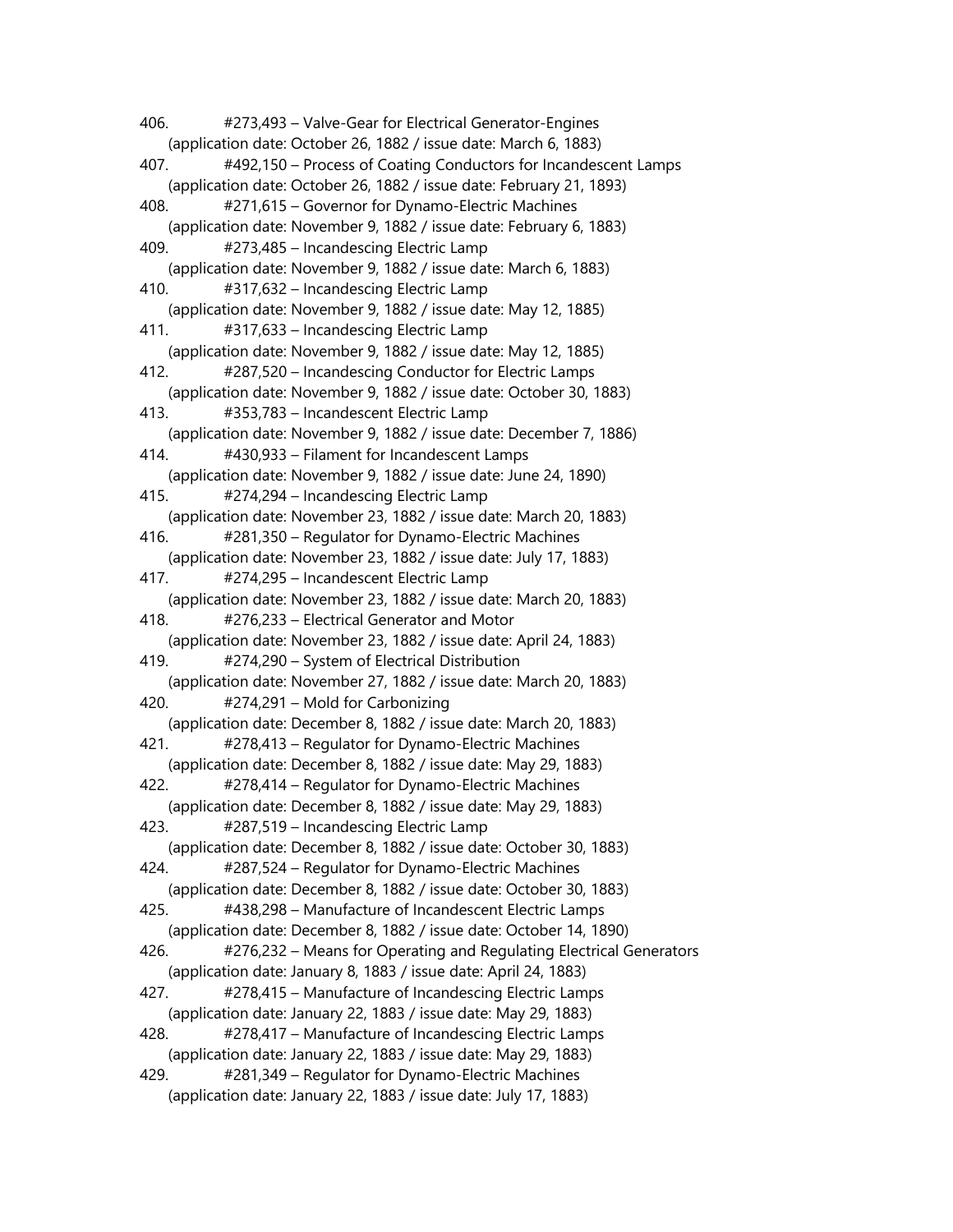430. #283,985 – System of Electrical Distribution (application date: January 22, 1883 / issue date: August 28, 1883) 431. #283,986 – System of Electrical Distribution (application date: January 22, 1883 / issue date: August 28, 1883) 432. #459,835 – Manufacture of Incandescent Electric Lamps (application date: January 22, 1883 / issue date: September 22, 1891) 433. #De.13,940 – Design for Incandescing Electric Lamp (application date: March 16, 1883 / issue date: May 29, 1883) 434. #280,727 – System of Electrical Distribution (application date: March 16, 1883 / issue date: July 3, 1883) 435. #395,123 – Circuit-Controller for Dynamo-Electric Machines (application date: March 16, 1883 / issue date: December 25, 1888) 436. #287,521 – Dynamo or Magneto Electric Machine (application date: March 16, 1883 / issue date: October 30, 1883) 437. #287,522 – Mold for Carbonizing (application date: March 16, 1883 / issue date: October 30, 1883) 438. #438,299 – Manufacture of Carbon Filaments (application date: March 16, 1883 / issue date: October 14, 1890) 439. #446,669 – Manufacture of Filaments for Incandescent Electric Lamps (application date: March 16, 1883 / issue date: February 17, 1891) 440. #476,528 – Incandescent Electric Lamp (application date: March 16, 1883 / issue date: June 7, 1892) 441. #281,351 – Electrical Generator (application date: March 16, 1883 / issue date: July 17, 1883) 442. #283,984 – System of Electrical Distribution (application date: March 16, 1883 / issue date: August 28, 1883) 443. #287,517 – System of Electrical Distribution (application date: March 16, 1883 / issue date: October 30, 1883) 444. #283,983 – System of Electrical Distribution (application date: April 17, 1883 / issue date: August 28, 1883) 445. #354,310 – Manufacture of Carbon Conductors (application date: April 17, 1883 / issue date: December 14, 1886) 446. #370,123 – Electric Meter (application date: April 17, 1883 / issue date: September 20, 1887) 447. #411,017 – Carbonizing-Flask (application date: April 17, 1883 / issue date: September 17, 1889) 448. #370,124 – Manufacture of Filaments for Incandescing Electric Lights (application date: April 20, 1883 / issue date: September 20, 1887) 449. #287,516 – System of Electrical Distribution (application date: May 14, 1883 / issue date: October 30, 1883) 450. #341,839 – Incandescing Electric Lamp (application date: May 14, 1883 / issue date: May 11, 1886) 451. #398,774 – Incandescent Electric Lamp (application date: May 14, 1883 / issue date: February 26, 1889) 452. #370,125 – Electrical Transmission of Power (application date: June 7, 1883 / issue date: September 20, 1887) 453. #370,126 – Electrical Transmission of Power (application date: June 7, 1883 / issue date: September 20, 1887)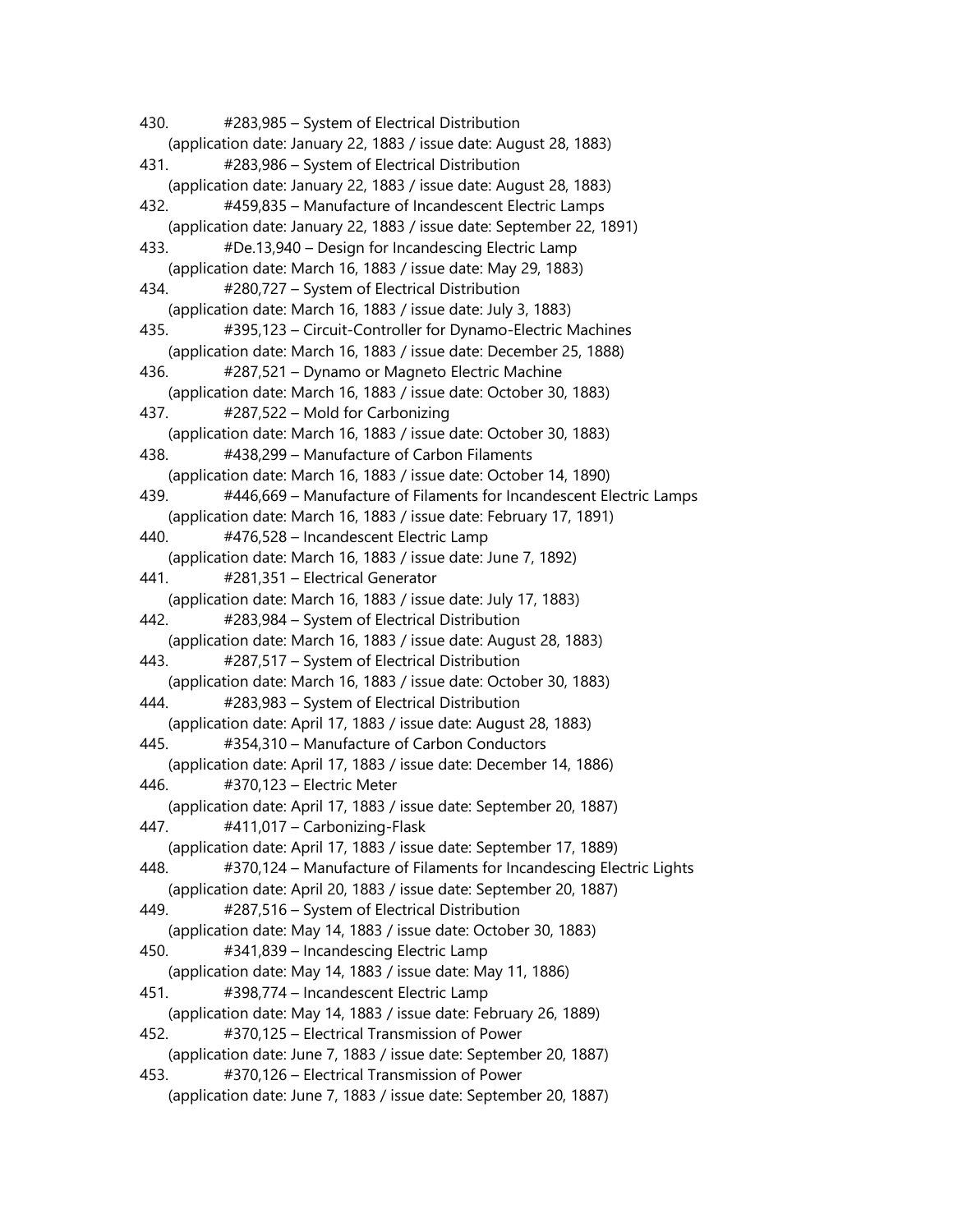454. #370,127 – Electrical Transmission of Power (application date: June 7, 1883 / issue date: September 20, 1887) 455. #370,128 – Electrical Transmission of Power (application date: June 7, 1883 / issue date: September 20, 1887) 456. #370,129 – Electrical Transmission of Power (application date: June 7, 1883 / issue date: September 20, 1887) 457. #370,130 – Electrical Transmission of Power (application date: June 7, 1883 / issue date: September 20, 1887) 458. #370,131 – Electrical Transmission of Power (application date: June 7, 1883 / issue date: September 20, 1887) 459. #438,300 – Gage for Testing Fibers for Incandescent-Lamp Carbons (application date: June 7, 1883 / issue date: October 14, 1890) 460. #287,511 – Electric Regulator (application date: June 29, 1883 / issue date: October 30, 1883) 461. #287,512 – Dynamo-Electric Machine (application date: June 29, 1883 / issue date: October 30, 1883) 462. #287,513 – Dynamo-Electric Machine (application date: June 29, 1883 / issue date: October 30, 1883) 463. #287,514 – Dynamo-Electric Machine (application date: June 29, 1883 / issue date: October 30, 1883) 464. #287,515 – System of Electrical Distribution (application date: June 29, 1883 / issue date: October 30, 1883) 465. #297,582 – Dynamo-Electric Machine (application date: June 29, 1883 / issue date: April 29, 1884) 466. #328,572 – Commutator for Dynamo-Electric Machines (application date: June 29, 1883 / issue date: October 20, 1885) 467. #430,934 – Electric-Lighting System (application date: June 29, 1883 / issue date: June 24, 1890) 468. #438,301 – System of Electric Lighting (application date: June 29, 1883 / issue date: October 14, 1890) 469. #297,583 – Dynamo-Electric Machine (application date: October 10, 1883 / issue date: April 29, 1884) 470. #304,083 – Dynamo-Electric Machine (application date: October 10, 1883 / issue date: August 26, 1884) 471. #304,084 – Device for Protecting Electric-Light Systems from Lightning (application date: October 10, 1883 / issue date: August 26, 1884) 472. #438,302 – Commutator for Dynamo-Electric Machines (application date: October 10, 1883 / issue date: October 14, 1890) 473. #476,529 – System of Electrical Distribution (application date: October 10, 1883 / issue date: June 7, 1892) 474. #297,584 – Dynamo-Electric Machine (application date: October 10, 1883 / issue date: April 29, 1884) 475. #307,030 – Electrical Meter (application date: October 10, 1883 / issue date: October 21, 1884) 476. #435,688 – Process of and Apparatus for Generating Electricity (application date: September 19, 1883 / issue date: September 2, 1890) 477. #297,585 – Incandescing Conductor for Electric Lamps (application date: October 10, 1883 / issue date: April 29, 1884)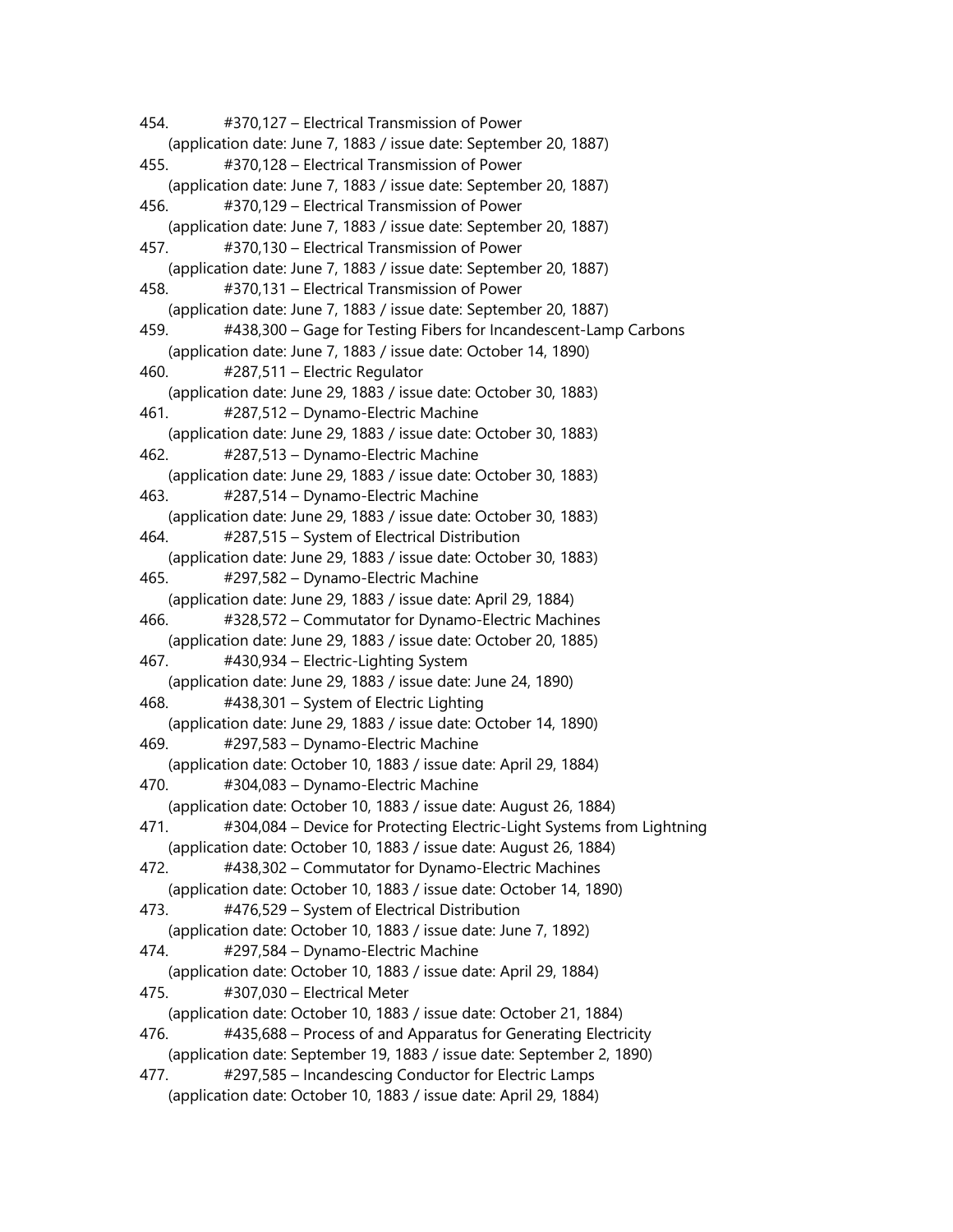478. #297,586 – Electrical Conductor (application date: October 10, 1883 / issue date: April 29, 1884) 479. #470,922 – Manufacture of Filaments for Incandescent Lamps (application date: October 10, 1883 / issue date: March 15, 1892) 480. #490,953 – Art of Generating Electricity (application date: November 1, 1883 / issue date: January 31, 1893) 481. #293,432 – Electrical Generator or Motor (application date: October 18, 1883 / issue date: February 12, 1884) 482. #307,031 – Electrical Indicator (application date: November 15, 1883 / issue date: October 21, 1884) 483. #337,254 – Telephone (application date: November 13, 1883 / issue date: March 2, 1886) 484. #297,587 – Dynamo-Electric Machine (application date: December 12, 1883 / issue date: April 29, 1884) 485. #298,954 – Dynamo-Electric Machine (application date: December 12, 1883 / issue date: May 20, 1884) 486. #298,955 – Dynamo-Electric Machine (application date: December 12, 1883 / issue date: May 20, 1884) 487. #304,085 – System of Electrical Distribution (application date: December 12, 1883 / issue date: August 26, 1884) 488. #509,517 – System of Electrical Distribution (application date: December 12, 1883 / issue date: November 28, 1893) 489. #425,761 – Incandescent Lamp (application date: November 22, 1883 / issue date: April 15, 1890) 490. #534,206 – Filament for Incandescent Lamps (application date: January 4, 1884 / issue date: February 12, 1895) 491. #304,086 – Incandescent Electric Lamp (application date: January 24, 1884 / issue date: August 26, 1884) 492. #298,956 – Mode of Operating Dynamo-Electric Machines (application date: January 24, 1884 / issue date: May 20, 1884) 493. #304,087 – Electrical Conductor (application date: January 24, 1884 / issue date: August 26, 1884) 494. #526,147 – Art of Plating One Material with Another (application date: January 28, 1884 / issue date: September 18, 1894) 495. #395,963 – Incandescent-Lamp Filament (application date: April 5, 1884 / issue date: January 8, 1889) 496. #339,279 – System of Electrical Distribution (application date: April 5, 1884 / issue date: April 6, 1886) 497. #314,115 – Chemical Stock Quotation Telegraph (application date: March 19, 1884 / issue date: March 17, 1885) 498. #436,968 – Method of and Apparatus for Drawing Wire (application date: June 10, 1884 / issue date: September 23, 1890) 499. #436,969 – Method of and Apparatus for Drawing Wire (application date: June 10, 1884 / issue date: September 23, 1890) 500. #438,303 – Arc Lamp (application date: June 10, 1884 / issue date: October 14, 1890) 501. #343,017 – System of Electrical Distribution (application date: August 7, 1884 / issue date: June 1, 1886)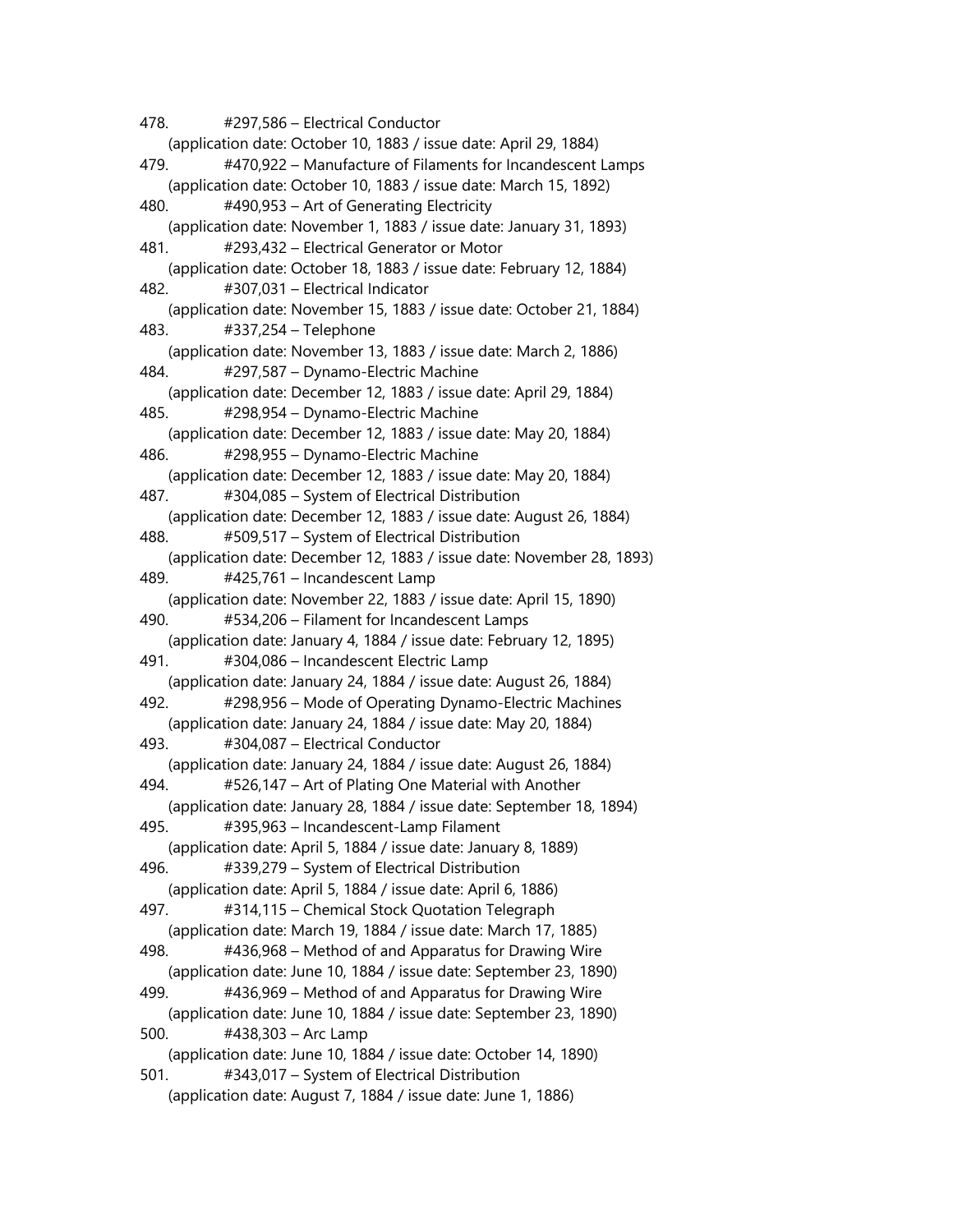502. #391,595 – System of Electric Lighting (application date: August 7, 1884 / issue date: October 23, 1888) 503. #328,573 – System of Electric Lighting (application date: October 2, 1884 / issue date: October 20, 1885) 504. #328,574 – System of Electric Lighting (application date: October 2, 1884 / issue date: October 20, 1885) 505. #328,575 – System of Electric Lighting (application date: October 2, 1884 / issue date: October 20, 1885) 506. #391,596 – Incandescent Electric Lamp (application date: October 2, 1884 / issue date: October 23, 1888) 507. #438,304 – Electric Signaling Apparatus (application date: December 15, 1884 / issue date: October 14, 1890) 508. #422,577 – Apparatus for Speaking-Telephones (application date: December 1, 1884 / issue date: March 4, 1890) 509. #329,030 – Telephone (application date: December 15, 1884 / issue date: October 27, 1885) 510. #340,707 – Telephonic Repeater (application date: December 15, 1884 / issue date: April 27, 1886) 511. #422,578 – Telephonic Repeater (application date: December 15, 1884 / issue date: March 4, 1890) 512. #422,579 – Telephonic Repeater (application date: December 15, 1884 / issue date: March 4, 1890) 513. #340,708 – Electrical Signaling Apparatus (application date: January 12, 1885 / issue date: April 27, 1886) 514. #347,097 – Electrical Signaling Apparatus (application date: January 12, 1885 / issue date: August 10, 1886) 515. #478,743 – Telephone-Repeater (application date: October 14, 1885 / issue date: July 12, 1892) 516. #340,709 – Telephone-Circuit (application date: October 14, 1885 / issue date: April 27, 1886) 517. #378,044 – Telephone-Transmitter (application date: October 14, 1885 / issue date: February 14, 1888) 518. #348,114 – Electrode for Telephone-Transmitters (application date: October 14, 1885 / issue date: August 24, 1886) 519. #438,305 – Fuse-Block (application date: October 14, 1885 / issue date: October 14, 1890) 520. #350,234 – System of Railway Signaling (application date: April 7, 1885 / issue date: October 5, 1886) 521. #486,634 – System of Railway Signaling (application date: April 7, 1885 / issue date: November 22, 1892) 522. #333,289 – Telegraphy (application date: May 8, 1885 / issue date: December 29, 1885) 523. #333,290 – Duplex Telegraphy (application date: May 8, 1885 / issue date: December 29, 1885) 524. #333,291 – Way-Station Quadruplex Telegraphy (application date: May 16, 1885 / issue date: December 29, 1885) 525. #465,971 – Means for Transmitting Signals Electrically (application date: May 23, 1885 / issue date: December 29, 1891)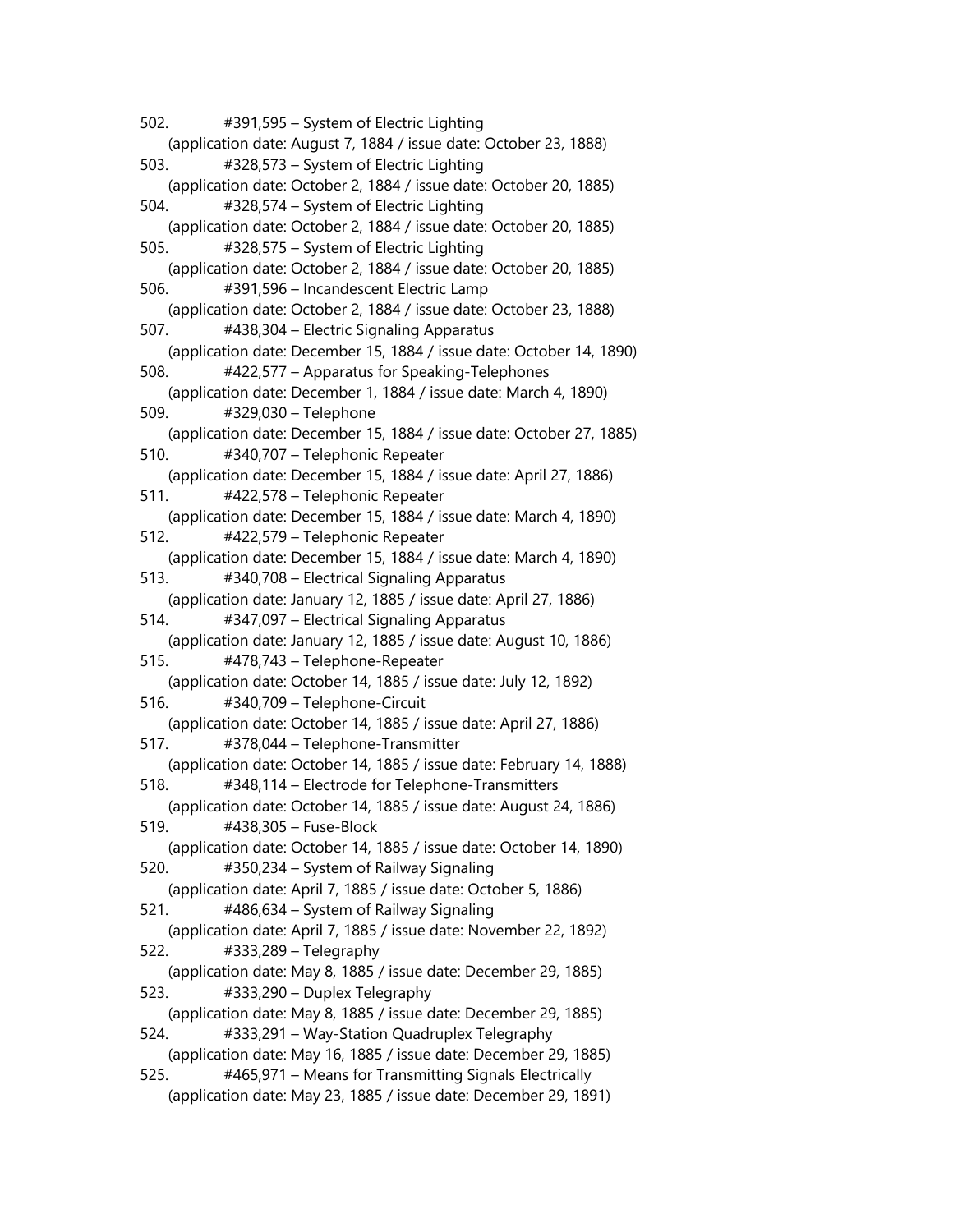526. #422,072 – Telegraphy (application date: October 23, 1885 / issue date: February 25, 1890) 527. #437,422 – Telegraphy (application date: October 23, 1885 / issue date: September 30, 1890) 528. #422,073 – Telegraphy (application date: November 24, 1885 / issue date: February 25, 1890) 529. #422,074 – Telegraphy (application date: February 19, 1886 / issue date: February 25, 1890) 530. #435,689 – Telegraphy (application date: February 19, 1886 / issue date: September 2, 1890) 531. #438,306 – Telephone (application date: February 19, 1886 / issue date: October 14, 1890) 532. #350,235 – Railway-Telegraphy (application date: January 13, 1886 / issue date: October 5, 1886) 533. #406,567 – Telephone (application date: February 19, 1886 / issue date: July 9, 1889) 534. #474,232 – Speaking-Telegraph (application date: February 18, 1886 / issue date: May 3, 1892) 535. #370,132 – Telegraphy (application date: May 15, 1886 / issue date: September 20, 1887) 536. #411,018 – Manufacture of Incandescent Electric Lamps (application date: July 17, 1886 / issue date: September 17, 1889) 537. #438,307 – Manufacture of Incandescent Electric Lamps (application date: July 17, 1886 / issue date: October 14, 1890) 538. #448,779 – Telegraph (application date: July 19, 1886 / issue date: March 24, 1891) 539. #411,019 – Manufacture of Incandescent Electric Lamps (application date: July 29, 1886 / issue date: September 17, 1889) 540. #406,130 – Manufacture of Incandescent Electric Lamps (application date: August 11, 1886 / issue date: July 2, 1889) 541. #351,856 – Incandescent Electric Lamp (application date: October 5, 1886 / issue date: November 2, 1886) 542. #454,262 – Incandescent-Lamp Filament (application date: October 27, 1886 / issue date: June 16, 1891) 543. #466,400 – Cut-Out for Incandescent Lamps (application date: October 27, 1886 / issue date: January 5, 1892) 544. #484,184 – Manufacture of Carbon Filaments (application date: October 27, 1886 / issue date: October 11, 1892) 545. #490,954 – Manufacture of Carbon Filaments for Electric Lamps (application date: November 6, 1886 / issue date: January 31, 1893) 546. #438,308 – System of Electrical Distribution (application date: December 6, 1886 / issue date: October 14, 1890) 547. #524,378 – System of Electrical Distribution (application date: December 6, 1886 / issue date: August 14, 1894) 548. #365,978 – System of Electrical Distribution (application date: November 29, 1886 / issue date: July 5, 1887) 549. #369,439 – System of Electrical Distribution (application date: December 6, 1886 / issue date: September 6, 1887)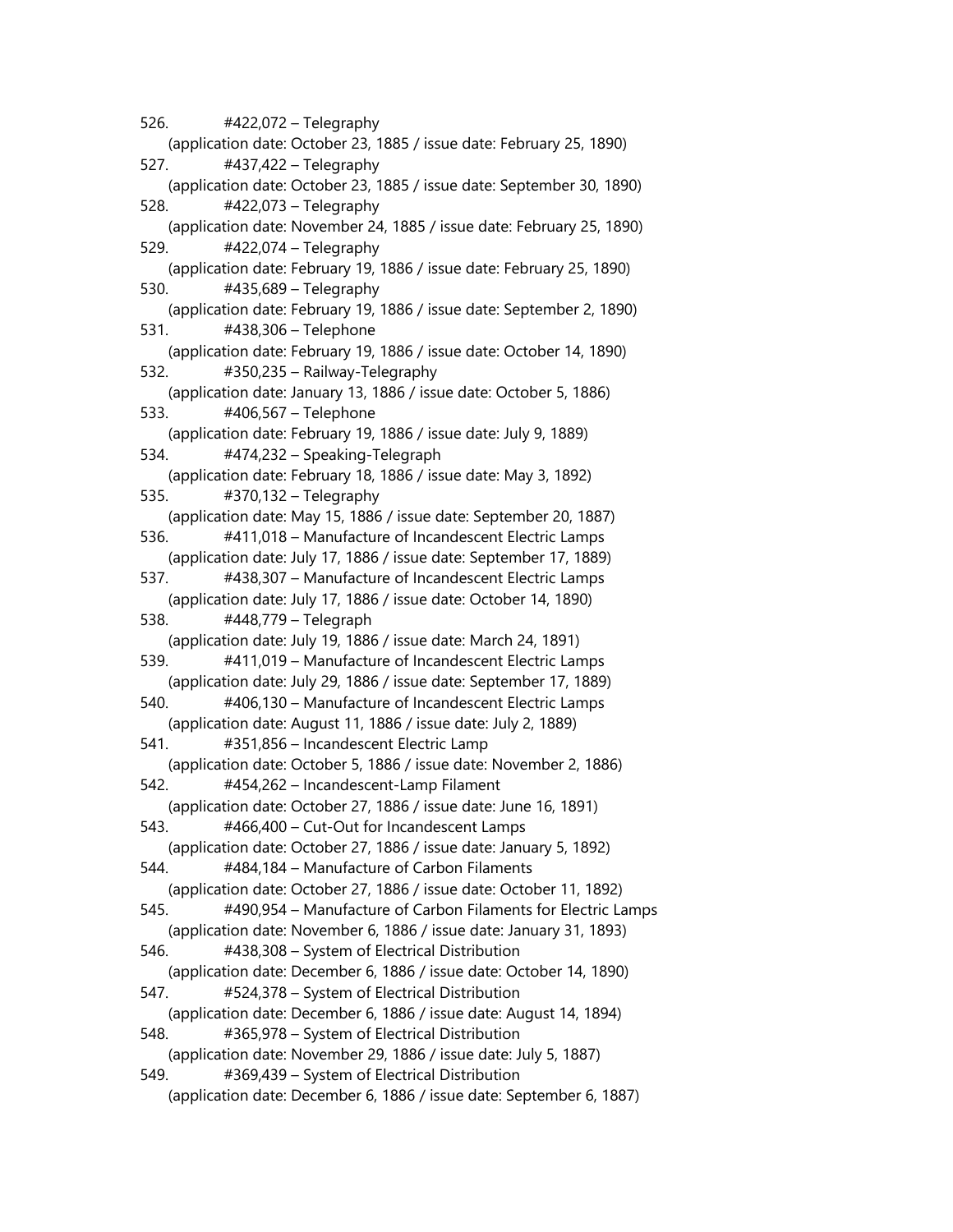550. #384,830 – Railway Signaling (application date: November 29, 1886 / issue date: June 19, 1888) 551. #379,944 – Commutator for Dynamo-Electric Machines (application date: December 6, 1886 / issue date: March 27, 1888) 552. #411,020 – Manufacture of Carbon Filaments (application date: December 6, 1886 / issue date: September 17, 1889) 553. #485,615 – Manufacture of Carbon Filaments (application date: December 15, 1886 / issue date: November 8, 1892) 554. #485,616 – Manufacture of Carbon Filaments (application date: December 15, 1886 / issue date: November 8, 1892) 555. #525,007 – Manufacture of Carbon Filaments (application date: December 15, 1886 / issue date: August 28, 1904) 556. #369,441 – System of Electrical Distribution (application date: December 16, 1886 / issue date: September 6, 1887) 557. #369,442 – System of Electrical Distribution (application date: December 22, 1886 / issue date: September 6, 1887) 558. #369,443 – System of Electrical Distribution (application date: December 27, 1886 / issue date: September 6, 1887) 559. #484,185 – Manufacture of Carbon Filaments (application date: December 27, 1886 / issue date: October 11, 1892) 560. #534,207 – Manufacture of Carbon Filaments (application date: December 27, 1886 / issue date: February 12, 1895) 561. #373,584 – Dynamo-Electric Machine (application date: December 28, 1886 / issue date: November 22, 1887) 562. #468,949 – Converter System for Electric Railways (application date: March 8, 1887 / issue date: February 16, 1892) 563. #380,100 – Pyromagnetic Motor (application date: June 13, 1887 / issue date: March 27, 1888) 564. #476,983 – Pyromagnetic Generator (application date: June 13, 1887 / issue date: June 14, 1892) 565. #476,530 – Incandescent Electric Lamp (application date: June 4, 1887 / issue date: June 7, 1892) 566. #377,518 – Magnetic Separator (application date: July 6, 1887 / issue date: February 7, 1888) 567. #470,923 – Railway-Signaling (application date: August 19, 1887 / issue date: March 15, 1892) 568. #545,405 – System of Electrical Distribution (application date: August 29, 1887 / issue date: August 27, 1895) 569. #380,101 – System of Electrical Distribution (application date: September 23, 1887 / issue date: March 27, 1888) 570. #380,102 – System of Electrical Distribution (application date: September 23, 1887 / issue date: March 27, 1888) 571. #470,924 – Electric Conductor (application date: September 30, 1887 / issue date: March 15, 1892) 572. #563,462 – Method of and Apparatus for Drawing Wire (application date: October 21, 1887 / issue date: July 7, 1896) 573. #385,173 – System of Electrical Distribution (application date: December 9, 1887 / issue date: June 26, 1888)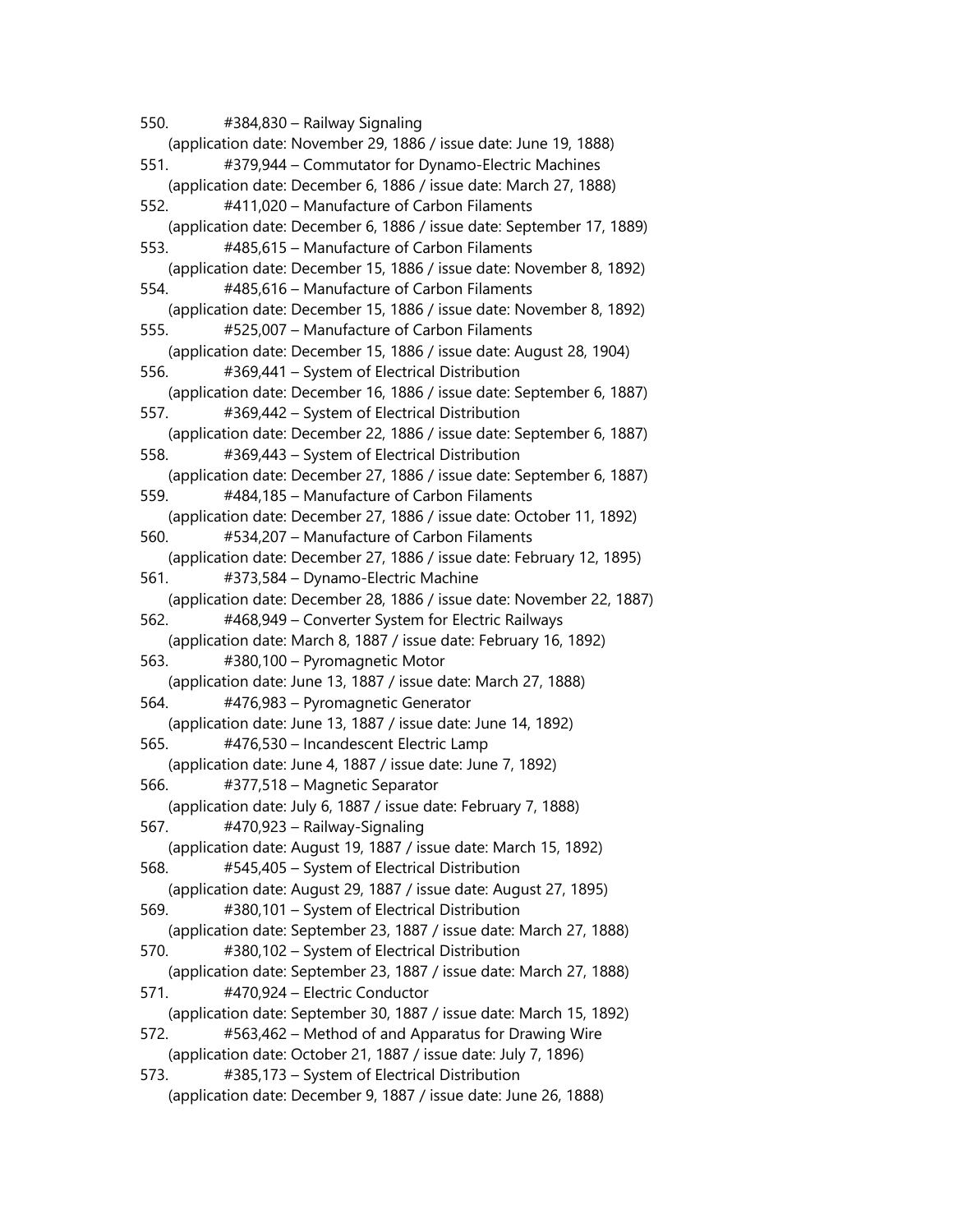574. #506,215 – Method of Making Plate Glass (application date: November 11, 1887 / issue date: October 10, 1893) 575. #382,414 – Burnishing Attachment for Phonographs (application date: November 26, 1887 / issue date: May 8, 1888) 576. #386,974 – Phonograph (application date: November 26, 1887 / issue date: July 31, 1888) 577. #430,570 – Phonogram-Blank (application date: November 26, 1887 / issue date: June 17, 1890) 578. #382,416 – Feed and Return Mechanism for Phonographs (application date: January 5, 1888 / issue date: May 8, 1888) 579. #382,415 – System of Electrical Distribution (application date: December 27, 1887 / issue date: May 8, 1888) 580. #382,462 – Phonogram-Blank (application date: January 5, 1888 / issue date: May 8, 1888) 581. #484,582 – Duplicating Phonograms (application date: January 30, 1888 / issue date: October 18, 1892) 582. #434,586 – Electric Generator (application date: January 30, 1888 / issue date: August 19, 1890) 583. #434,587 – Thermo-Electric Battery (application date: January 30, 1888 / issue date: August 19, 1890) 584. #382,417 – Process of Making Phonogram-Blanks (application date: February 4, 1888 / issue date: May 8, 1888) 585. #389,369 – Incandescing Electric Lamp (application date: February 6, 1888 / issue date: September 11, 1888) 586. #382,418 – Phonogram-Blank (application date: March 2, 1888 / issue date: May 8, 1888) 587. #390,462 – Process of Making Carbon Filaments (application date: March 2, 1888 / issue date: October 2, 1888) 588. #394,105 – Phonograph-Recorder (application date: March 2, 1888 / issue date: December 4, 1888) 589. #394,106 – Phonograph-Reproducer (application date: March 2, 1888 / issue date: December 4, 1888) 590. #382,419 – Process of Duplicating Phonograms (application date: March 8, 1888 / issue date: May 8, 1888) 591. #425,762 – Cut-out for Incandescent Electric Lamps (application date: March 8, 1888 / issue date: April 15, 1890) 592. #396,356 – Magnetic Separator (application date: March 29, 1888 / issue date: January 15, 1889) 593. #393,462 – Process of Making Phonogram-Blanks (application date: May 7, 1888 / issue date: November 27, 1888) 594. #393,463 – Machine for Making Phonogram-Blanks (application date: May 7, 1888 / issue date: November 27, 1888) 595. #393,464 – Machine for Making Phonogram-Blanks (application date: May 7, 1888 / issue date: November 27, 1888) 596. #534,208 – Induction-Converter (application date: May 21, 1888 / issue date: February 12, 1895) 597. #476,991 – Method of and Apparatus for Separating Ores (application date: May 21, 1888 / issue date: June 14, 1892)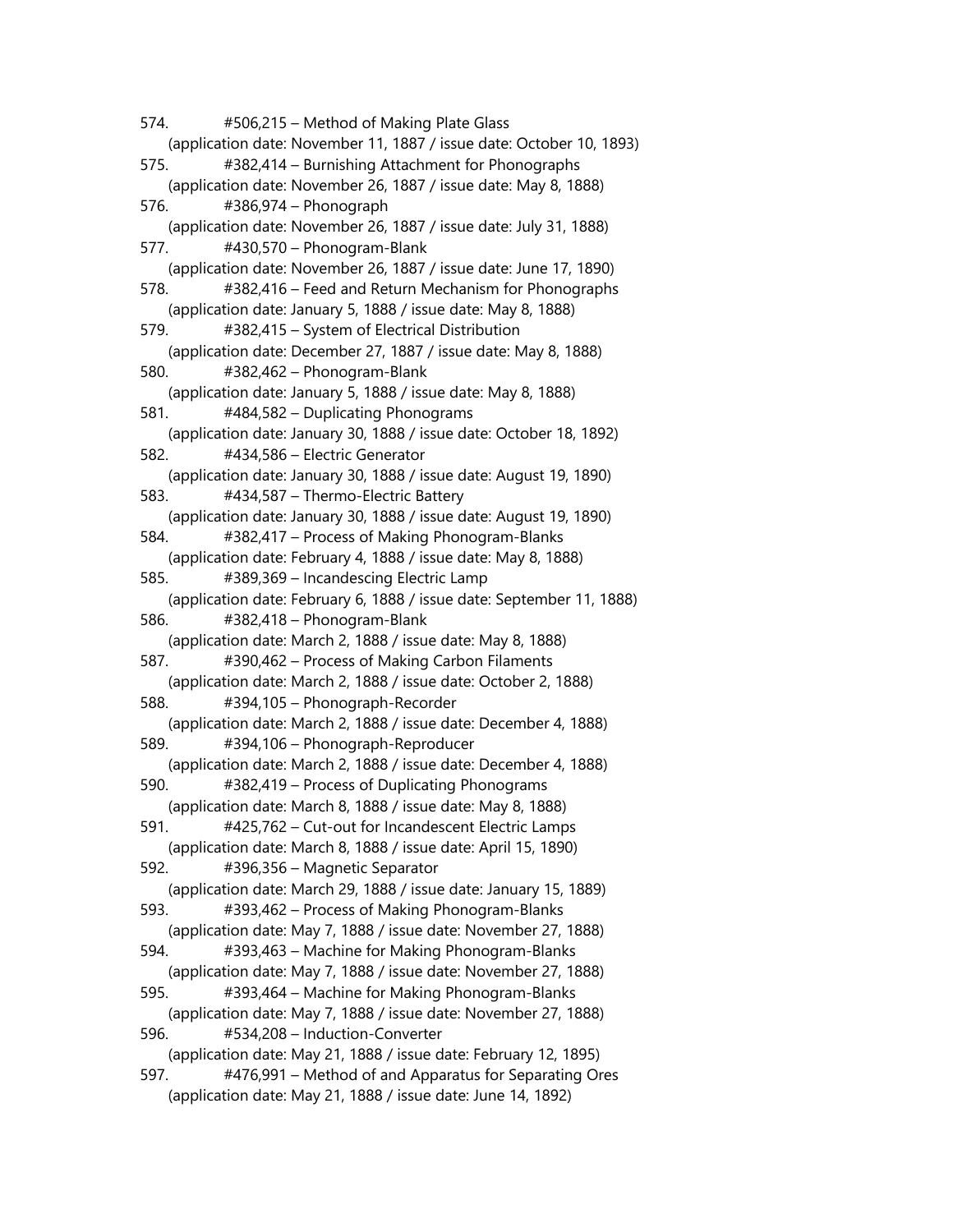598. #400,646 – Phonograph Recorder and Reproducer (application date: June 7, 1888 / issue date: April 2, 1889) 599. #488,190 – Phonograph-Reproducer (application date: June 7, 1888 / issue date: December 20, 1892) 600. #488,189 – Phonograph (application date: May 29, 1888 / issue date: December 20, 1892) 601. #470,925 – Manufacture of Filaments for Incandescent Lamps (application date: July 2, 1888 / issue date: March 15, 1892) 602. #393,465 – Method of Preparing Phonograph Recording-Surfaces (application date: July 7, 1888 / issue date: November 27, 1888) 603. #400,647 – Phonograph (application date: July 7, 1888 / issue date: April 2, 1889) 604. #448,780 – Device for Turning Off Phonogram-Blanks (application date: July 7, 1888 / issue date: March 24, 1891) 605. #393,466 – Phonograph-Recorder (application date: July 17, 1888 / issue date: November 27, 1888) 606. #393,966 – Method of Recording and Reproducing Sounds (application date: July 17, 1888 / issue date: December 4, 1888) 607. #393,967 – Method of Recording and Reproducing Sounds (application date: July 17, 1888 / issue date: December 4, 1888) 608. #437,423 – Phonograph (application date: July 17, 1888 / issue date: September 30, 1890) 609. #450,740 – Phonograph-Recorder (application date: July 17, 1888 / issue date: April 21, 1891) 610. #485,617 – Incandescent-Lamp Filaments (application date: July 17, 1888 / issue date: November 8, 1892) 611. #430,274 – Phonogram-Blank (application date: July 30, 1888 / issue date: June 17, 1890) 612. #448,781 – Turning-Off Device for Phonographs (application date: July 30, 1888 / issue date: March 24, 1891) 613. #400,648 – Phonogram-Blank (application date: July 30, 1888 / issue date: April 2, 1889) 614. #499,879 – Phonograph (application date: July 30, 1888 / issue date: June 20, 1893) 615. #397,705 – Method of Winding Field-Magnets (application date: September 15, 1888 / issue date: February 12, 1889) 616. #435,690 – Method of Making Armatures for Dynamo-Electric Machines (application date: September 15, 1888 / issue date: September 12, 1890) 617. #430,275 – Magnetic Separator (application date: September 20, 1888 / issue date: June 17, 1890) 618. #474,591 – Process of Extracting Gold from Sulphide Ores (application date: September 20, 1888 / issue date: May 10, 1892) 619. #397,280 – Phonograph Recorder and Reproducer (application date: September 27, 1888 / issue date: February 5, 1889) 620. #397,706 – Phonograph (application date: October 11, 1888 / issue date: February 12, 1889) 621. #400,649 – Method of Making Phonogram-Blanks (application date: October 11, 1888 / issue date: April 2, 1889)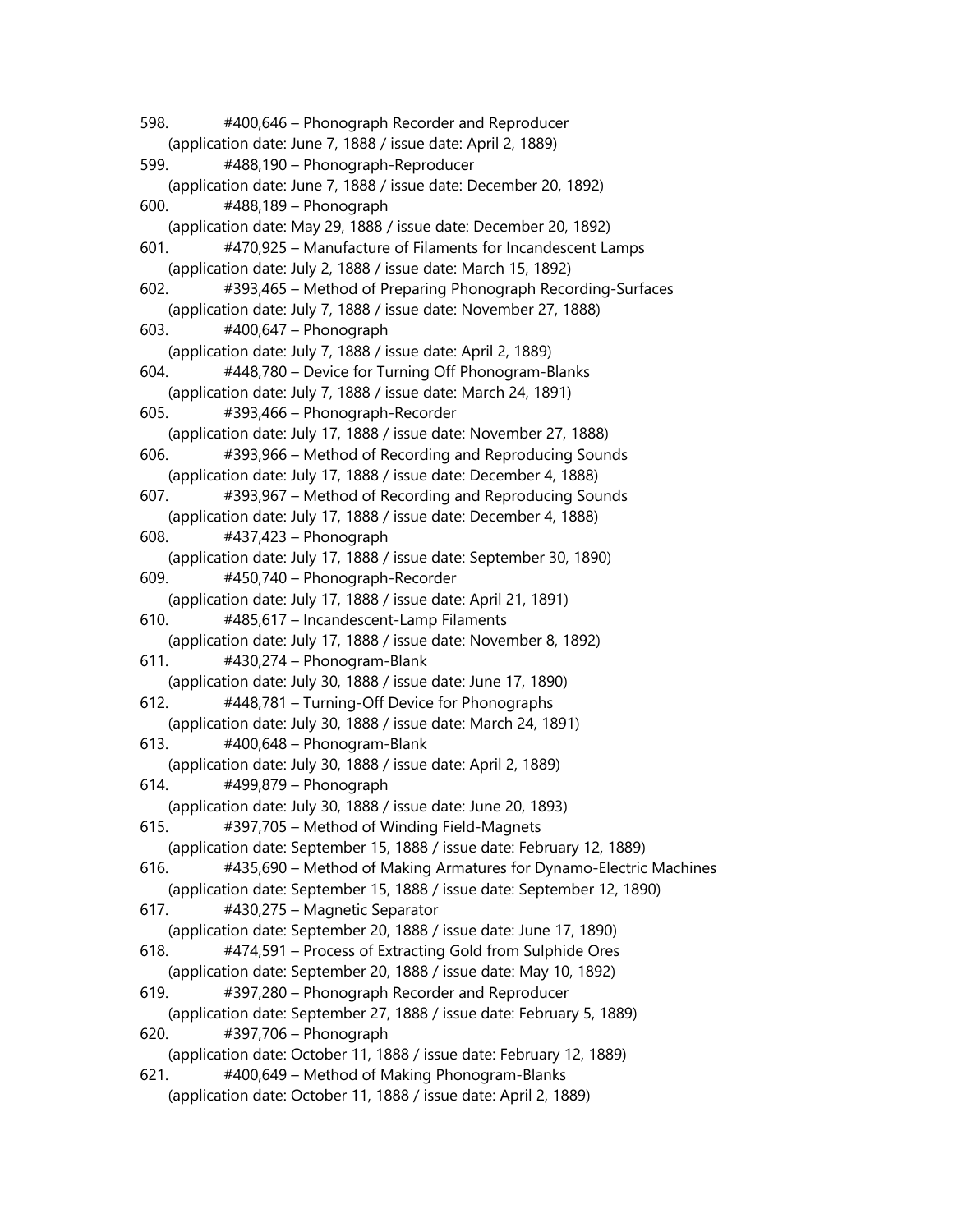622. #400,650 – Method of Making Phonogram-Blanks (application date: October 17, 1888 / issue date: April 2, 1889) 623. #406,568 – Phonograph (application date: October 17, 1888 / issue date: July 9, 1889) 624. #437,424 – Phonograph (application date: October 17, 1888 / issue date: September 30, 1890) 625. #393,968 – Phonograph-Recorder (application date: November 5, 1888 / issue date: December 4, 1888) 626. #406,569 – Phonogram-Blank (application date: January 19, 1889 / issue date: July 9, 1889) 627. #488,191 – Phonogram-Blank (application date: January 19, 1889 / issue date: December 20, 1892) 628. #430,276 – Phonograph (application date: January 15, 1889 / issue date: June 17, 1890) 629. #406,570 – Phonograph (application date: February 11, 1889 / issue date: July 9, 1889) 630. #406,571 – Process of Treating Phonogram-Blanks (application date: February 11, 1889 / issue date: July 9, 1889) 631. #406,572 – Automatic Determining Device for Phonographs (application date: February 11, 1889 / issue date: July 9, 1889) 632. #406,573 – Automatic Determining Device for Phonographs (application date: February 11, 1889 / issue date: July 9, 1889) 633. #406,574 – Automatic Determining Device for Phonographs (application date: February 11, 1889 / issue date: July 9, 1889) 634. #406,575 – Automatic Determining Device for Phonographs (application date: February 11, 1889 / issue date: July 9, 1889) 635. #430,277 – Automatic Determining Device for Phonographs (application date: February 11, 1889 / issue date: June 17, 1890) 636. #437,425 – Phonograph-Recorder (application date: February 11, 1889 / issue date: September 30, 1890) 637. #406,576 – Phonogram-Blank (application date: February 16, 1889 / issue date: July 9, 1889) 638. #414,759 – Phonogram-Blank (application date: March 25, 1889 / issue date: November 12, 1889) 639. #462,540 – Incandescent Electric Lamp (application date: March 25, 1889 / issue date: November 3, 1891) 640. #414,760 – Phonograph (application date: March 30, 1889 / issue date: November 12, 1889) 641. #430,278 – Phonograph (application date: April 10, 1889 / issue date: June 17, 1890) 642. #438,309 – Method of Insulating Electrical Conductors (application date: May 11, 1889 / issue date: October 14, 1890) 643. #423,039 – Phonograph for Dolls or Other Toys (application date: July 2, 1889 / issue date: March 11, 1890) 644. #426,527 – Automatic Determining Device for Phonographs (application date: July 2, 1889 / issue date: April 29, 1890) 645. #430,279 – Voltaic Battery (application date: July 2, 1889 / issue date: June 17, 1890)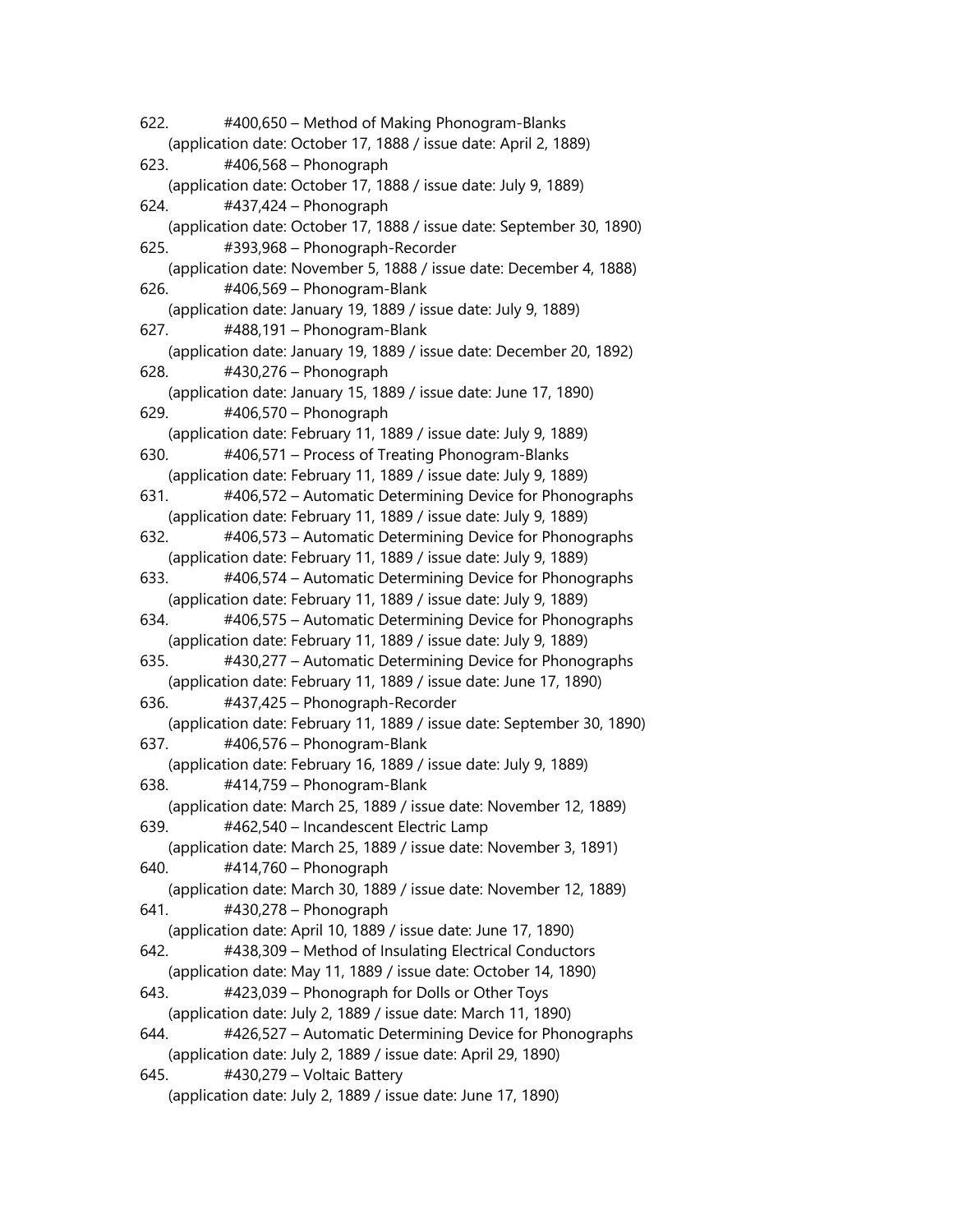646. #506,216 – Apparatus for Making Glass (application date: July 2, 1889 / issue date: October 10, 1893) 647. #414,761 – Phonogram-Blank (application date: August 10, 1889 / issue date: November 12, 1889) 648. #430,280 – Magnetic Separator (application date: July 29, 1889 / issue date: June 17, 1890) 649. #437,426 – Phonograph (application date: August 10, 1889 / issue date: September 30, 1890) 650. #465,972 – Phonograph (application date: November 18, 1889 / issue date: December 29, 1891) 651. #443,507 – Phonograph (application date: December 27, 1889 / issue date: December 30, 1890) 652. #513,095 – Phonograph (application date: December 27, 1889 / issue date: January 23, 1894) 653. #434,588 – Magnetic Ore-Separator (application date: January 20, 1890 / issue date: August 19, 1890) 654. #437,427 – Method of Making Phonogram-Blanks (application date: February 17, 1890 / issue date: September 30, 1890) 655. #465,250 – Process of Extracting Copper Pyrites (application date: February 17, 1890 / issue date: December 15, 1891) 656. #434,589 – Propelling Mechanism for Electric Vehicles (application date: February 20, 1890 / issue date: August 19, 1890) 657. #438,310 – Lamp-Base (application date: May 5, 1890 / issue date: October 14, 1890) 658. #437,428 – Propelling Device for Electric Cars (application date: May 5, 1890 / issue date: September 30, 1890) 659. #437,429 – Phonogram-Blank (application date: May 5, 1890 / issue date: September 30, 1890) 660. #454,941 – Phonograph Recorder or Reproducer (application date: May 24, 1890 / issue date: June 30, 1891) 661. #436,127 – Electric Motor (application date: May 24, 1890 / issue date: September 9, 1890) 662. #484,583 – Phonograph Cutting-Tool (application date: May 27, 1890 / issue date: October 18, 1892) 663. #484,584 – Phonograph-Reproducer (application date: May 27, 1890 / issue date: October 18, 1892) 664. #436,970 – Apparatus for Transmitting Power (application date: June 10, 1890 / issue date: September 23, 1890) 665. #453,741 – Phonograph (application date: July 30, 1890 / issue date: June 9, 1891) 666. #454,942 – Phonograph (application date: July 30, 1890 / issue date: June 30, 1891) 667. #456,301 – Phonograph-Doll (application date: July 30, 1890 / issue date: July 21, 1891) 668. #484,585 – Phonograph (application date: July 30, 1890 / issue date: October 18, 1892) 669. #456,302 – Phonograph (application date: August 12, 1890 / issue date: July 21, 1891)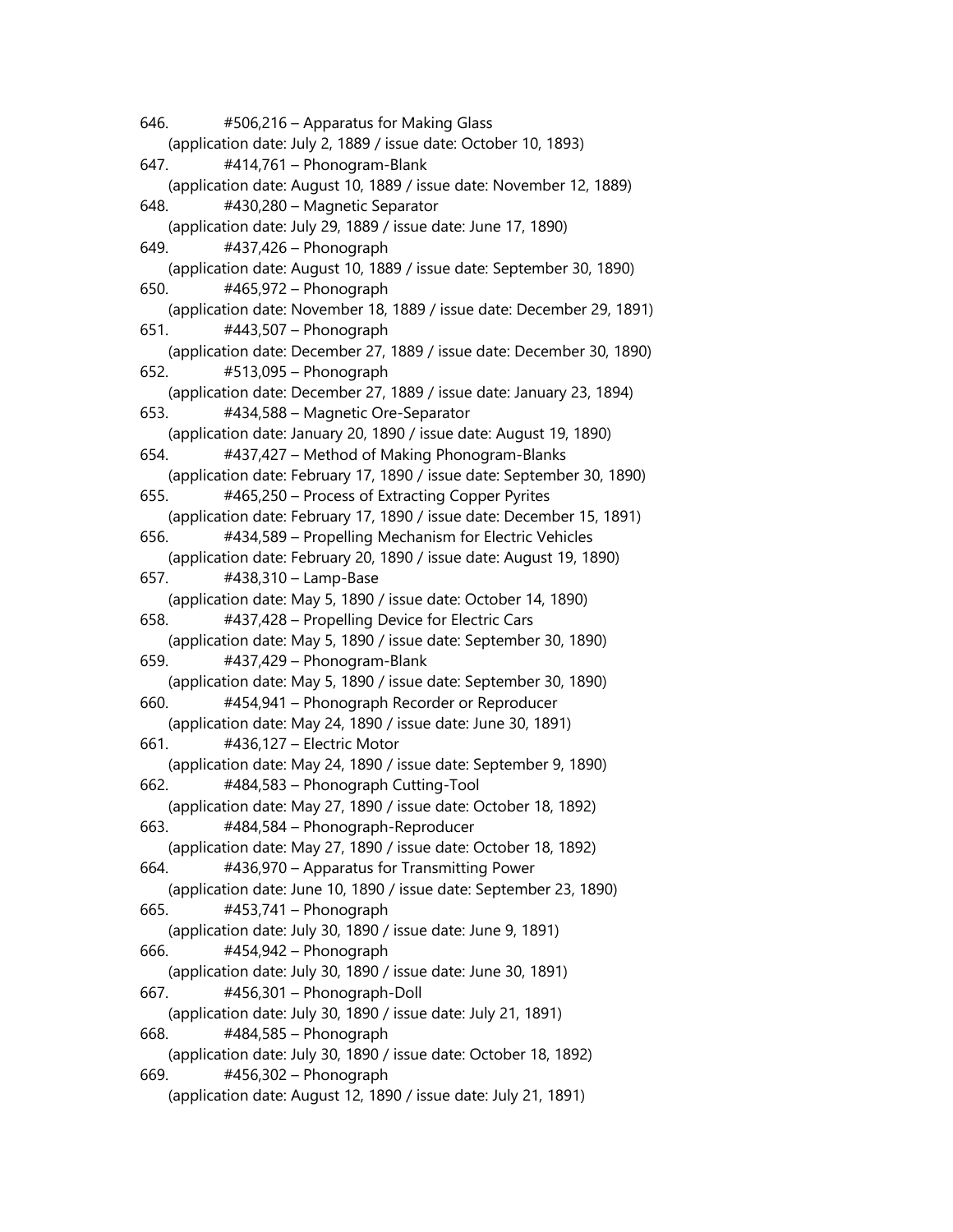670. #476,984 – Expansible Pulley (application date: August 28, 1890 / issue date: June 14, 1892) 671. #493,858 – Transmission of Power (application date: August 28, 1890 / issue date: March 21, 1893) 672. #457,343 – Magnetic Belting (application date: September 10, 1890 / issue date: August 11, 1891) 673. #444,530 – Leading-In Wire for Incandescent Lamps (application date: September 15, 1890 / issue date: January 13, 1891) 674. #543,209 – Incandescent Electric Lamp (application date: September 17, 1890 / issue date: February 12, 1895) 675. #476,985 – Trolley for Electric Railways (application date: November 21, 1890 / issue date: June 14, 1892) 676. #500,280 – Phonograph (application date: November 21, 1890 / issue date: June 27, 1893) 677. #541,923 – Phonograph (application date: November 21, 1890 / issue date: July 2, 1895) 678. #457,344 – Smoothing-Tool for Phonogram-Blanks (application date: November 21, 1890 / issue date: August 11, 1891) 679. #460,123 – Phonogram-Blank Carrier (application date: November 21, 1890 / issue date: September 29, 1891) 680. #500,281 – Phonograph (application date: November 21, 1890 / issue date: June 27, 1893) 681. #541,924 – Phonograph (application date: December 3, 1890 / issue date: July 2, 1895) 682. #500,282 – Phonograph (application date: December 3, 1890 / issue date: June 27, 1893) 683. #575,151 – Phonograph (application date: December 3, 1890 / issue date: January 12, 1897) 684. #605,667 – Phonograph (application date: December 3, 1890 / issue date: June 14, 1898) 685. #610,706 – Phonograph (application date: December 3, 1890 / issue date: September 30, 1898) 686. #622,843 – Phonograph (application date: December 3, 1890 / issue date: April 11, 1899) 687. #609,268 – Phonograph (application date: December 15, 1890 / issue date: August 16, 1898) 688. #493,425 – Electric Locomotive (application date: January 19, 1891 / issue date: March 14, 1893) 689. #476,992 – Incandescent Electric Lamp (application date: January 24, 1891 / issue date: June 14, 1892) 690. #496,191 – Phonograph (application date: February 9, 1891 / issue date: April 25, 1893) 691. #470,926 – Dynamo-Electric Machine or Motor (application date: February 24, 1891 / issue date: March 15, 1892) 692. #476,986 – Means for Propelling Electric Cars (application date: March 2, 1891 / issue date: June 14, 1892) 693. #476,987 – Electric Locomotive (application date: March 2, 1891 / issue date: June 14, 1892)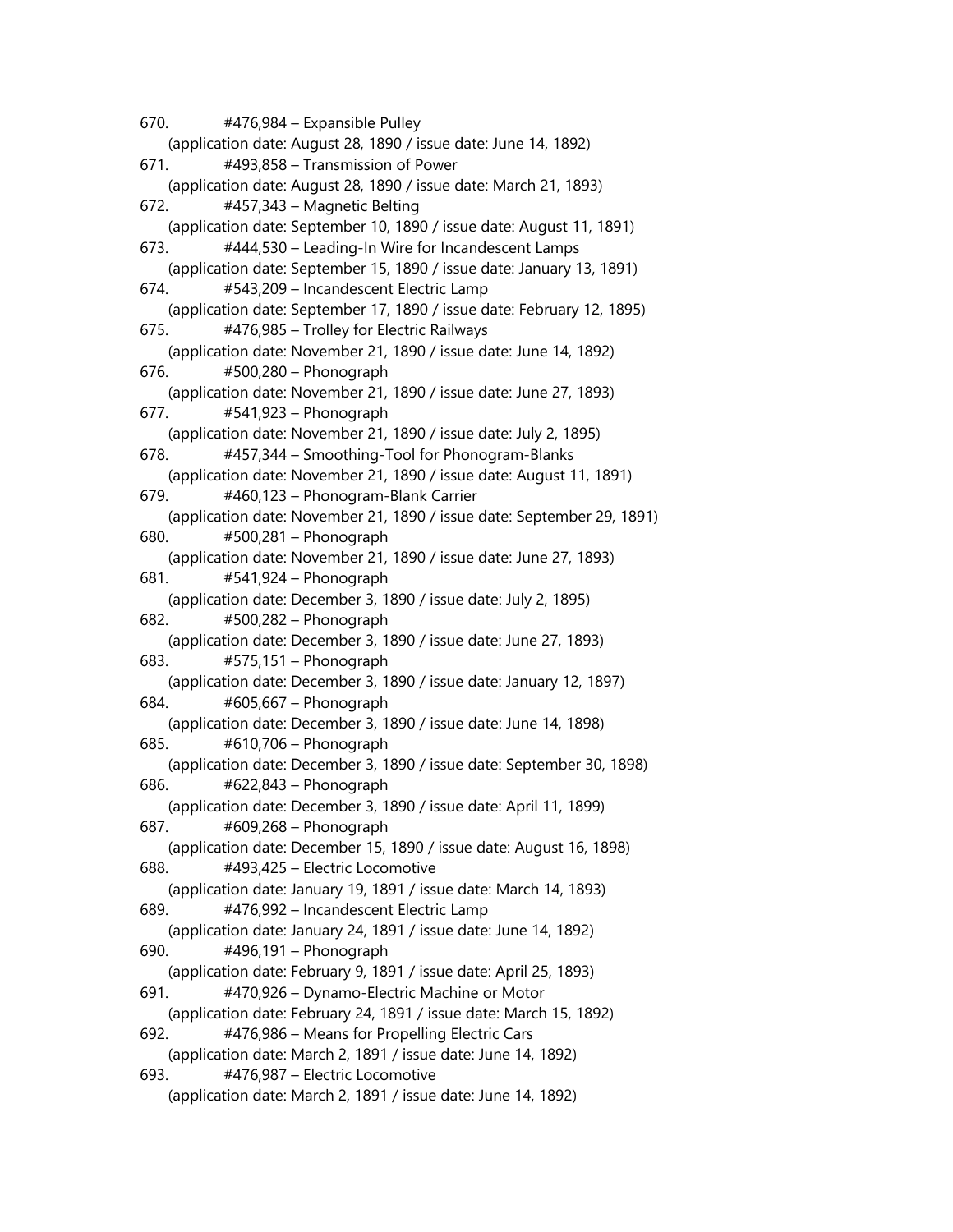694. #465,973 – Armature for Dynamos or Motors (application date: March 23, 1891 / issue date: December 29, 1891) 695. #470,927 – Driving Mechanism for Cars (application date: March 26, 1891 / issue date: March 15, 1892) 696. #465,970 – Armature Connection for Motors or Generators (application date: March 26, 1891 / issue date: December 29, 1891) 697. #468,950 – Commutator-Brush for Electric Motors and Dynamos (application date: April 4, 1891 / issue date: February 16, 1892) 698. #475,491 – Electric Locomotive (application date: June 9, 1891 / issue date: May 24, 1892) 699. #475,492 – Electric Locomotive (application date: June 9, 1891 / issue date: May 24, 1892) 700. #475,493 – Electric Locomotive (application date: June 9, 1891 / issue date: May 24, 1892) 701. #475,494 – Electric Railway (application date: June 9, 1891 / issue date: May 24, 1892) 702. #476,988 – Lightning Arrester (application date: August 14, 1891 / issue date: June 14, 1892) 703. #476,989 – Conductor for Electric Railways (application date: August 14, 1891 / issue date: June 14, 1892) 704. #509,518 – Electric Railway (application date: August 14, 1891 / issue date: November 28, 1893) 705. #465,251 – Method of Bricking Fine Ores (application date: August 24, 1891 / issue date: December 15, 1891) 706. #485,840 – Method of Bricking Fine Iron Ores (application date: August 24, 1891 / issue date: November 8, 1892) 707. #493,426 – Apparatus for Exhibiting Photographs of Moving Objects (application date: August 24, 1891 / issue date: March 14, 1893) 708. #589,168 – Kinetographic Camera (application date: August 24, 1891 / issue date: August 31, 1897) 709. #470,928 – Alternating-Current Generator (application date: August 25, 1891 / issue date: March 15, 1892) 710. #476,990 – Electric Meter (application date: August 25, 1891 / issue date: June 14, 1892) 711. #484,183 – Electrical Depositing-Meter (application date: September 2, 1891 / issue date: October 11, 1892) 712. #476,993 – Electric-Arc Lamp (application date: October 1, 1891 / issue date: June 14, 1892) 713. #470,929 – Magnetic Separator (application date: October 1, 1891 / issue date: March 15, 1892) 714. #471,268 – Ore-Conveyer and Method of Arranging Ore Thereon (application date: October 1, 1891 / issue date: March 22, 1892) 715. #472,288 – Dust-Proof Bearing for Shafts (application date: October 1, 1891 / issue date: April 5, 1892) 716. #472,752 – Dust-Proof Journal-Bearing (application date: October 1, 1891 / issue date: April 12, 1892) 717. #472,753 – Ore-Screening Apparatus (application date: October 1, 1891 / issue date: April 12, 1892)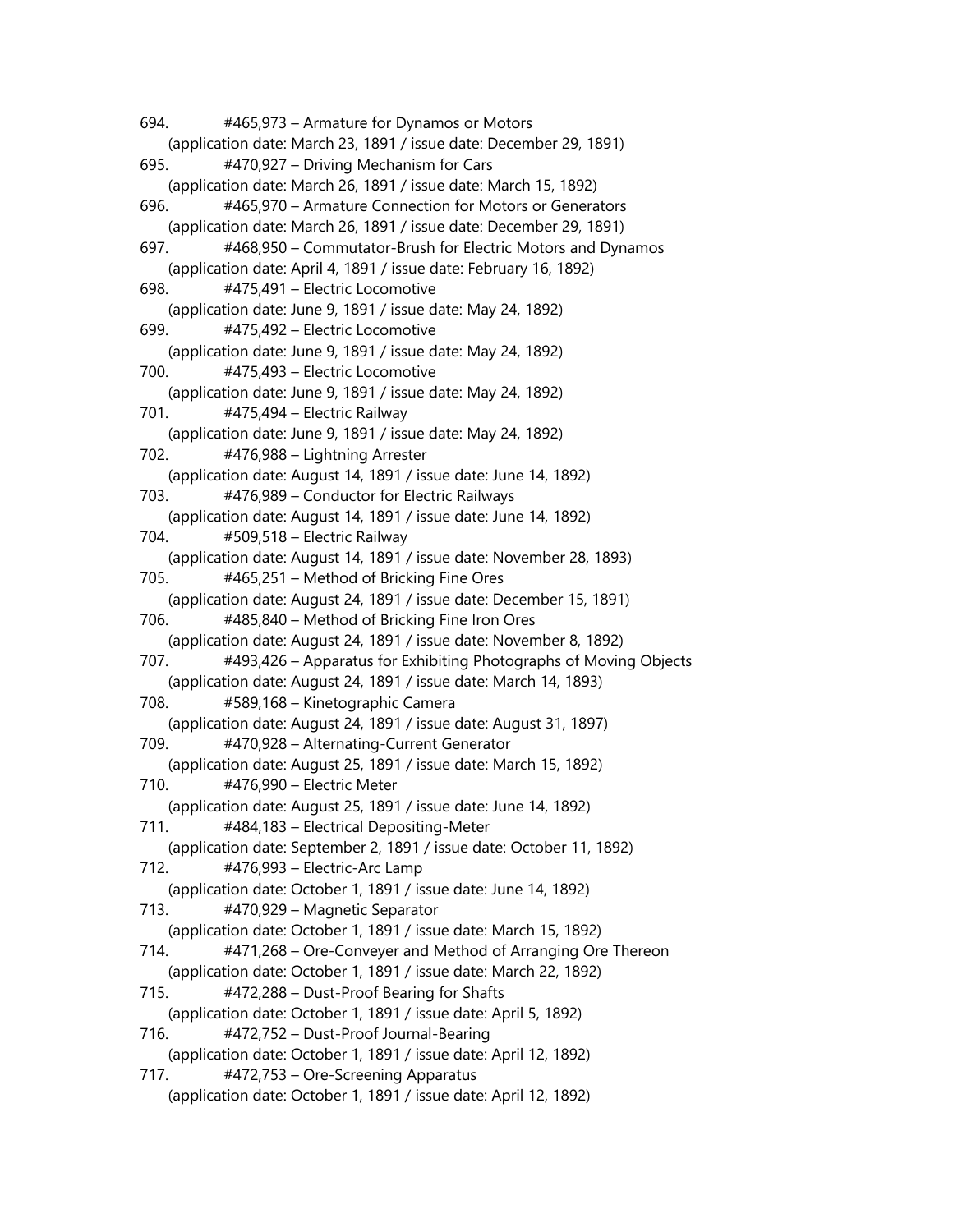718. #474,592 – Ore-Conveying Apparatus (application date: October 1, 1891 / issue date: May 10, 1892) 719. #498,385 – Roller for Crushing Ore or Other Material (application date: October 1, 1891 / issue date: May 30, 1893) 720. #474,593 – Dust-Proof Swivel Shaft-Bearing (application date: October 8, 1891 / issue date: May 10, 1892) 721. #470,930 – Dynamo-Electric Machine (application date: October 10, 1891 / issue date: March 15, 1892) 722. #476,532 – Ore-Screening Apparatus (application date: October 15, 1891 / issue date: June 7, 1892) 723. #491,992 – Cut-Out for Incandescent Electric Lamps (application date: November 12, 1891 / issue date: February 21, 1893) 724. #491,993 – Stop Device (application date: April 11, 1892 / issue date: February 21, 1893) 725. #564,423 – Process of Separating Ores (application date: July 2, 1892 / issue date: July 21, 1896) 726. #485,841 – Method of Magnetically Separating Ores (application date: July 20, 1892 / issue date: November 8, 1892) 727. #485,842 – Method of Magnetic-Ore Separation (application date: July 20, 1892 / issue date: November 8, 1892) 728. #513,096 – Method of and Apparatus for Mixing Materials (application date: August 29, 1892 / issue date: January 23, 1894) 729. #509,428 – Composition Brick and Method of Making Same (application date: March 17, 1893 / issue date: November 28, 1893) 730. #513,097 – Phonograph (application date: May 24, 1893 / issue date: January 23, 1894) 731. #567,187 – Crushing Roll (application date: December 19, 1893 / issue date: September 8, 1896) 732. #602,064 – Conveyor (application date: December 19, 1893 / issue date: April 12, 1898) 733. #865,367 – Flourescent Electric Lamp (application date: May 19, 1896 / issue date: September 10, 1907) 734. #604,740 – Governor for Motors (application date: January 27, 1897 / issue date: May 31, 1898) 735. #607,588 – Phonograph (application date: January 27, 1897 / issue date: July 19, 1898) 736. #675,056 – Magnetic Separator (application date: June 12, 1897 / issue date: May 28, 1901) 737. #637,327 – Rolls (application date: July 16, 1897 / issue date: November 21, 1899) 738. #672,616 – Method of Breaking Rock (application date: July 16, 1897 / issue date: April 23, 1901) 739. #676,618 – Magnetic Separator (application date: July 16, 1897 / issue date: June 18, 1901) 740. #605,475 – Drying Apparatus (application date: June 29, 1897 / issue date: June 14, 1898) 741. #605,668 – Mixer (application date: June 29, 1897 / issue date: June 14, 1898)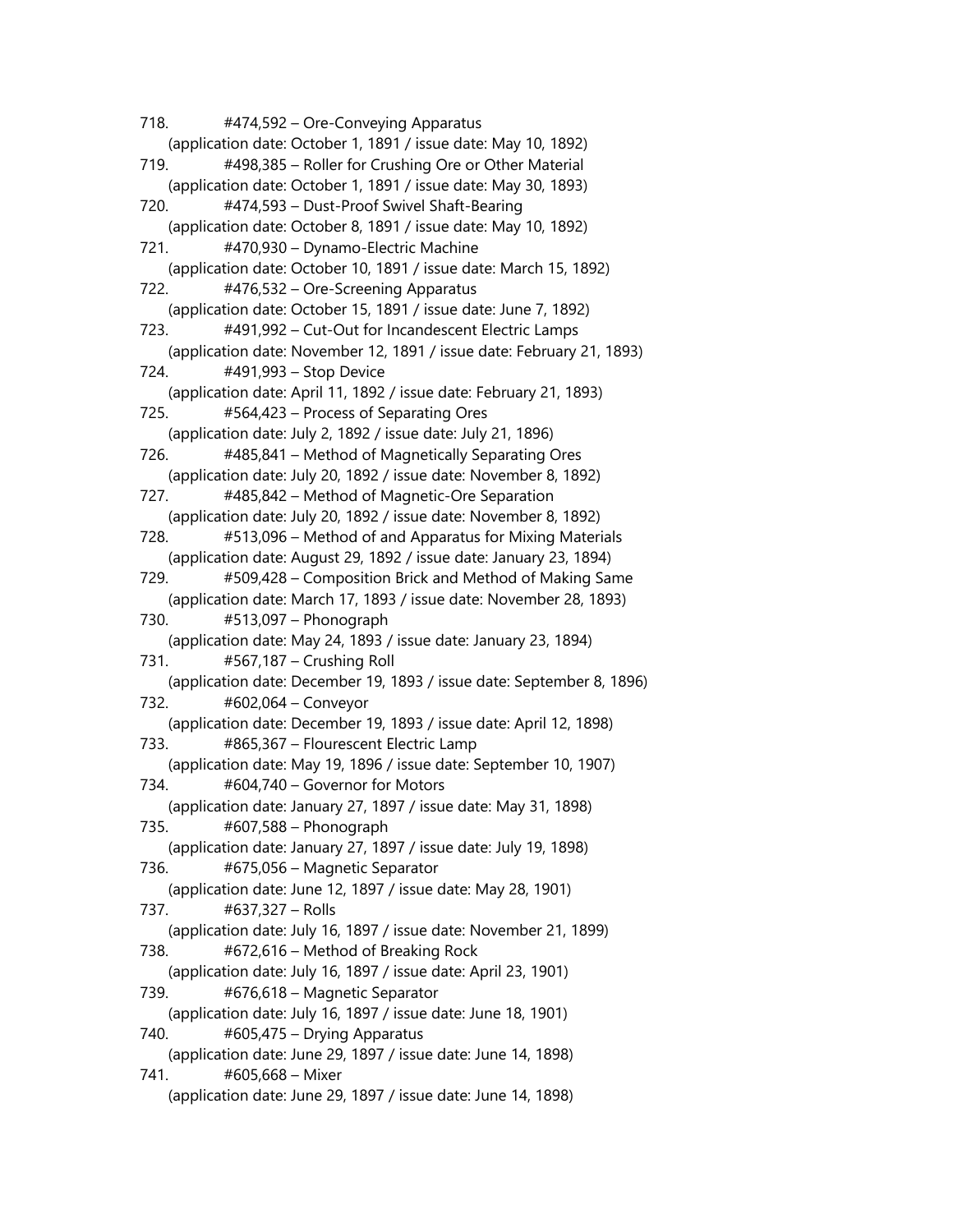742. #667,201 – Flight Conveyor (application date: June 29, 1897 / issue date: February 5, 1901) 743. #671,314 – Lubricating Journal-Bearings (application date: June 29, 1897 / issue date: April 2, 1901) 744. #671,315 – Conveyer (application date: June 29, 1897 / issue date: April 2, 1901) 745. #675,057 – Apparatus for Screening Pulverized Material (application date: June 29, 1897 / issue date: May 28, 1901) 746. #713,209 – Process of Duplicating Phonograms (application date: March 5, 1898 / issue date: November 11, 1902) 747. #703,774 – Reproducer for Phonographs (application date: March 24, 1898 / issue date: July 1, 1902) 748. #626,460 – Filament for Incandescent Lamps and Process of Manufacturing Same (application date: March 31, 1898 / issue date: June 6, 1899) 749. #648,933 – Drier (application date: May 23, 1898 / issue date: May 8, 1900) 750. #661,238 – Machine for Forming Pulverized Material into Briquets (application date: May 23, 1898 / issue date: November 6, 1900) 751. #674,057 – Grinding or Crushing Rolls (application date: May 23, 1898 / issue date: May 14, 1901) 752. #703,562 – Apparatus for Bricking Pulverized Material (application date: May 23, 1898 / issue date: July 1, 1902) 753. #704,010 – Apparatus for Concentrating Magnetic Iron Ores (application date: May 23, 1898 / issue date: July 8, 1902) 754. #659,389 – Electric Meter (application date: September 24, 1898 / issue date: October 9, 1900) 755. #648,934 – Process of Screening or Sizing Very Fine Materials (application date: March 17, 1899 / issue date: May 8, 1900) 756. #663,015 – Electric Meter (application date: March 17, 1899 / issue date: December 4, 1900) 757. #668,610 – Phonograph Recording Apparatus (application date: March 17, 1899 / issue date: December 10, 1901) 758. #643,764 – Method of Reheating Compressed Air for Industrial Purposes (application date: February 27, 1899 / issue date: February 20, 1900) 759. #660,293 – Electric Meter (application date: September 16, 1899 / issue date: October 23, 1900) 760. #641,281 – Expanding Pulley (application date: April 24, 1899 / issue date: January 16, 1900) 761. #727,116 – Grinding Rolls (application date: July 1, 1899 / issue date: May 5, 1903) 762. #624,457 – Phonograph (application date: September 21, 1899 / issue date: June 26, 1900) 763. #648,935 – Apparatus for Duplicating Phonograph Records (application date: October 28, 1899 / issue date: May 8, 1900) 764. #685,911 – Apparatus for Reheating Compressed Air for Industrial Purposes (application date: December 6, 1899 / issue date: November 5, 1901) 765. #657,922 – Apparatus for Reheating Compressed Air for Industrial Purposes (application date: December 12, 1899 / issue date: September 18, 1900)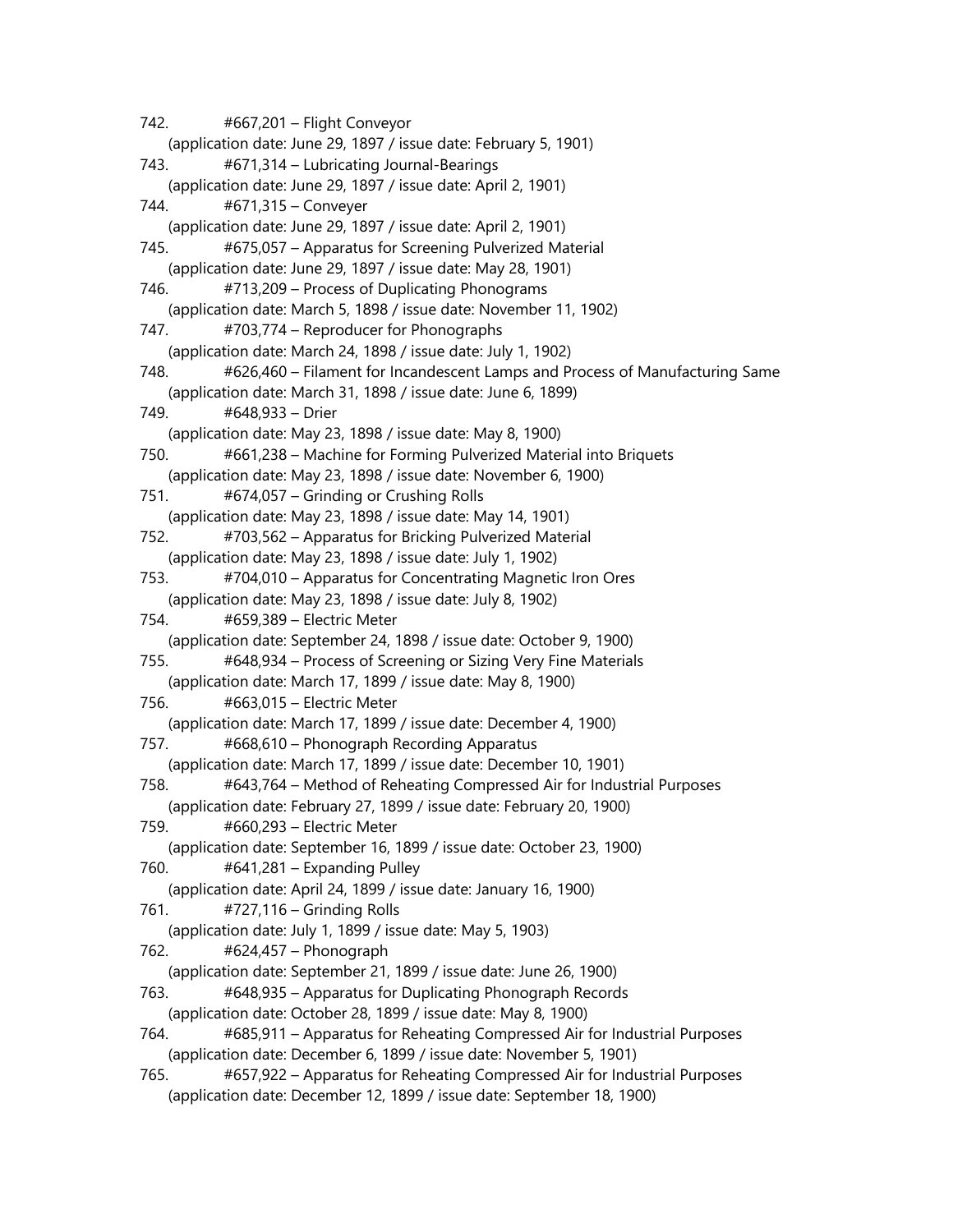766. #676,840 – Magnetic Separating Apparatus (application date: January 9, 1900 / issue date: June 18, 1901) 767. #660,845 – Apparatus for Sampling, Averaging, Mixing, and Storing Materials in Bulk (application date: January 11, 1900 / issue date: October 30, 1900) 768. #662,063 – Process of Sampling, Averaging, Mixing, and Storing Materials in Bulk (application date: January 11, 1900 / issue date: November 20, 1900) 769. #679,500 – Apparatus for Screening or Sizing Very Fine Materials (application date: January 31, 1900 / issue date: July 30, 1901) 770. #671,316 – Apparatus for Screening or Rescreening Fine Materials (application date: March 7, 1900 / issue date: April 2, 1901) 771. #671,317 – Method of Screening or Rescreening Fine Materials (application date: March 31, 1900 / issue date: April 2, 1901) 772. #759,356 – Method of Burning Portland-Cement Clinker, etc. (application date: April 19, 1900 / issue date: May 10, 1904) 773. #759,357 – Apparatus for Burning Portland Cement Clinker, etc. (application date: April 19, 1900 / issue date: May 10, 1904) 774. #655,480 – Phonographic Reproducing Device (application date: May 3, 1900 / issue date: August 7, 1900) 775. #657,527 – Process of Making Metallic Duplicate Phonograph-Records (application date: May 4, 1900 / issue date: September 11, 1900) 776. #667,202 – Apparatus for Duplicating Phonograph Records (application date: May 8, 1900 / issue date: February 5, 1901) 777. #667,662 – Process of Duplicating Phonograph Records (application date: May 8, 1900 / issue date: February 5, 1901) 778. #713,863 – Process of Coating Phonograph Records (application date: June 16, 1900 / issue date: November 18, 1902) 779. #759,358 – Magnetic Separating Apparatus (application date: June 21, 1900 / issue date: May 10, 1904) 780. #676,841 – Magnetic Separating Apparatus (application date: July 2, 1900 / issue date: June 18, 1901) 781. #680,520 – Process of Making Duplicate Phonograph Records (application date: August 18, 1900 / issue date: August 13, 1901) 782. #672,617 – Apparatus for Breaking Rock (application date: August 9, 1900 / issue date: April 23, 1901) 783. #676,225 – Phonographic Recording Apparatus (application date: August 18, 1900 / issue date: June 11, 1901) 784. #703,051 – Electric Meter (application date: October 15, 1900 / issue date: June 24, 1902) 785. #684,204 – Reversible Galvanic Battery (application date: October 31, 1900 / issue date: October 8, 1901) 786. #871,214 – Reversible Galvanic Battery (application date: October 31, 1900 / issue date: November 19, 1907) 787. #704,303 – Reversible Galvanic Battery (application date: January 8, 1901 / issue date: July 8, 1902) 788. #700,136 – Reversible Galvanic Battery (application date: March 5, 1901 / issue date: May 13, 1902) 789. #704,304 – Reversible Galvanic Battery (application date: March 3, 1901 / issue date: July 8, 1902)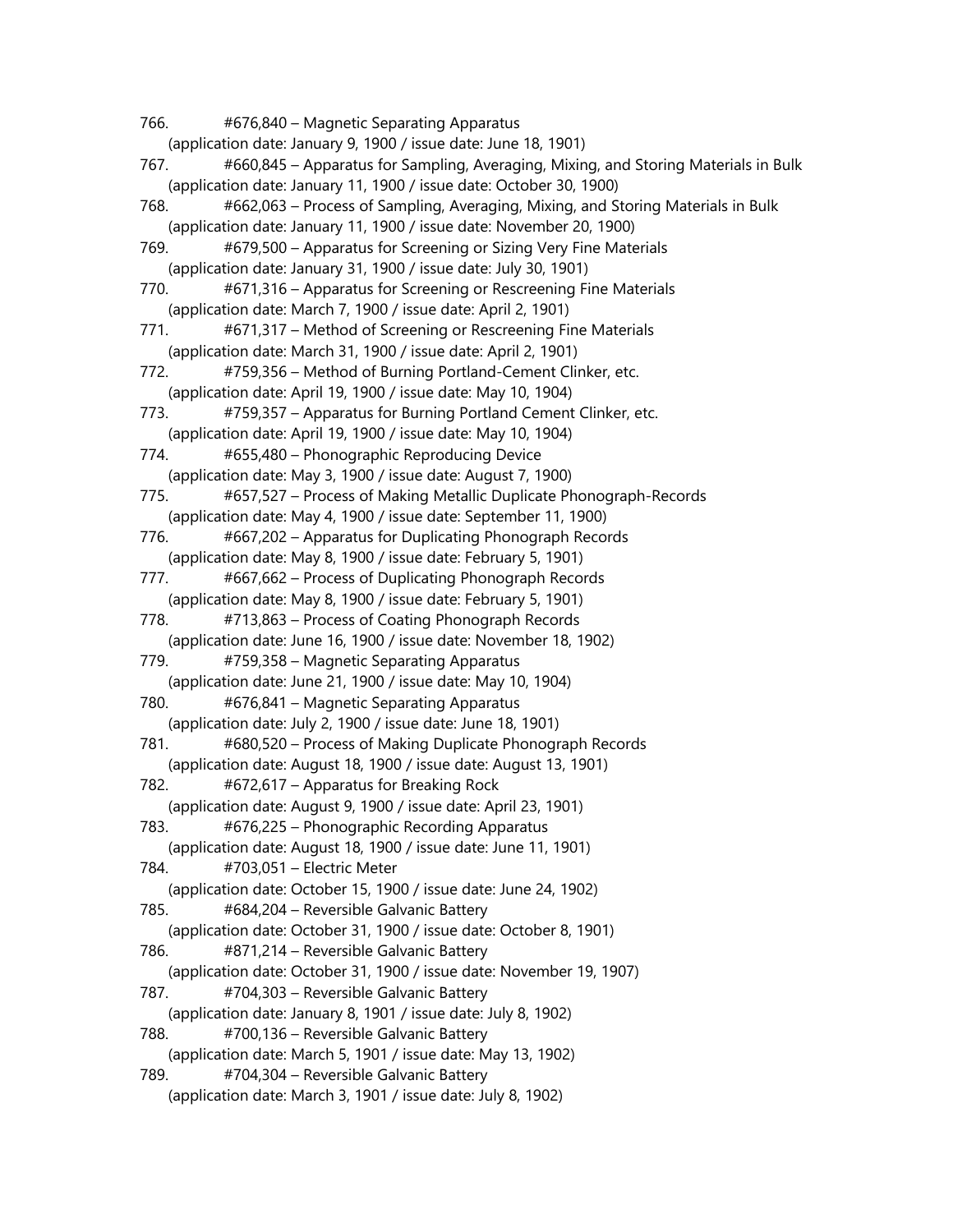790. #700,137 – Reversible Galvanic Battery (application date: March 5, 1901 / issue date: March 13, 1902) 791. #704,305 – Electrode for Batteries (application date: May 17, 1901 / issue date: July 8, 1902) 792. #678,722 – Reversible Galvanic Battery (application date: June 20, 1901 / issue date: July 16, 1901) 793. #684,205 – Reversible Galvanic Battery (application date: June 20, 1901 / issue date: October 8, 1901) 794. #692,507 – Reversible Galvanic Battery (application date: June 20, 1901 / issue date: February 4, 1902) 795. #701,804 – Reversible Galvanic Battery (application date: June 20, 1901 / issue date: June 3, 1902) 796. #704,306 – Reversible Galvanic Battery (application date: June 20, 1901 / issue date: July 8, 1902) 797. #705,829 – Reproducer for Sound-Records (application date: November 8, 1901 / issue date: July 29, 1902) 798. #831,606 – Sound-Recording Apparatus (application date: November 8, 1901 / issue date: September 25, 1906) 799. #827,089 – Calcining-Furnace (application date: January 2, 1902 / issue date: July 31, 1906) 800. #734,522 – Process of Nickel-Plating (application date: February 14, 1902 / issue date: July 28, 1903) 801. #727,117 – Reversible Galvanic Battery (application date: October 3, 1902 / issue date: May 5, 1903) 802. #727,118 – Process of Manufacturing Electrolytically-Active Finely Divided Iron (application date: October 21, 1902 / issue date: May 5, 1903) 803. #721,682 – Reversible Galvanic Battery (application date: November 28, 1902 / issue date: March 3, 1903) 804. #721,870 – Funnel for Filling Storage-Battery Cans or Analogous Purposes (application date: November 28, 1902 / issue date: March 3, 1903) 805. #723,449 – Electrode for Storage Batteries (application date: November 28, 1902 / issue date: March 24, 1903) 806. #723,450 – Reversible Galvanic Battery (application date: November 28, 1902 / issue date: March 24, 1903) 807. #754,755 – Compressing-Dies (application date: November 28, 1902 / issue date: March 15, 1904) 808. #754,858 – Storage-Battery Tray (application date: November 28, 1902 / issue date: March 15, 1904) 809. #754,859 – Reversible Galvanic Battery (application date: November 28, 1902 / issue date: March 15, 1904) 810. #764,183 – Method of Separating Mechanically-Entrained Globules from Gases (application date: November 28, 1902 / issue date: July 5, 1904) 811. #852,424 – Secondary Battery (application date: November 28, 1902 / issue date: May 7, 1907) 812. #802,631 – Apparatus for Burning Portland Cement Clinker (application date: December 5, 1902 / issue date: October 24, 1905) 813. #722,502 – Means for Handling Cable-Drawn Cars on Inclines (application date: January 9, 1903 / issue date: March 10, 1903)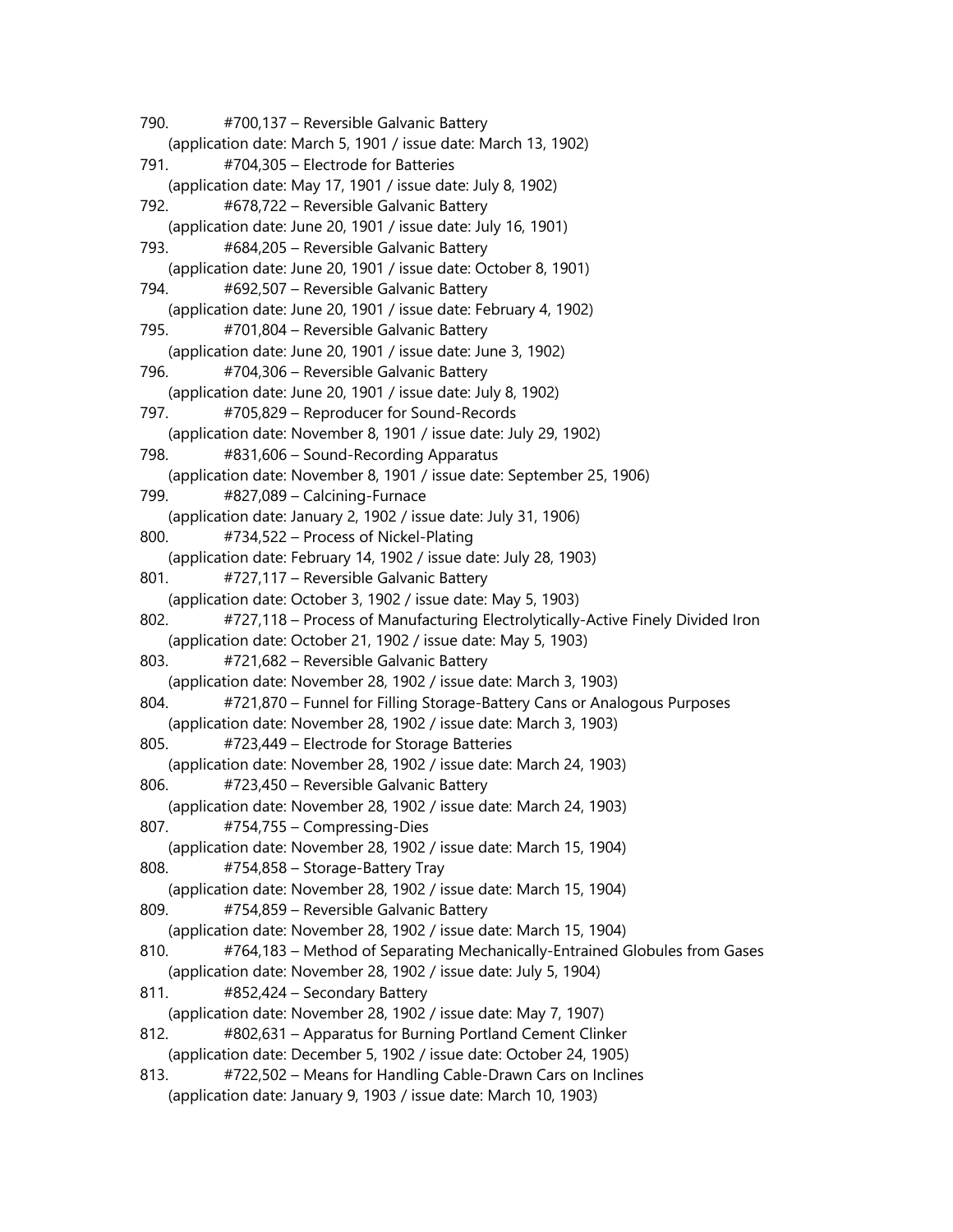814. #724,089 – Means for Operating Motors in Dust-Laden Atmospheres (application date: January 9, 1903 / issue date: March 31, 1903) 815. #750,102 – Electrical Automobile (application date: January 9, 1903 / issue date: January 19, 1904) 816. #758,423 – Stock-House Conveyer (application date: January 9, 1903 / issue date: April 26, 1906) 817. #832,046 – Automatic Weighing and Mixing Apparatus (application date: January 9, 1903 / issue date: October 2, 1906) 818. #873,219 – Feed-Regulator for Grinding Machines (application date: January 13, 1903 / issue date: December 10, 1907) 819. #1,014,818 – Giant Rolls (application date: January 13, 1903 / issue date: January 16, 1912) 820. #841,677 – Apparatus for Grinding and Separating Fine Materials (application date: January 29, 1903 / issue date: January 22, 1907) 821. #790,351 – Process of Duplicating Phonographic Records (application date: February 11, 1903 / issue date: May 23, 1905) 822. #772,647 – Photographic Film for Moving-Picture Machines (application date: March 5, 1903 / issue date: October 18, 1904) 823. #831,269 – Storage-Battery Electrode-Plate (application date: March 5, 1903 / issue date: September 18, 1906) 824. #775,965 – Dry Separator (application date: May 4, 1903 / issue date: November 29, 1904) 825. #754,756 – Process of Separating Ores From Magnetic Gangue (application date: May 29, 1903 / issue date: March 15, 1904) 826. #775,600 – Rotary Cement-Kiln (application date: July 22, 1903 / issue date: November 22, 1904) 827. #767,216 – Apparatus for Vacuously Depositing Metals (application date: August 1, 1903 / issue date: August 9, 1904) 828. #796,629 – Lamp-Guard (application date: August 1, 1903 / issue date: August 8, 1905) 829. #772,648 – Vehicle-Wheel (application date: August 28, 1903 / issue date: October 18, 1904) 830. #850,912 – Process of Making Articles by Electroplating (application date: October 5, 1903 / issue date: April 23, 1907) 831. #857,041 – Can or Receptacle for Storage Batteries (application date: October 10, 1903 / issue date: June 18, 1907) 832. #962,081 – Apparatus for Recording Sounds (application date: November 13, 1903 / issue date: June 21, 1910) 833. #766,815 – Primary Battery (application date: November 18, 1903 / issue date: August 9, 1904) 834. #943,664 – Sound-Recording Apparatus (application date: November 18, 1903 / issue date: December 21, 1909) 835. #873,220 – Reversible Galvanic Battery (application date: November 23, 1903 / issue date: December 10, 1907) 836. #898,633 – Filling Apparatus for Storage-Battery Jars, & etc. (application date: December 10, 1903 / issue date: September 15, 1908) 837. #767,554 – Method of Rendering Storage-Battery Gases Non-Explosive (application date: June 13, 1904 / issue date: August 16, 1904)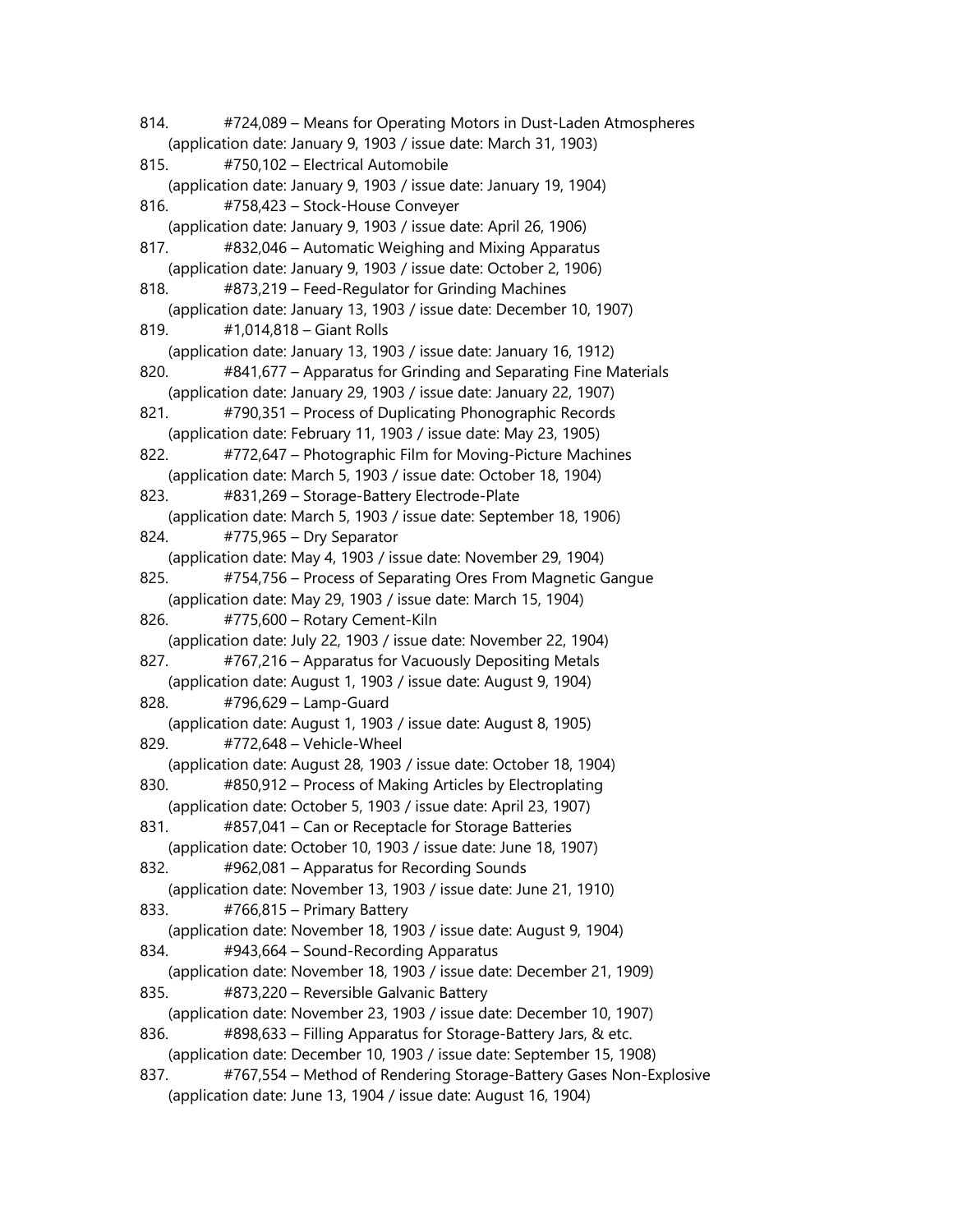838. #861,241 – Portland Cement and Process of Manufacturing the Same (application date: June 28, 1904 / issue date: July 23, 1907) 839. #800,800 – Phonograph-Record and Method of Making the Same (application date: June 29, 1904 / issue date: October 3, 1905) 840. #821,622 – Process of Cleaning Metallic Surfaces (application date: June 29, 1904 / issue date: May 29, 1906) 841. #897,612 – Alkaline Storage Battery (application date: June 29, 1904 / issue date: February 18, 1908) 842. #880,484 – Process of Producing Very Thin Sheet Metal (application date: June 29, 1904 / issue date: February 25, 1908) 843. #797,845 – Sheet Metal for Perforated Pockets of Storage Batteries (application date: July 21, 1904 / issue date: August 22, 1905) 844. #827,297 – Alkaline Battery (application date: July 21, 1904 / issue date: July 31, 1906) 845. #847,746 – Electrical Welding Apparatus (application date: July 21, 1904 / issue date: March 19, 1907) 846. #785,297 – Gas-Separator for Storage Batteries (application date: August 16, 1904 / issue date: March 21, 1905) 847. #861,242 – Can or Receptacle for Storage Batteries (application date: August 16, 1904 / issue date: July 23, 1907) 848. #821,032 – Storage Battery (application date: September 28, 1904 / issue date: March 22, 1906) 849. #970,615 – Method and Apparatus for Making Sound-Records (application date: August 30, 1904 / issue date: September 20, 1910) 850. #817,162 – Process of Treating Alkaline Storage Batteries (application date: September 29, 1904 / issue date: April 10, 1906) 851. #948,542 – Method of Treating Cans of Alkaline Storage Batteries (application date: September 29, 1904 / issue date: February 8, 1910) 852. #813,490 – Cement-Kiln (application date: November 2, 1904 / issue date: February 27, 1906) 853. #821,624 – Gas-Separator for Storage Batteries (application date: November 2, 1904 / issue date: May 29, 1906) 854. #821,625 – Process of Treating Alkaline Storage Batteries (application date: November 5, 1904 / issue date: May 29, 1906) 855. #821,623 – Storage-Battery-Filling Apparatus (application date: November 2, 1904 / issue date: May 29, 1906) 856. #879,859 – Apparatus for Producing Very Thin Sheet Metal (application date: March 1, 1905 / issue date: February 25, 1908) 857. #804,799 – Apparatus for Perforating Sheet Metal (application date: March 20, 1905 / issue date: November 14, 1905) 858. #870,024 – Apparatus for Producing Perforated Strips (application date: March 24, 1905 / issue date: November 5, 1907) 859. #821,626 – Processing of Making Metallic Films or Flakes (application date: March 30, 1905 / issue date: May 29, 1906) 860. #821,627 – Processing of Making Metallic Flakes or Scales (application date: March 30, 1905 / issue date: May 29, 1906) 861. #827,717 – Process of Making Composite Metals (application date: March 30, 1905 / issue date: August 7, 1906)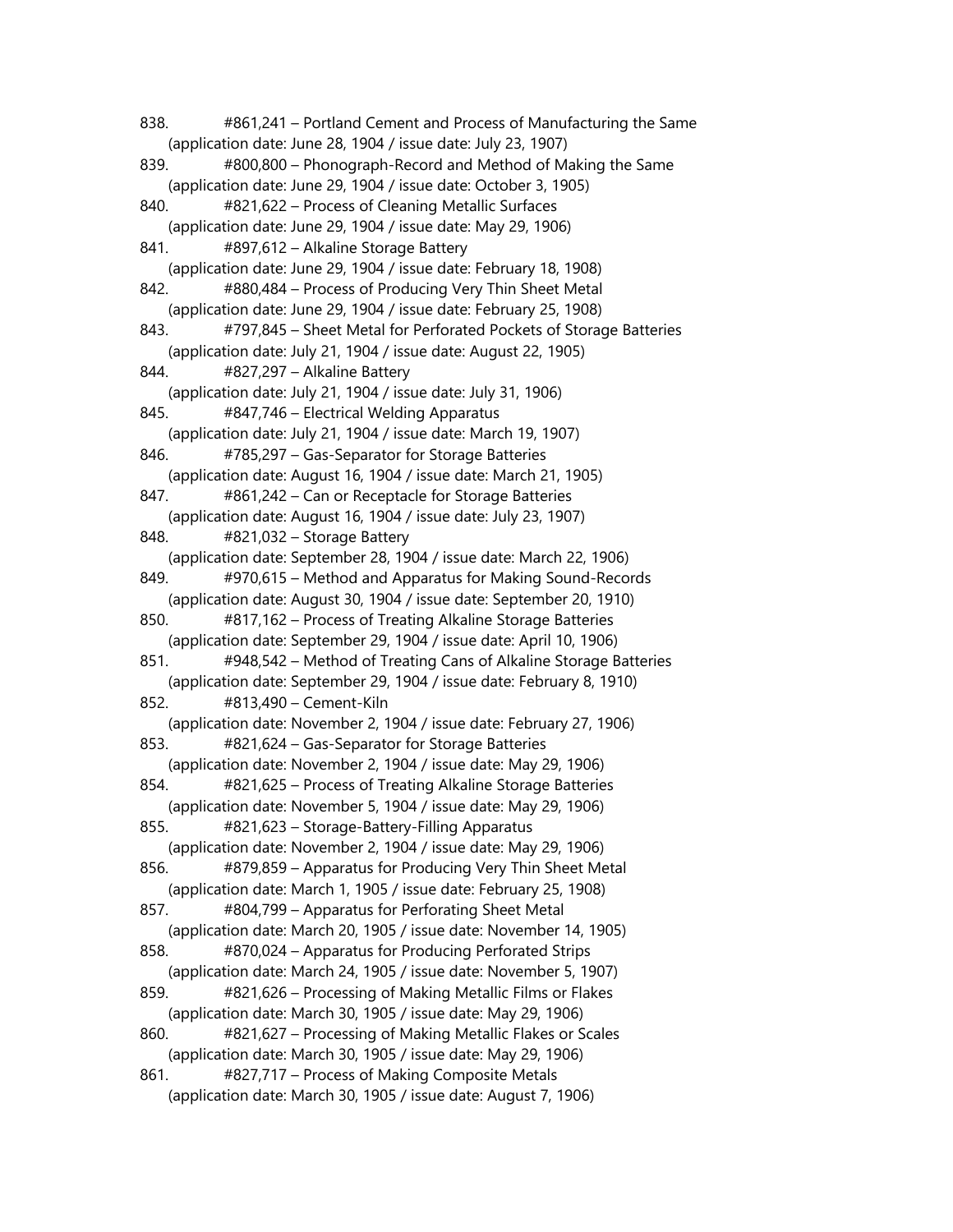862. #839,371 – Method of Coating Active Material with Flake-Like Conducting Material (application date: March 30, 1905 / issue date: December 25, 1906) 863. #854,200 – Process of Making Storage-Battery Electrodes (application date: March 30, 1905 / issue date: May 21, 1907) 864. #857,929 – Storage-Battery Electrode (application date: March 30, 1905 / issue date: June 25, 1907) 865. #882,144 – Storage-Battery Electrode (application date: March 30, 1905 / issue date: March 17, 1908) 866. #860,195 – Storage-Battery Electrode (application date: April 28, 1905 / issue date: July 16, 1907) 867. #862,145 – Process of Making Seamless Tubular Pockets or Receptacles for Storage Battery Electrodes (application date: April 28, 1905 / issue date: August 6, 1907) 868. #976,791 – Storage-Battery Electrode (application date: April 28, 1905 / issue date: November 22, 1910) 869. #839,372 – Phonograph Record or Blank (application date: April 29, 1905 / issue date: December 25, 1906) 870. #813,491 – Pocket-Filling Machine (application date: May 16, 1905 / issue date: February 27, 1906) 871. #943,663 – Horn for Talking Machines (application date: May 24, 1905 / issue date: December 21, 1909) 872. #950,226 – Phonographic Recording Apparatus (application date: May 24, 1905 / issue date: February 22, 1910) 873. #963,362 – Apparatus for Recording or Reproducing Sounds (application date: May 24, 1905 / issue date: July 5, 1910) 874. #821,628 – Process for Making Conducting-Films (application date: May 26, 1905 / issue date: March 29, 1906) 875. #1,012,250 – Recording-Telephone (application date: September 15, 1905 / issue date: December 19, 1911) 876. #1,152,613 – Method of Burning Portland-Cement Clinker (application date: September 29, 1905 / issue date: September 7, 1915) 877. #950,227 – Apparatus for Making Metallic Films or Flakes (application date: October 12, 1905 / issue date: February 22, 1910) 878. #936,433 – Tube-Filling and Tamping Machine (application date: October 14, 1905 / issue date: October 12, 1909) 879. #956,317 – Tube-Sealing Machine (application date: October 14, 1905 / issue date: April 26, 1910) 880. #967,178 – Tube-Forming Machine (application date: October 17, 1905 / issue date: August 16, 1910) 881. #880,978 – Electrode Element for Storage Batteries (application date: November 2, 1905 / issue date: March 3, 1908) 882. #880,979 – Method for Making Storage-Battery Electrodes (application date: November 2, 1905 / issue date: March 3, 1908) 883. #850,913 – Secondary Battery (application date: December 7, 1905 / issue date: April 23, 1907) 884. #914,342 – Storage Battery (application date: December 7, 1905 / issue date: March 21, 1909)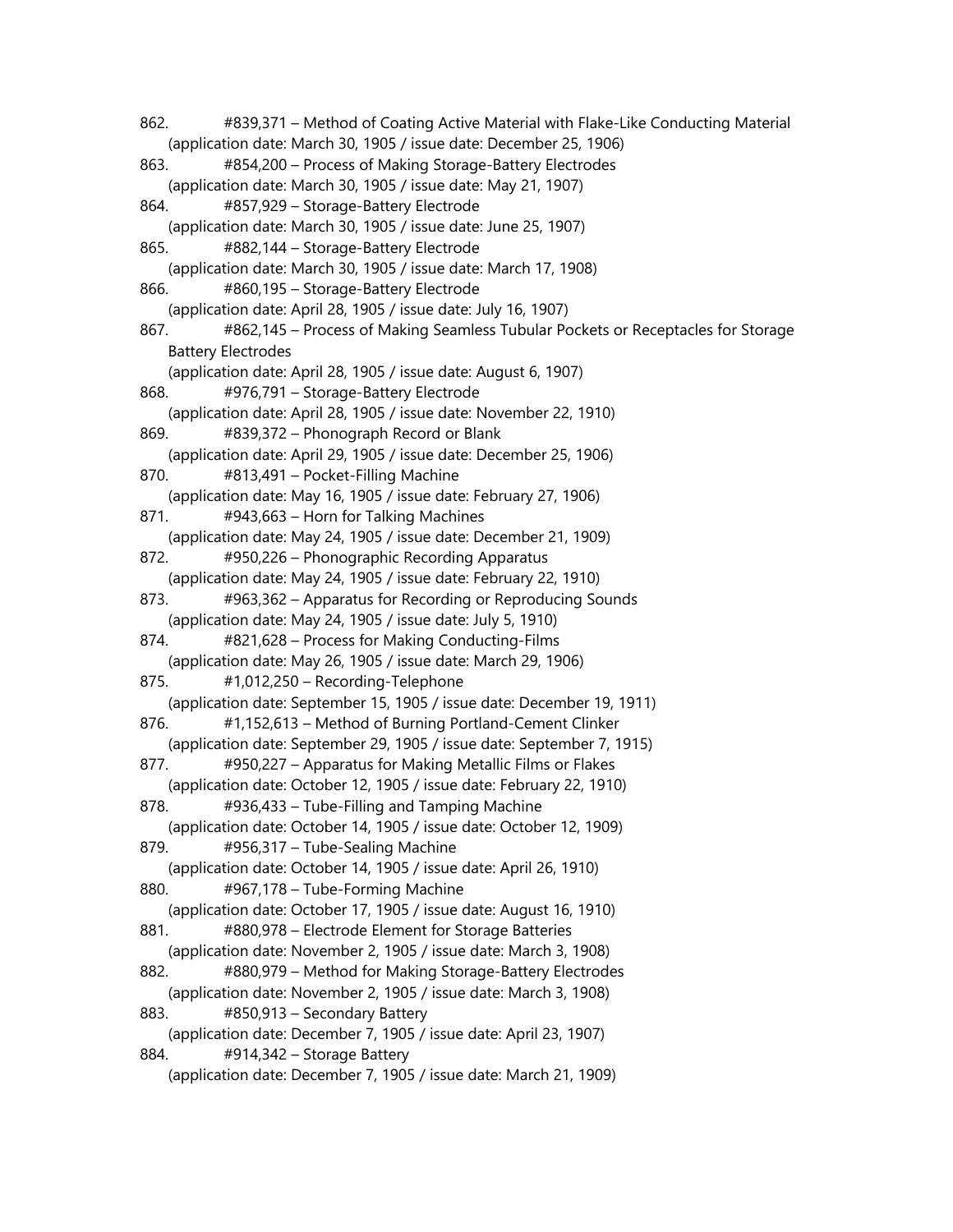885. #858,862 – Primary and Secondary Battery (application date: January 10, 1906 / issue date: July 2, 1907) 886. #850,881 – Composite Metal (application date: January 20, 1906 / issue date: April 16, 1907) 887. #1,065,597 – Cement-Burning Kiln (application date: January 27, 1906 / issue date: June 24, 1913) 888. #964,096 – Process of Electroplating (application date: March 19, 1906 / issue date: July 12, 1910) 889. #1,059,661 – Manufacture of Portland Cement (application date: May 8, 1906 / issue date: April 22, 1913) 890. #914,372 – Process for Making Thin Metallic Flakes (application date: July 14, 1906 / issue date: March 2, 1909) 891. #962,822 – Crushing Roll (application date: September 7, 1906 / issue date: June 28, 1910) 892. #923,633 – Shaft-Coupling (application date: September 13, 1906 / issue date: June 1, 1909) 893. #962,823 – Crushing-Rolls (application date: September 18, 1906 / issue date: June 28, 1910) 894. #930,946 – Apparatus for Burning Portland Cement (application date: October 24, 1906 / issue date: August 10, 1909) 895. #898,404 – Process of Making Articles by Electroplating (application date: November 3, 1906 / issue date: September 8, 1908) 896. #930,948 – Apparatus for Burning Portland Cement (application date: November 26, 1906 / issue date: August 10, 1909) 897. #930,949 – Apparatus for Burning Portland Cement (application date: November 26, 1906 / issue date: August 10, 1909) 898. #890,625 – Apparatus for Grinding Coal (application date: November 27, 1906 / issue date: June 16, 1908) 899. #948,558 – Storage-Battery Electrode (application date: December 3, 1906 / issue date: February 8, 1910) 900. #964,221 – Sound-Record (application date: January 3, 1907 / issue date: July 12, 1910) 901. #1,024,839 – Phonographic Recording-Stylus (application date: January 3, 1907 / issue date: April 30, 1912) 902. #936,267 – Feed Mechanism for Phonographs and Other Machines (application date: January 17, 1907 / issue date: October 5, 1909) 903. #865,688 – Process of Making Metallic Films or Flakes (application date: January 19, 1907 / issue date: September 10, 1907) 904. #936,525 – Process of Making Metallic Films or Flakes (application date: January 18, 1907 / issue date: October 12, 1909) 905. #865,687 – Process of Making Nickel Films (application date: January 19, 1907 / issue date: September 10, 1907) 906. #939,817 – Cement Kiln (application date: March 8, 1907 / issue date: November 9, 1909) 907. #855,562 – Diaphragm for Talking-Machines (application date: March 6, 1907 / issue date: June 4, 1907) 908. #975,339 – Process of Duplicating Talking-Machine Records (application date: April 4, 1907 / issue date: November 8, 1910)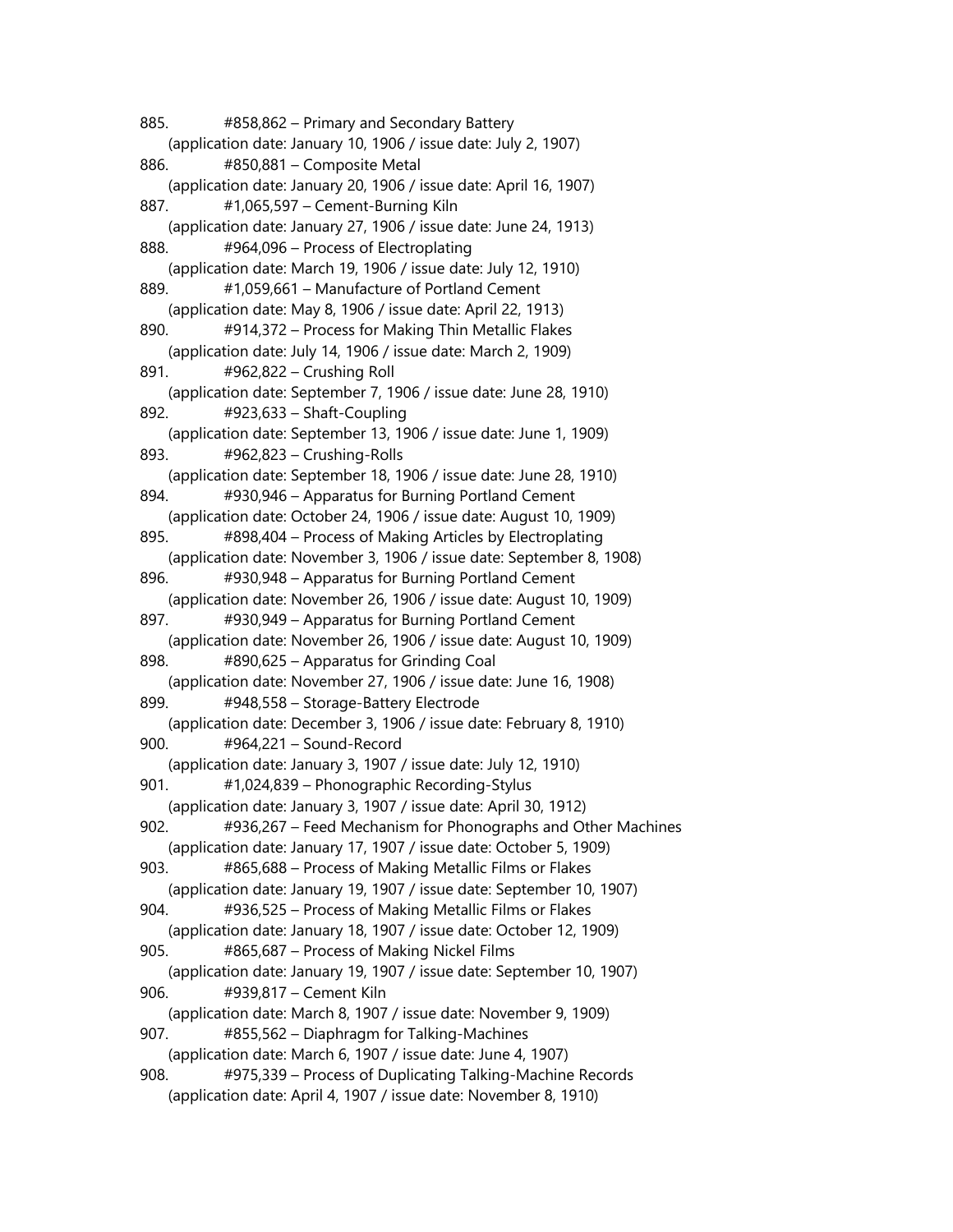909. #939,992 – Phonographic Recording and Reproducing Machine (application date: March 16, 1907 / issue date: November 16, 1909) 910. #1,078,264 – Phonographic Recording or Reproducing Apparatus (application date: March 16, 1907 / issue date: November 11, 1913) 911. #941,630 – Process and Apparatus for Artificially Aging or Seasoning Portland Cement (application date: April 2, 1907 / issue date: November 30, 1909) 912. #876,445 – Electrolyte for Alkaline Storage Batteries (application date: May 10, 1907 / issue date: January 14, 1908) 913. #914,343 – Process of Making Storage-Battery Electrodes (application date: May 17, 1907 / issue date: March 2, 1909) 914. #1,163,329 – Filament for Incandescent Electric Lamps (application date: May 31, 1907 / issue date: December 7, 1915) 915. #861,819 – Discharging Apparatus for Belt Conveyers (application date: June 14, 1907 / issue date: July 30, 1907) 916. #991,433 – Bucket Conveyer (application date: June 14, 1907 / issue date: May 2, 1911) 917. #954,789 – Sprocket-Chain Drive (application date: June 26, 1907 / issue date: April 12, 1910) 918. #909,877 – Telegraphy (application date: June 20, 1907 / issue date: January 19, 1909) 919. #1,041,756 – Conveyer (application date: November 22, 1907 / issue date: October 22, 1912) 920. #1,106,444 – Fuel-Feeding Apparatus (application date: November 29, 1907 / issue date: August 11, 1914) 921. #896,811 – Metallic Film for Use with Storage-Battery Electrodes and Process of Preparing the Same (application date: February 6, 1908 / issue date: August 25, 1908) 922. #909,167 – Waterproofing-Paint for Portland-Cement Buildings (application date: February 6, 1908 / issue date: January 12, 1909) 923. #940,635 – Electrode Element for Storage Batteries (application date: February 6, 1908 / issue date: November 16, 1909) 924. #1,182,897 – Apparatus for Recording and Reproducing Motion and Sounds (application date: February 8, 1908 / issue date: May 16, 1916) 925. #896,812 – Storage Battery (application date: March 18, 1908 / issue date: August 25, 1908) 926. #996,625 – Phonograph-Reproducer (application date: March 18, 1908 / issue date: July 4, 1911) 927. #999,762 – Storage Battery and Process of Treating the Same (application date: March 20, 1908 / issue date: August 8, 1911) 928. #944,481 – Process and Apparatus for Artificially Aging or Seasoning Portland Cement (application date: March 23, 1908 / issue date: December 28, 1909) 929. #946,540 – Storage Battery (application date: March 23, 1908 / issue date: January 18, 1910) 930. #975,340 – Phonograph-Reproducers (application date: March 23, 1908 / issue date: November 8, 1910) 931. #1,013,869 – Bearing (application date: March 23, 1908 / issue date: January 9, 1912)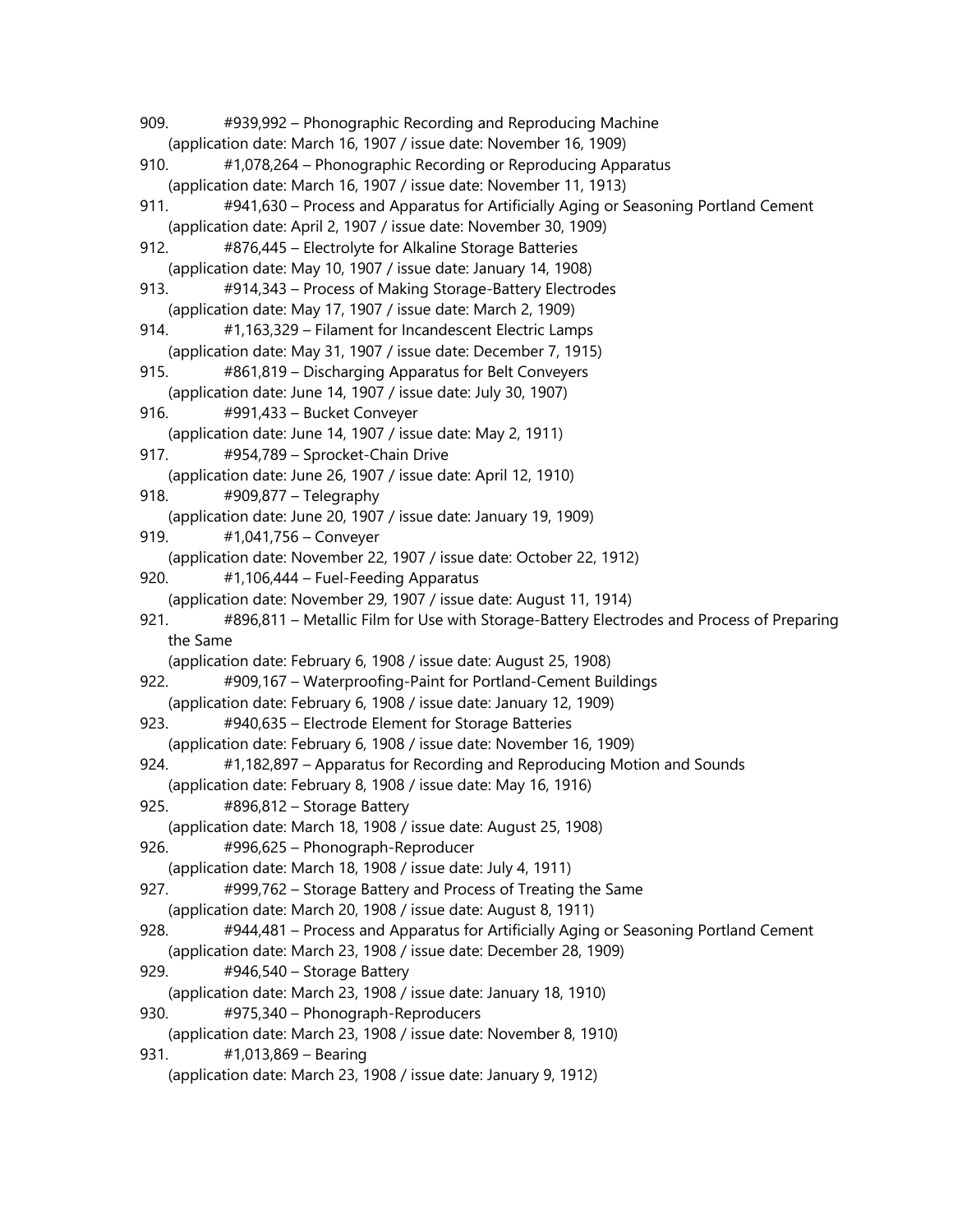932. #947,806 – Automobile (application date: April 17, 1908 / issue date: February 1, 1910) 933. #909,168 – Waterproofing Fibers and Fabrics (application date: June 1, 1908 / issue date: January 12, 1909) 934. #909,169 – Waterproofing-Paint for Portland-Cement Structures (application date: June 1, 1908 / issue date: January 12, 1909) 935. #993,294 – Device for Feeding Pulverulent Material (application date: June 11, 1908 / issue date: May 23, 1911) 936. #1,019,440 – Phonograph-Reproducer (application date: June 11, 1908 / issue date: March 5, 1912) 937. #1,046,159 – Phonograph-Reproducer (application date: June 11, 1908 / issue date: December 3, 1912) 938. #1,219,272 – Process of Constructing Concrete Buildings (application date: August 13, 1908 / issue date: March 13, 1917) 939. #970,616 – Flying-Machine (application date: November 16, 1908 / issue date: September 20, 1910) 940. #996,070 – Rotary Kiln (application date: October 14, 1908 / issue date: June 27, 1911) 941. #1,078,265 – Process of Making Phonograph-Records (application date: October 14, 1908 / issue date: November 11, 1913) 942. #964,097 – Device for Viewing Moving Pictures (application date: November 19, 1908 / issue date: July 12, 1910) 943. #1,148,832 – Means for Utilizing the Waste Heat in Kilns (application date: November 25, 1908 / issue date: August 3, 1915) 944. #1,020,485 – Phonograph-Reproducer (application date: December 29, 1908 / issue date: March 19, 1912) 945. #1,123,261 – Mold for Concrete Construction (application date: December 29, 1908 / issue date: January 5, 1915) 946. #1,002,504 – Crushing and Separating Fine Materials (application date: February 6, 1909 / issue date: September 5, 1911) 947. #930,947 – Gas-Purifier (application date: March 27, 1909 / issue date: August 10, 1909) 948. #1,158,659 – Phonograph-Record (application date: March 3, 1909 / issue date: November 2, 1915) 949. #1,158,660 – Phonograph-Record (application date: March 3, 1909 / issue date: November 2, 1915) 950. #1,050,355 – Phonograph (application date: August 12, 1909 / issue date: January 14, 1913) 951. #De.40,527 – Design for a Phonograph Cabinet (application date: September 13, 1909 / issue date: February 22, 1910) 952. #1,052,656 – Phonograph-Reproducer (application date: October 28, 1909 / issue date: February 11, 1913) 953. #1,099,346 – Phonograph-Reproducer (application date: October 28, 1909 / issue date: June 9, 1914) 954. #1,099,347 – Phonograph-Reproducer (application date: October 28, 1909 / issue date: June 9, 1914) 955. #1,099,348 – Phonograph-Reproducer (application date: October 29, 1909 / issue date: June 9, 1914)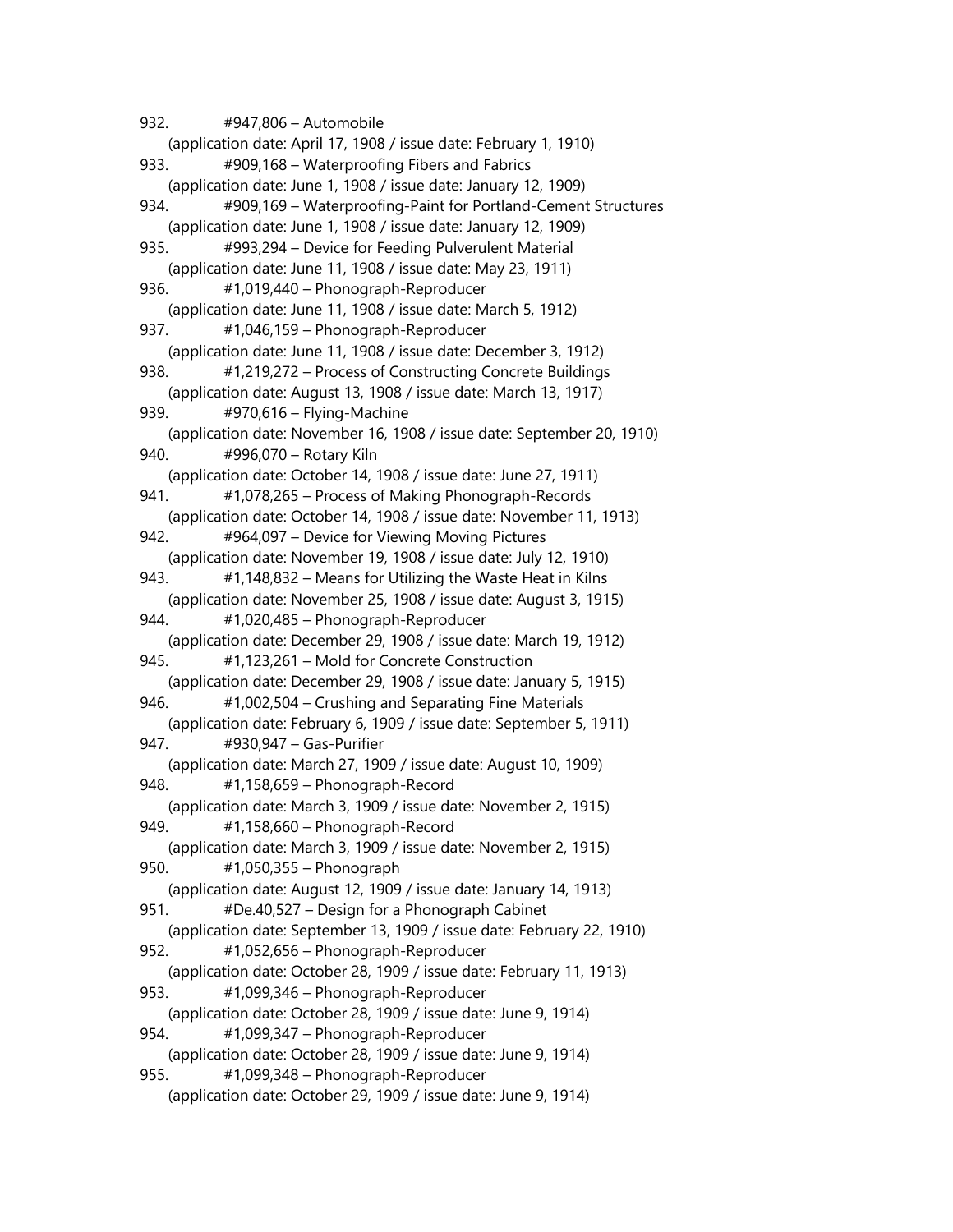956. #1,036,470 – Phonographic Apparatus (application date: November 3, 1909 / issue date: August 20, 1912) 957. #1,056,517 – Means for Reproducing Sound (application date: December 8, 1909 / issue date: March 18, 1913) 958. #1,152,614 – Phonographic Recording Apparatus (application date: January 27, 1910 / issue date: September 7, 1915) 959. #1,110,428 – Process of Forming Phonograph Styli (application date: March 23, 1910 / issue date: September 15, 1914) 960. #1,019,441 – Sound Recording Apparatus (application date: April 20, 1910 / issue date: March 5, 1912) 961. #1,041,983 – Phonographic Stylus (application date: May 12, 1910 / issue date: October 22, 1912) 962. #1,207,382 – Primary Battery (application date: May 24, 1910 / issue date: December 5, 1916) 963. #976,792 – Storage Battery (application date: May 24, 1910 / issue date: November 22, 1910) 964. #1,012,828 – Storage Battery (application date: May 24, 1910 / issue date: December 26, 1911) 965. #1,046,414 – Phonograph Determining Device (application date: June 2, 1910 / issue date: December 3, 1912) 966. #1,036,471 – Storage Battery (application date: June 6, 1910 / issue date: August 20, 1912) 967. #1,178,062 – Moving-Picture Apparatus (application date: June 6, 1910 / issue date: April 4, 1916) 968. #1,126,428 – Sound-Recording Apparatus (application date: June 9, 1910 / issue date: January 26, 1915) 969. #1,115,463 – Electrode Element (application date: June 17, 1910 / issue date: October 27, 1914) 970. #1,050,436 – Apparatus for Producing Rubber Strips (application date: July 1, 1910 / issue date: January 14, 1913) 971. #1,083,353 – Production of Perforated Strips (application date: July 1, 1910 / issue date: January 6, 1914) 972. #1,167,637 – Method of Utilizing Waste Heat in Kilns (application date: July 7, 1910 / issue date: January 11, 1916) 973. #1,099,241 – Rectifier (application date: October 7, 1910 / issue date: June 9, 1914) 974. #1,142,507 – Sound-Recording Apparatus (application date: October 20, 1910 / issue date: June 8, 1915) 975. #1,119,141 – Sound Reproducer (application date: November 14, 1910 / issue date: December 1, 1914) 976. #1,184,332 – Phonograph or Talking Machine (application date: December 7, 1910 / issue date: May 23, 1916) 977. #1,110,382 – Sound Modifier (application date: December 9, 1910 / issue date: September 15, 1914) 978. #1,002,505 – Composition for Sound-Records and Other Objects (application date: January 27, 1911 / issue date: September 5, 1911) 979. #1,034,002 – Storage Battery (application date: January 27, 1911 / issue date: July 30, 1912)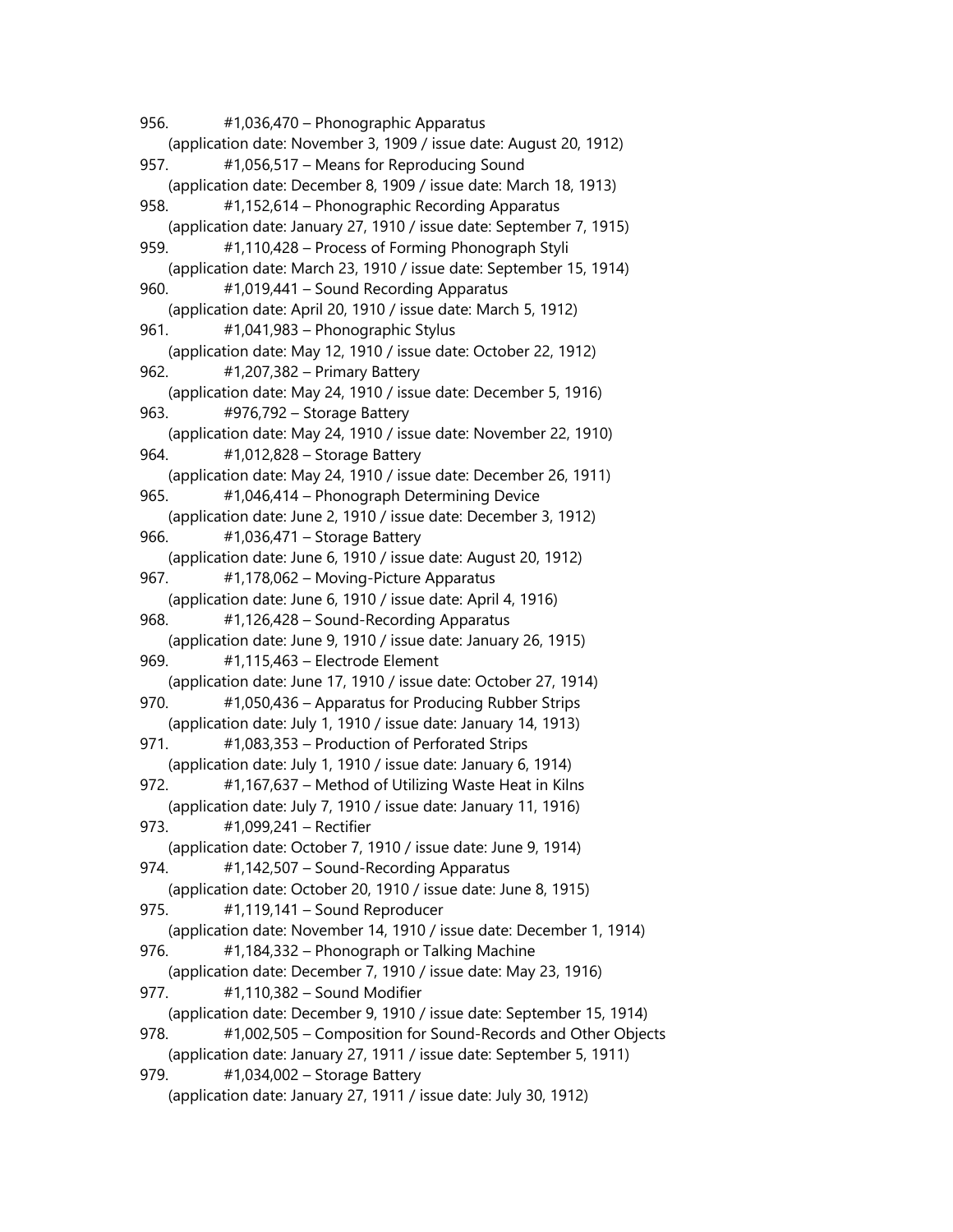980. #1,034,003 – Battery Cell Container (application date: January 27, 1911 / issue date: July 30, 1912) 981. #1,083,354 – Insulating Compound (application date: January 27, 1911 / issue date: January 6, 1914) 982. #1,184,333 – Phonograph or Talking Machine (application date: February 17, 1911 / issue date: May 23, 1916) 983. #1,204,420 – Sound-Box (application date: March 24, 1911 / issue date: November 14, 1916) 984. #1,078,266 – Sound-Box (application date: April 5, 1911 / issue date: November 11, 1913) 985. #1,119,142 – Sound-Record (application date: April 5, 1911 / issue date: December 1, 1914) 986. #1,083,355 – Art of Forming Chemical Compounds (application date: April 8, 1911 / issue date: January 6, 1914) 987. #1,083,356 – Storage Battery (application date: April 8, 1911 / issue date: January 6, 1914) 988. #1,167,484 – Production of Nickel Hydroxide (application date: April 8, 1911 / issue date: January 11, 1916) 989. #1,050,629 – Art of Separating Copper from Other Metals (application date: May 9, 1911 / issue date: January 14, 1913) 990. #1,050,630 – Art of Separating Copper from Other Metals (application date: May 18, 1911 / issue date: January 14, 1913) 991. #1,055,621 – Reproducer (application date: May 18, 1911 / issue date: March 11, 1913) 992. #1,118,114 – Method of Making Molds for Sound-Records (application date: June 10, 1911 / issue date: November 24, 1914) 993. #1,016,874 – Means and Method for Preventing Depletion of Electrolyte (application date: June 21, 1911 / issue date: February 6, 1912) 994. #1,130,156 – Machine for Shaving Sound Records or Blanks (application date: June 22, 1911 / issue date: March 2, 1915) 995. #1,016,875 – Electroplating (application date: July 28, 1911 / issue date: February 6, 1912) 996. #1,055,524 – Dumping Mechanism (application date: December 1, 1911 / issue date: March 11, 1913) 997. #1,221,981 – Alternating-Current Rectifier (application date: December 30, 1911 / issue date: April 10, 1917) 998. #1,146,413 – Method of Producing Tablets for Sound Records (application date: December 20, 1911 / issue date: July 13, 1915) 999. #1,275,232 – Production of Finely-Divided Metals (application date: December 22, 1911 / issue date: August 13, 1918) 1000. #1,073,107 – Storage Battery (application date: January 11, 1912 / issue date: September 16, 1913) 1001. #1,099,349 – Method of Making Sound-Record Molds (application date: January 6, 1912 / issue date: June 9, 1914) 1002. #1,143,818 – Charging Storage Batteries (application date: January 17, 1912 / issue date: June 22, 1915) 1003. #1,111,999 – Phonograph-Record (application date: January 20, 1912 / issue date: September 29, 1914)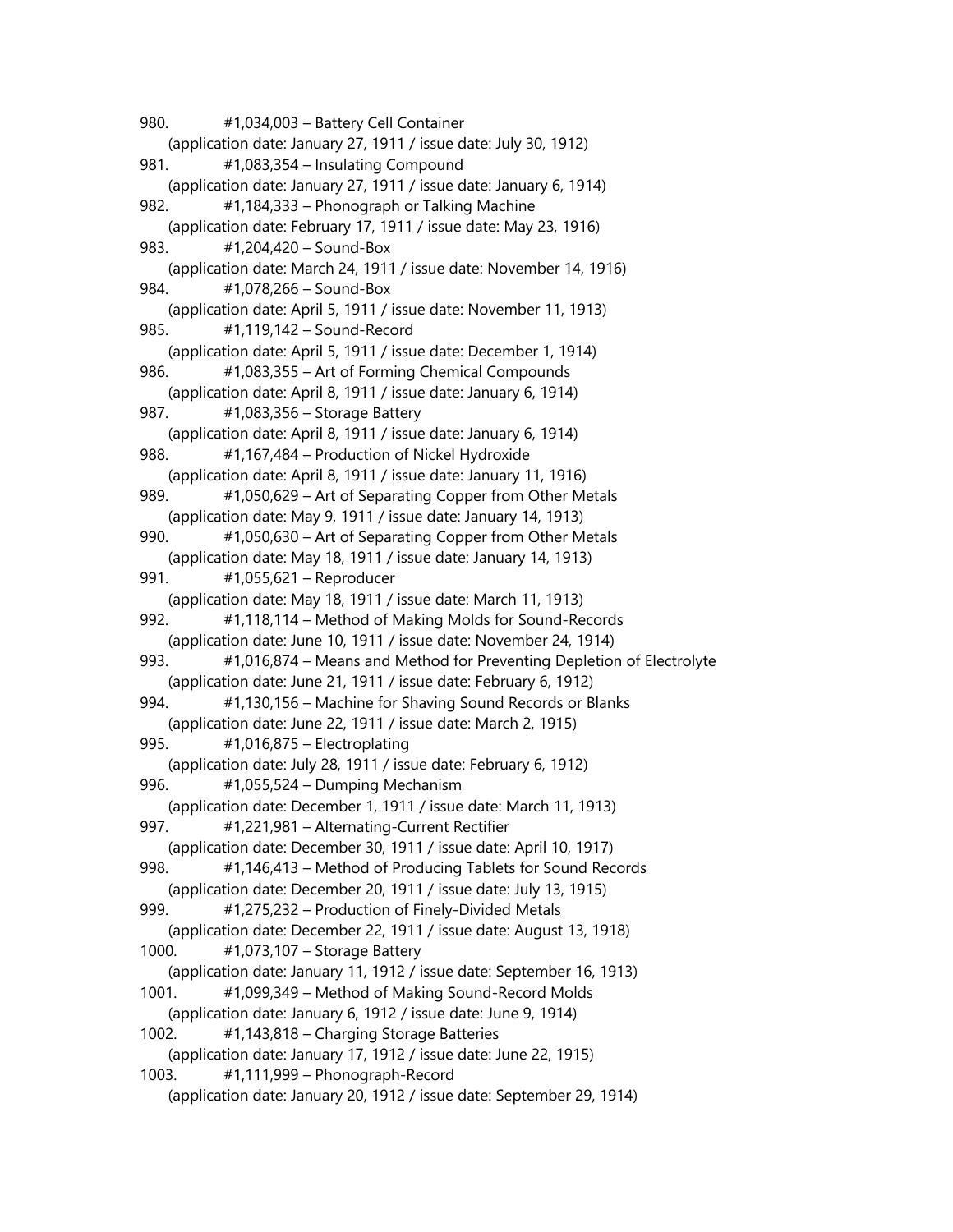1004. #1,190,133 – Means for Recording Sounds (application date: February 16, 1912 / issue date: July 4, 1916) 1005. #1,167,485 – Storage Battery (application date: April 30, 1912 / issue date: January 11, 1916) 1006. #1,192,400 – Electrical System for Automobiles (application date: May 23, 1912 / issue date: July 25, 1916) 1007. #1,167,638 – Means for Concentrating Ores (application date: May 23, 1912 / issue date: January 11, 1916) 1008. #1,178,063 – Receptacle-Filling Machine (application date: June 7, 1912 / issue date: April 4, 1916) 1009. #1,152,615 – Alternating-Current-Rectifying System (application date: June 13, 1912 / issue date: September 7, 1915) 1010. #1,152,616 – Contact for Electrical Apparatus (application date: June 13, 1912 / issue date: September 7, 1915) 1011. #1,266,778 – Process for Making Screens for Projection (application date: June 24, 1912 / issue date: May 21, 1918) 1012. #De.42,934 – Design for a Cabinet (application date: July 13, 1912 / issue date: August 27, 1912) 1013. #1,255,517 – Starting and Current-Supplying System for Automobiles (application date: July 31, 1912 / issue date: February 5, 1918) 1014. #1,184,334 – Phonograph or Talking-Machine (application date: August 12, 1912 / issue date: May 23, 1916) 1015. #1,158,661 – Phonograph or Talking-Machine (application date: September 16, 1912 / issue date: November 2, 1915) 1016. #1,234,450 – Celluloid Record-Blank (application date: September 16, 1912 / issue date: July 24, 1917) 1017. #1,197,723 – Coating Apparatus (application date: October 26, 1912 / issue date: September 12, 1916) 1018. #1,201,448 – Coating Apparatus (application date: October 26, 1912 / issue date: October 17, 1916) 1019. #1,234,451 – Mold or Transfer Plate (application date: October 26, 1912 / issue date: July 24, 1917) 1020. #1,207,383 – Sound-Record Tablet (application date: January 30, 1913 / issue date: December 5, 1916) 1021. #1,286,259 – Means for Recording Sounds (application date: March 6, 1913 / issue date: December 3, 1918) 1022. #1,138,360 – Method of Presenting the Illusion of Scenes in Colors (application date: June 16, 1913 / issue date: May 4, 1915) 1023. #1,290,138 – Friction Speed-Governor (application date: December 2, 1913 / issue date: January 7, 1919) 1024. #1,201,449 – Sound-Modifying Device (application date: April 25, 1914 / issue date: October 17, 1916) 1025. #1,299,693 – Storage Battery (application date: August 10, 1914 / issue date: April 8, 1919) 1026. #1,146,414 – Method of Making Phonograph-Records (application date: August 27, 1914 / issue date: July 13, 1915) 1027. #1,198,426 – Production of Electrode Elements (application date: August 31, 1914 / issue date: September 19, 1916)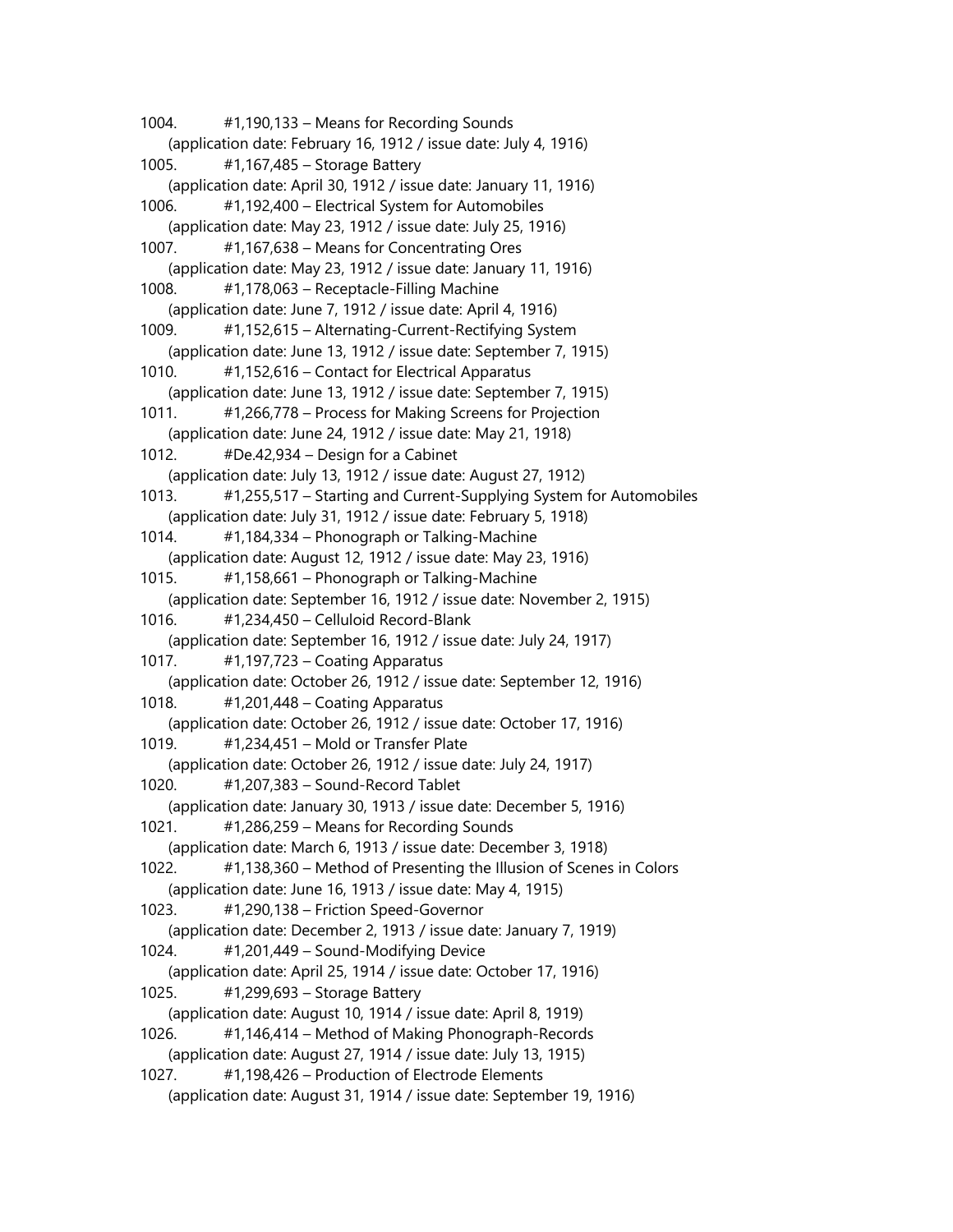1028. #1,326,330 – Mold for Sound Records (application date: October 13, 1914 / issue date: December 30, 1919) 1029. #1,266,779 – Electric Safety-Lantern (application date: October 16, 1914 / issue date: May 21, 1918) 1030. #1,342,326 – Composition of Matter for Sound-Records or the Like and Process of Making the Same (application date: August 26, 1915 / issue date: June 1, 1920) 1031. #1,364,358 – Battery-Tray (application date: December 13, 1915 / issue date: January 4, 1921) 1032. #1,297,294 – Projectiles (application date: January 24, 1916 / issue date: March 11, 1919) 1033. #1,323,218 – Method and Means for Improving the Rendition of Musical Compositions (application date: January 17, 1916 / issue date: November 25, 1919) 1034. #1,300,709 – Projectiles (application date: February 12, 1916 / issue date: April 15, 1919) 1035. #1,300,708 – Projectiles (application date: February 12, 1916 / issue date: April 15, 1919) 1036. #1,311,955 – Tube Filling and Tamping Machine (application date: March 6, 1916 / issue date: August 5, 1919) 1037. #1,283,706 – Paraphenylenediamin Substance and Process Relating Thereto (application date: October 2, 1916 / issue date: November 5, 1918) 1038. #1,326,854 – Apparatus for the Production of Concrete Structures (application date: January 18, 1917 / issue date: December 30, 1919) 1039. #1,266,780 – Storage Battery (application date: January 20, 1917 / issue date: May 21, 1918) 1040. #1,248,468 – Celluloid Record-Blank (application date: June 7, 1917 / issue date: December 4, 1917) 1041. #1,292,277 – Swaging Machine (application date: June 29, 1917 / issue date: January 21, 1919) 1042. #1,425,183 – Transmitter (application date: October 26, 1918 / issue date: August 8, 1922) 1043. #1,377,192 – Production of Molded Articles (application date: January 18, 1919 / issue date: May 10, 1921) 1044. #1,377,193 – Production of Molded Articles (application date: January 23, 1919 / issue date: May 10, 1921) 1045. #1,411,425 – Production of Molded Articles (application date: April 30, 1919 / issue date: April 4, 1922) 1046. #1,371,414 – Nickel-Plating (application date: June 17, 1919 / issue date: March 15, 1921) 1047. #1,359,972 – Electroplating (application date: June 21, 1919 / issue date: November 23, 1920) 1048. #1,369,271 – Cleaning of Metallic Surfaces (application date: July 3, 1919 / issue date: February 22, 1921) 1049. #1,417,463 – Mold (application date: July 3, 1919 / issue date: May 23, 1922) 1050. #1,369,272 – Process of Molding (application date: August 5, 1919 / issue date: February 22, 1921)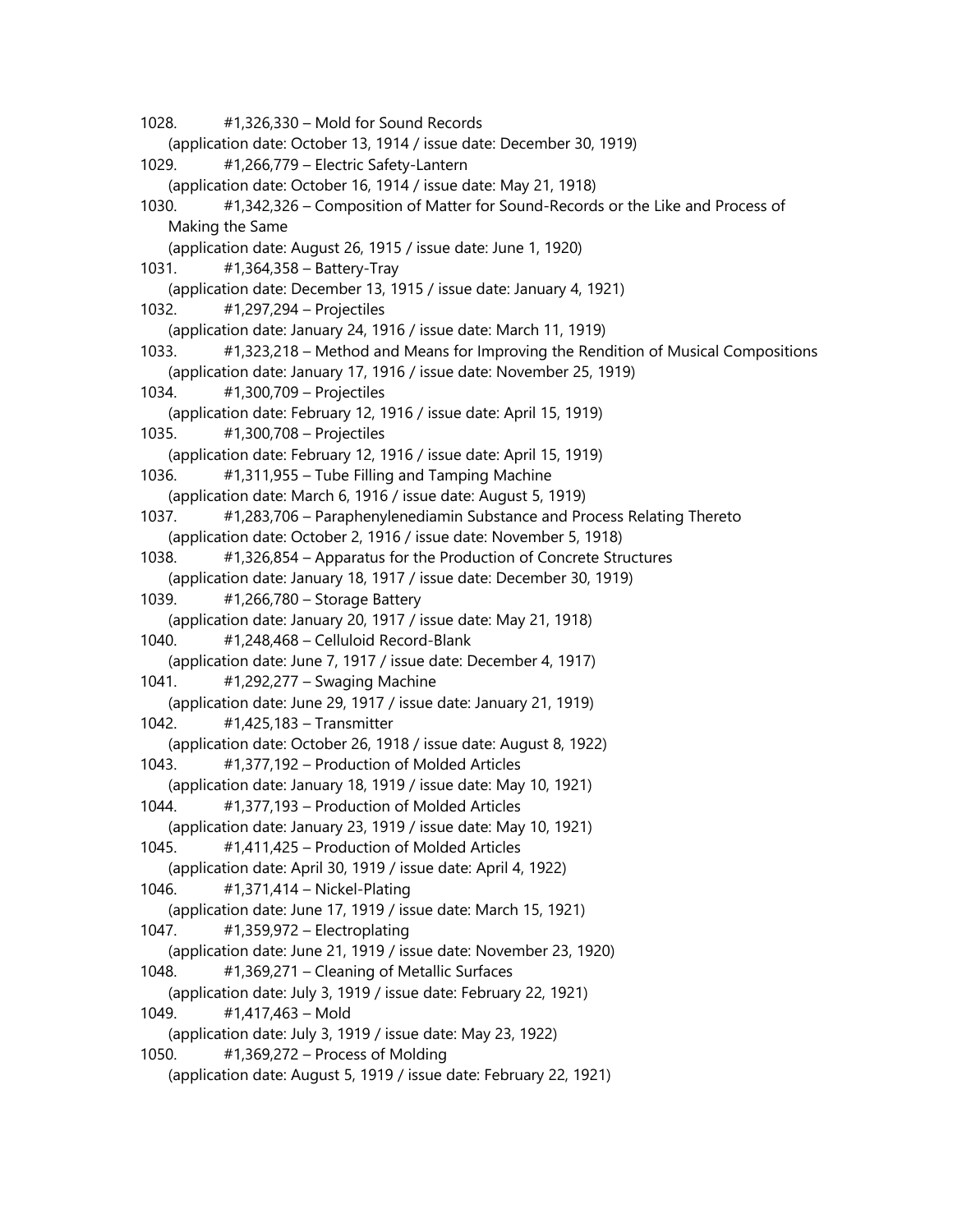1051. #1,402,751 – Storage-Battery Electrode and the Production of Same (application date: September 5, 1919 / issue date: January 10, 1922) 1052. #1,379,088 – Storage Battery (application date: September 16, 1919 / issue date: May 24, 1921) 1053. #1,364,359 – Protecting-Varnish for Electrodes of Electrolytic Cells (application date: September 29, 1919 / issue date: January 4, 1921) 1054. #1,379,089 – Production of Thin Metallic Sheets or Foils (application date: October 4, 1919 / issue date: May 24, 1921) 1055. #1,386,095 – Electrode Element for Galvanic Batteries and Method of Producing Same (application date: November 6, 1919 / issue date: August 2, 1921) 1056. #1,410,391 – Protective Coating for Steel and Iron (application date: December 2, 1919 / issue date: March 21, 1922) 1057. #1,425,458 – Stylus Mounting (application date: December 11, 1919 / issue date: August 8, 1922) 1058. #1,456,687 – Stylus Mounting (application date: December 11, 1919 / issue date: May 29, 1923) 1059. #1,377,194 – Storage Battery (application date: June 16, 1920 / issue date: May 10, 1921) 1060. #1,417,464 – Production of Thin Metal Sheets or Foils (application date: July 16, 1920 / issue date: May 23, 1922) 1061. #1,425,184 – Production of Thin Metal Sheets or Foils (application date: August 26, 1920 / issue date: August 8, 1922) 1062. #1,489,240 – Voltaic Battery and the Production of Electrode Elements Therefor (application date: January 5, 1921 / issue date: April 8, 1924) 1063. #1,488,480 – Regeneration of Alkaline Storage-Battery Elements (application date: September 28, 1921 / issue date: April 1, 1924) 1064. #1,492,023 – Sound Record (application date: February 11, 1922 / issue date: April 29, 1924) 1065. #1,488,481 – Regeneration of Storage-Battery Elements (application date: April 26, 1922 / issue date: April 1, 1924) 1066. #1,678,246 – Production of Alkali-Metal Compounds from Silicates Containing Them (application date: June 28, 1922 / issue date: July 24, 1928) 1067. #1,495,580 – Method of Producing Chlorinated Rubber (application date: February 8, 1923 / issue date: May 27, 1924) 1068. #1,651,196 – Storage Battery (application date: May 14, 1923 / issue date: November 29, 1927) 1069. #1,546,573 – Production of Disk Phonograph Records (application date: May 25, 1923 / issue date: July 21, 1925) 1070. #1,559,562 – Storage Battery (application date: May 25, 1923 / issue date: November 3, 1925) 1071. #1,600,722 – Mounting for Diamonds and the Like (application date: July 6, 1923 / issue date: September 21, 1926) 1072. #1,583,783 – Centrifugal Speed Governor (application date: November 14, 1923 / issue date: May 11, 1926) 1073. #1,599,121 – Production of Depolarizing Agent for Voltaic Battery (application date: February 26, 1924 / issue date: September 7, 1926) 1074. #1,526,326 – Storage Battery (application date: March 12, 1924 / issue date: February 17, 1925)